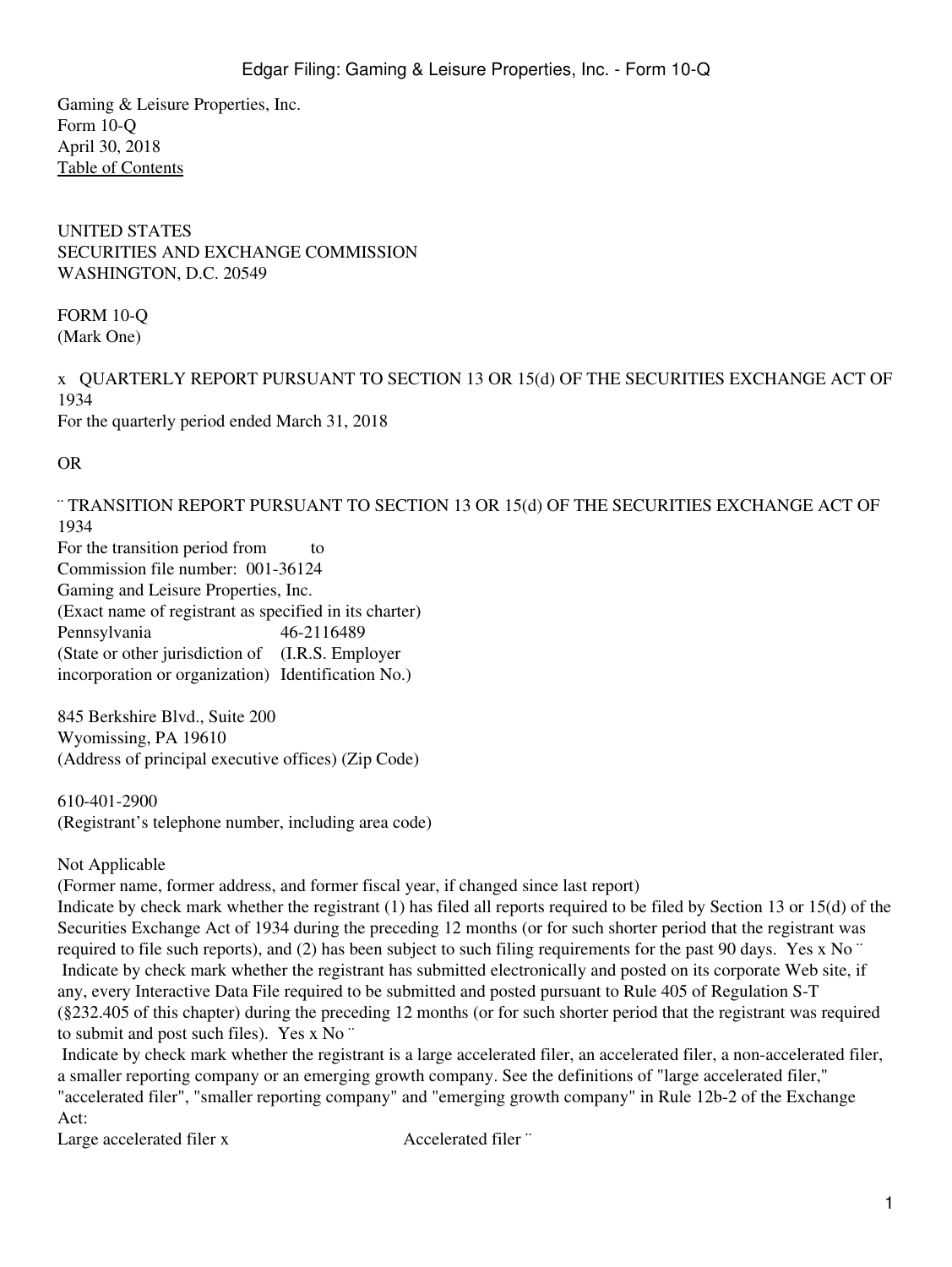Non-accelerated filer "Smaller reporting company " (Do not check if a smaller reporting company)

Emerging growth company "

If an emerging growth company, indicate by check mark if the registrant has elected not to use the extended transition period for complying with any new or revised financial accounting standards provided pursuant to Section 13(a) of the Exchange Act. ¨

Indicate by check mark whether the registrant is a shell company (as defined in Rule 12b-2 of the Exchange Act). Yes ¨ No x Indicate the number of shares outstanding of each of the issuer's classes of common stock, as of the latest practicable date Title April 26, 2018

Common Stock, par value \$.01 per share 213,502,087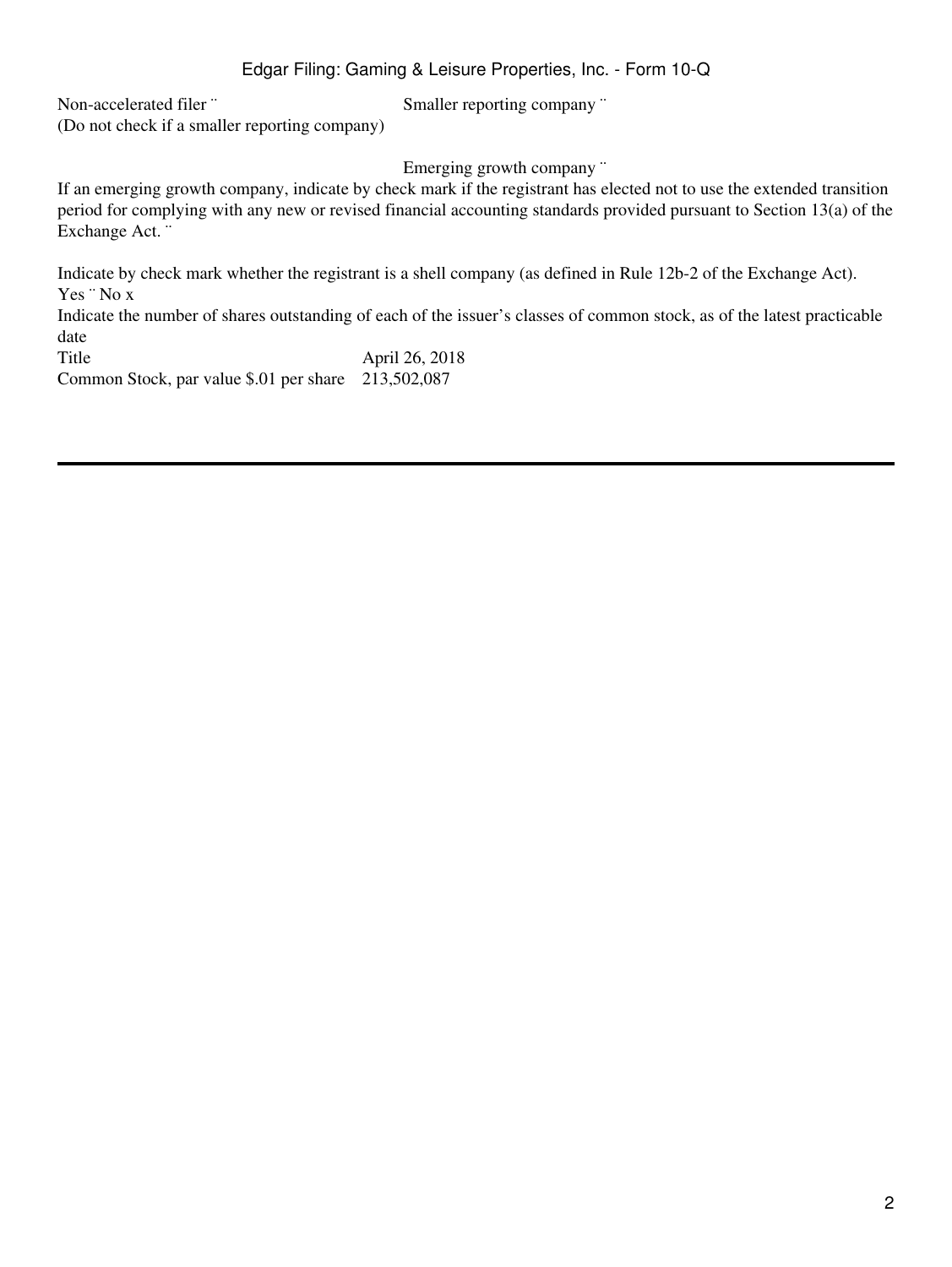•

Forward-looking statements in this document are subject to known and unknown risks, uncertainties and other factors that may cause actual results, performance or achievements of Gaming and Leisure Properties, Inc. ("GLPI") and its subsidiaries (collectively, the "Company") to be materially different from any future results, performance or achievements expressed or implied by such forward-looking statements. Forward-looking statements include information concerning the Company's business strategy, plans, goals and objectives.

Forward-looking statements in this document include, but are not limited to, statements regarding our ability to grow our portfolio of gaming facilities and to secure additional avenues of growth beyond the gaming industry. In addition, statements preceded by, followed by or that otherwise include the words "believes," "expects," "anticipates," "intends," "projects," "estimates," "plans," "may increase," "may fluctuate," and similar expressions or future or conditional verbs such as "will," "should," "would," "may" and "could" are generally forward-looking in nature and not historical facts. You should understand that the following important factors could affect future results and could cause actual results to differ materially from those expressed in such forward-looking statements:

ability to acquire and lease the respective properties on favorable terms; the availability of and the ability to identify suitable and attractive acquisition and development opportunities and the

•the degree and nature of our competition;

• completion may be unduly delayed) of the proposed merger transaction between Penn and Pinnacle and the related the ultimate timing and outcome (including the possibility that the proposed transaction may not be completed or that transactions with Boyd Gaming;

• Pinnacle; our increased reliance on Penn as our largest tenant following the closing of the proposed Penn acquisition of

the ultimate timing and outcome (including the possibility that the proposed transaction may not be completed or that the completion may be unduly delayed) of our proposed acquisition of certain real estate assets from Tropicana Entertainment Inc. ("Tropicana") and the related acquisition of the operating assets of these properties by Eldorado Resorts, Inc. ("Eldorado") from Tropicana;

of the ability to receive, or delays in obtaining, the regulatory approvals required to other delays or impediments to completing our planned acquisitions or projects; the ability to receive, or delays in obtaining, the regulatory approvals required to own and/or operate our properties, or

where even a technical or inadvertent violation could jeopardize REIT qualification and where requirements may<br>where even a technical or inadvertent violation could jeopardize REIT qualification and where requirements may our ability to maintain our status as a real estate investment trust ("REIT"), given the highly technical and complex Internal Revenue Code (the "Code") provisions for which only limited judicial and administrative authorities exist, depend in part on the actions of third parties over which the Company has no control or only limited influence;

a continuing basis in order for the Company to maintain its REIT status; the satisfaction of certain asset, income, organizational, distribution, shareholder ownership and other requirements on

• under their respective contractual arrangements with us, including, in some cases, their obligations to indemnify, the ability and willingness of our tenants, operators and other third parties to meet and/or perform their obligations defend and hold us harmless from and against various claims, litigation and liabilities;

• respective obligations and liabilities to third parties, including without limitation to satisfy obligations under their the ability of our tenants and operators to maintain the financial strength and liquidity necessary to satisfy their existing credit facilities and other indebtedness;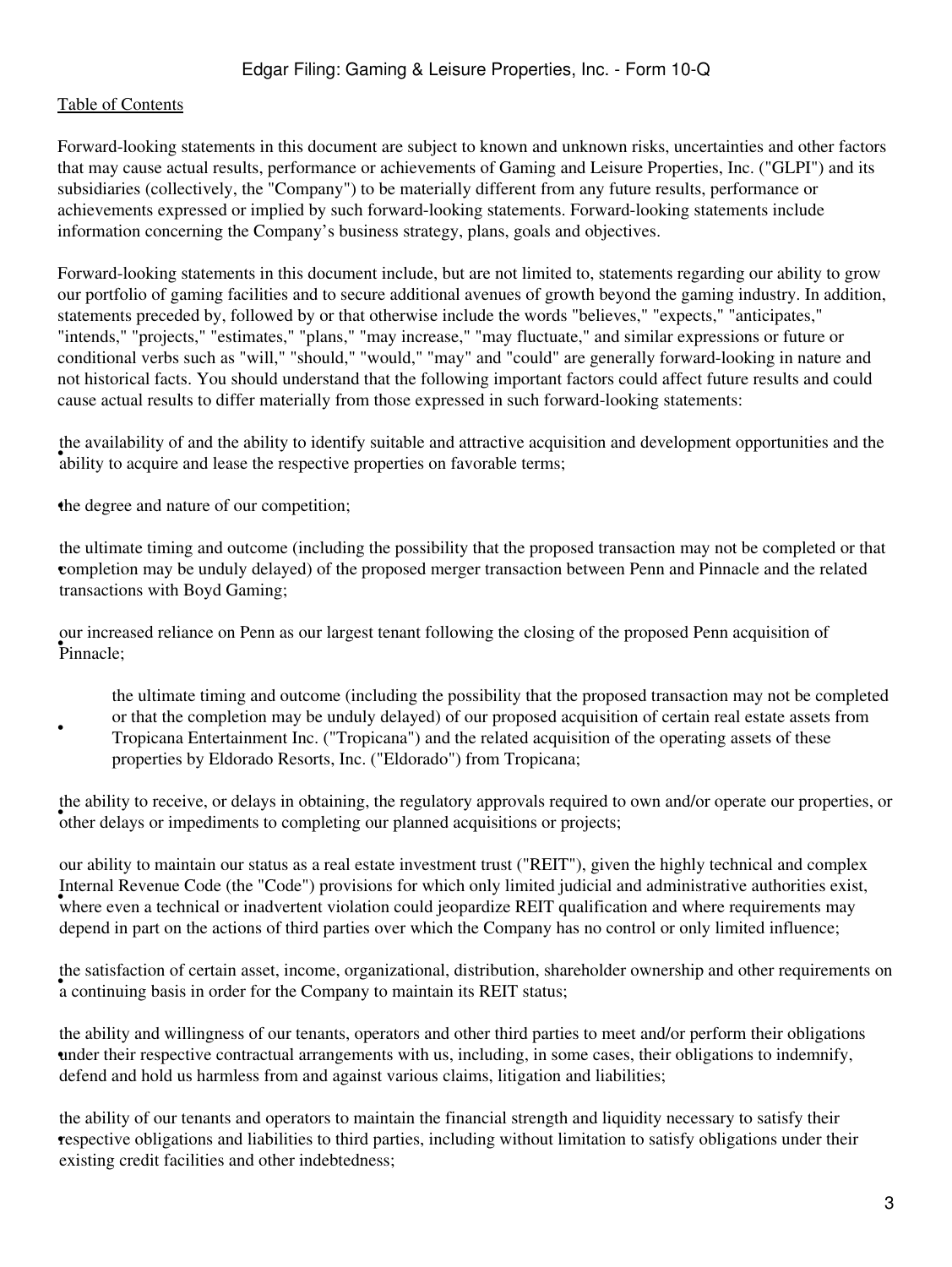deliver high quality services, to attract and retain qualified personnel and to attract customers; the ability of our tenants and operators to comply with laws, rules and regulations in the operation of our properties, to

•the ability to generate sufficient cash flows to service our outstanding indebtedness;

•the access to debt and equity capital markets, including for acquisitions or refinancings dues to maturities;

•adverse changes in our credit rating;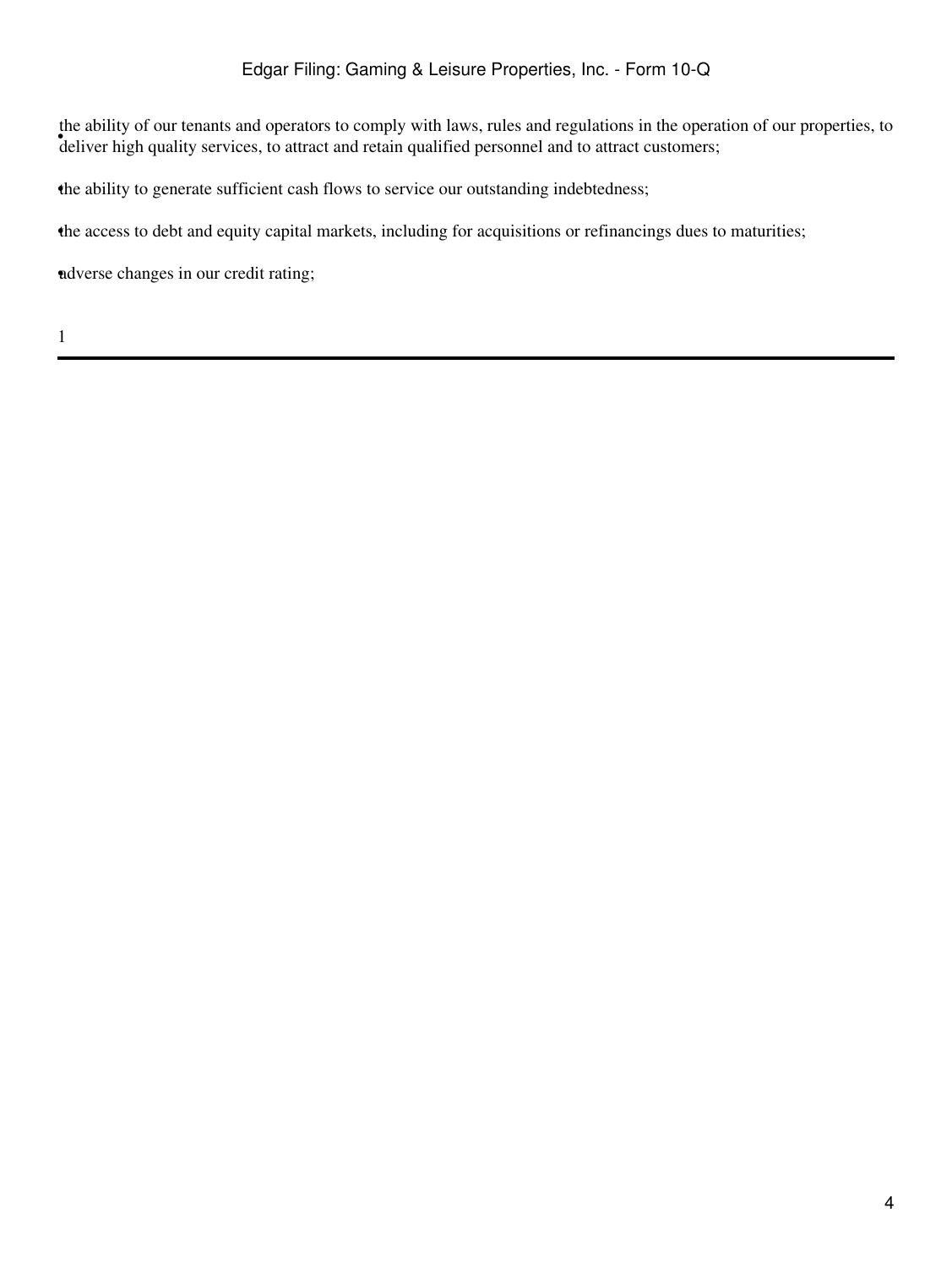•fluctuating interest rates;

•the impact of global or regional economic conditions;

•the availability of qualified personnel and our ability to retain our key management personnel;

with a state of transaction described in Note 1 to the condensed consolidated financial statements fails to be tax-free; GLPI's duty to indemnify Penn National Gaming, Inc. and its subsidiaries ("Penn") in certain circumstances if the

• changes in the United States tax law and other state, federal or local laws, whether or not specific to real estate, real estate investment trusts or to the gaming, lodging or hospitality industries;

•changes in accounting standards;

• the impact of weather<br>or political instability; the impact of weather events or conditions, natural disasters, acts of terrorism and other international hostilities, war

ether risks inherent in the real estate bush other risks inherent in the real estate business, including potential liability relating to environmental matters and

• in this Quarterly Report on Form 10-Q and Current Reports on Form 8-K as filed with the United States Securities additional factors as discussed in the Company's Annual Report on Form 10-K for the year ended December 31, 2017, and Exchange Commission (the "SEC").

Certain of these factors and other factors, risks and uncertainties are discussed in the "Risk Factors" section in the Company's Annual Report on Form 10-K for the year ended December 31, 2017 and this Quarterly Report on Form 10-Q. Other unknown or unpredictable factors may also cause actual results to differ materially from those projected by the forward-looking statements. Most of these factors are difficult to anticipate and are generally beyond the control of the Company.

You should consider the areas of risk described above, as well as those set forth in the "Risk Factors" section in the Company's Annual Report on Form 10-K for the year ended December 31, 2017 and this Quarterly Report on Form 10-Q, in connection with considering any forward-looking statements that may be made by the Company generally. Except for the ongoing obligations of the Company to disclose material information under the federal securities laws, the Company does not undertake any obligation to release publicly any revisions to any forward-looking statements, to report events or to report the occurrence of unanticipated events unless required to do so by law.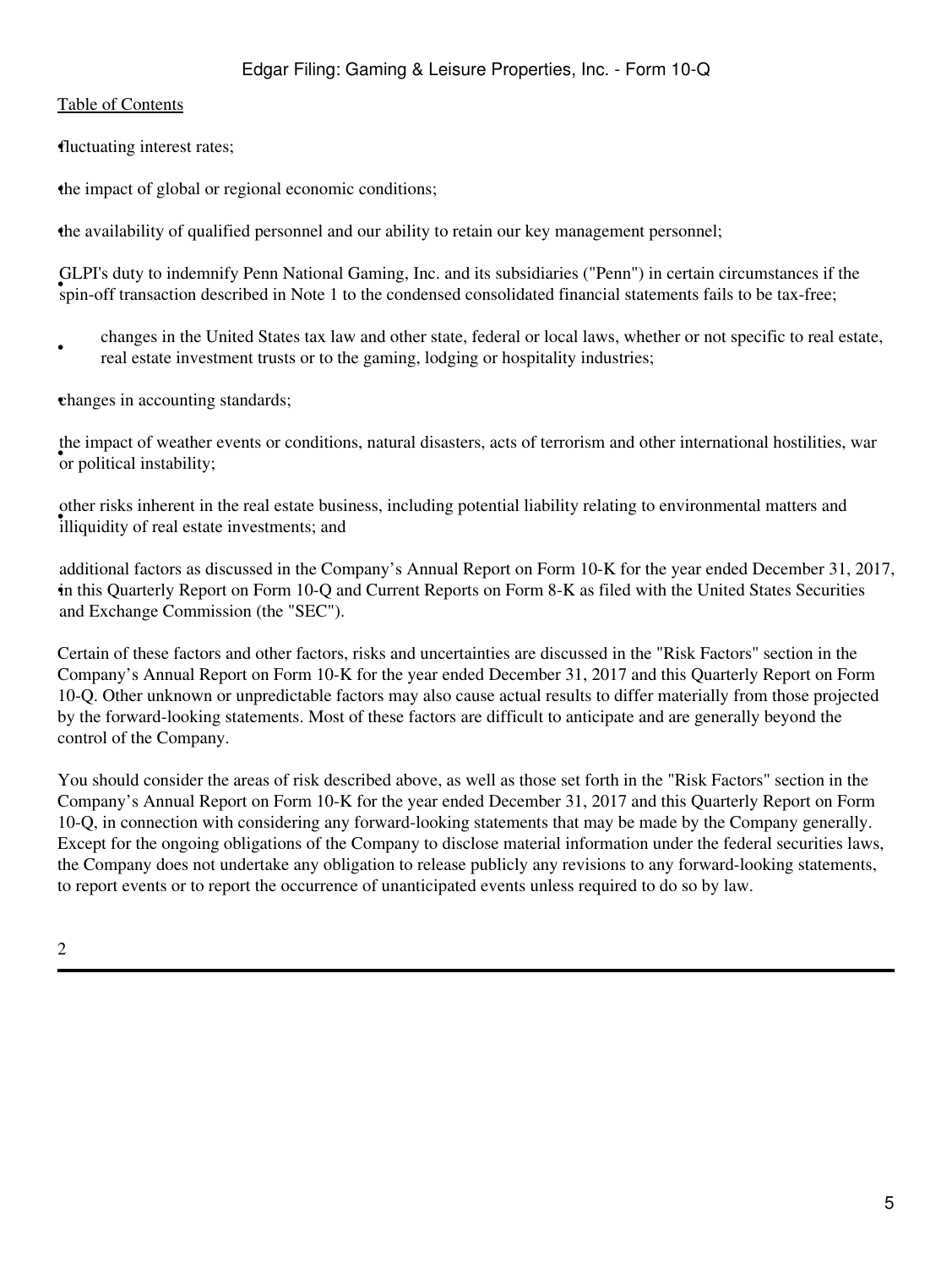# <span id="page-5-0"></span>GAMING AND LEISURE PROPERTIES, INC. AND SUBSIDIARIES

TABLE OF CONTENTS

| PART I.          | FINANCIAL INFORMATION                                                                                                                                                                                                                                                                                                                                                                                                                                                                    | $\overline{4}$                                        |
|------------------|------------------------------------------------------------------------------------------------------------------------------------------------------------------------------------------------------------------------------------------------------------------------------------------------------------------------------------------------------------------------------------------------------------------------------------------------------------------------------------------|-------------------------------------------------------|
| ITEM 1.          | FINANCIAL STATEMENTS (Unaudited)<br>Condensed Consolidated Balance Sheets - March 31, 2018 and December 31, 2017<br>Condensed Consolidated Statements of Income - Three Months Ended March 31, 2018 and 2017<br>Condensed Consolidated Statement of Changes in Shareholders' Equity - Three Months Ended March<br>31, 2018<br>Condensed Consolidated Statements of Cash Flows - Three Months Ended March 31, 2018 and 2017 7<br>Notes to the Condensed Consolidated Financial Statements | $\overline{4}$<br>$rac{4}{5}$<br>6<br>$8\overline{8}$ |
| ITEM 2.          | MANAGEMENT'S DISCUSSION AND ANALYSIS OF FINANCIAL CONDITION AND<br><b>RESULTS OF OPERATIONS</b>                                                                                                                                                                                                                                                                                                                                                                                          | 30                                                    |
| ITEM 3.          | <b>OUANTITATIVE AND OUALITATIVE DISCLOSURES ABOUT MARKET RISK</b>                                                                                                                                                                                                                                                                                                                                                                                                                        | 38                                                    |
| ITEM 4.          | <b>CONTROLS AND PROCEDURES</b>                                                                                                                                                                                                                                                                                                                                                                                                                                                           | 40                                                    |
| PART II.         | <b>OTHER INFORMATION</b>                                                                                                                                                                                                                                                                                                                                                                                                                                                                 | 41                                                    |
| ITEM 1.          | <b>LEGAL PROCEEDINGS</b>                                                                                                                                                                                                                                                                                                                                                                                                                                                                 | 41                                                    |
| ITEM 1A.         | <b>RISK FACTORS</b>                                                                                                                                                                                                                                                                                                                                                                                                                                                                      | 41                                                    |
| ITEM 2.          | UNREGISTERED SALES OF EQUITY SECURITIES AND USE OF PROCEEDS                                                                                                                                                                                                                                                                                                                                                                                                                              | 44                                                    |
| ITEM 3.          | DEFAULTS UPON SENIOR SECURITIES                                                                                                                                                                                                                                                                                                                                                                                                                                                          | $\overline{44}$                                       |
| ITEM 4.          | <b>MINE SAFETY DISCLOSURES</b>                                                                                                                                                                                                                                                                                                                                                                                                                                                           | 44                                                    |
| <b>ITEM 5.</b>   | <b>OTHER INFORMATION</b>                                                                                                                                                                                                                                                                                                                                                                                                                                                                 | 44                                                    |
| ITEM 6.          | <b>EXHIBITS</b>                                                                                                                                                                                                                                                                                                                                                                                                                                                                          | 45                                                    |
| <b>SIGNATURE</b> |                                                                                                                                                                                                                                                                                                                                                                                                                                                                                          | 46                                                    |
|                  |                                                                                                                                                                                                                                                                                                                                                                                                                                                                                          |                                                       |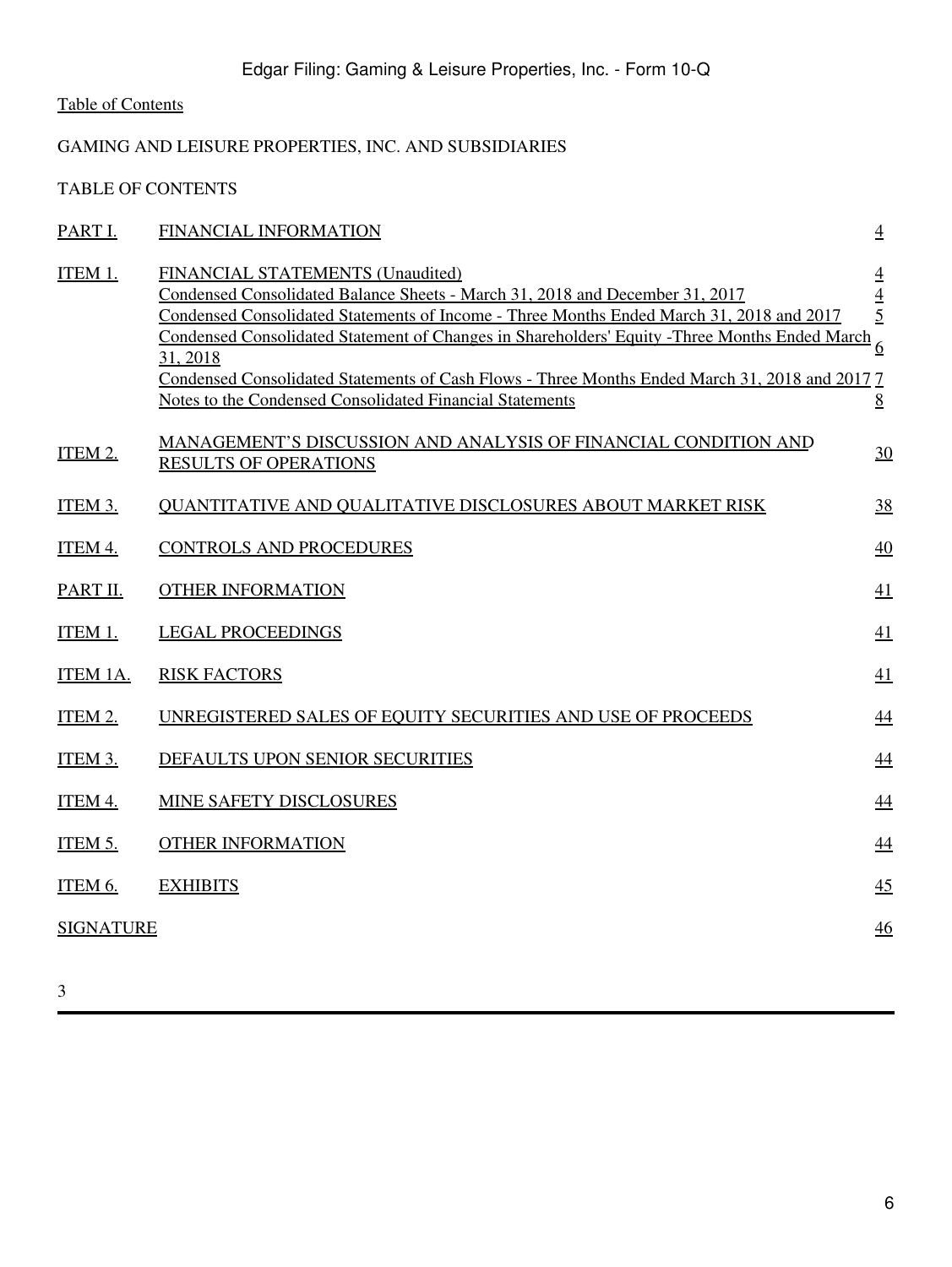## <span id="page-6-1"></span><span id="page-6-0"></span>PART I. FINANCIAL INFORMATION ITEM 1. FINANCIAL STATEMENTS

<span id="page-6-2"></span>Gaming and Leisure Properties, Inc. and Subsidiaries Condensed Consolidated Balance Sheets (amounts in thousands, except share data)

|                                                                                     | March 31,<br>2018<br>(unaudited) | December<br>31, 2017 |
|-------------------------------------------------------------------------------------|----------------------------------|----------------------|
| Assets<br>Real estate investments, net                                              | \$3,636,949                      | \$3,662,045          |
| Land rights, net                                                                    | 637,421                          | 640,148              |
| Property and equipment, used in operations, net                                     | 106,259                          | 108,293              |
| Investment in direct financing lease, net                                           | 2,619,430                        | 2,637,639            |
| Cash and cash equivalents                                                           | 45,420                           | 29,054               |
| Prepaid expenses                                                                    | 8,282                            | 8,452                |
| Goodwill                                                                            | 75,521                           | 75,521               |
| Other intangible assets                                                             | 9,577                            | 9,577                |
| Loan receivable                                                                     | 13,000                           | 13,000               |
| Deferred tax assets                                                                 | 4,510                            | 4,478                |
| Other assets                                                                        | 64,078                           | 58,675               |
| <b>Total assets</b>                                                                 | \$7,220,447                      | \$7,246,882          |
| Liabilities                                                                         |                                  |                      |
| Accounts payable                                                                    | \$492                            | \$715                |
| Accrued expenses                                                                    | 6,060                            | 7,913                |
| Accrued interest                                                                    | 75,479                           | 33,241               |
| Accrued salaries and wages                                                          | 3,129                            | 10,809               |
| Gaming, property, and other taxes                                                   | 41,196                           | 35,399               |
| Income taxes                                                                        | 199                              |                      |
| Long-term debt, net of unamortized debt issuance costs                              | 4,401,107                        | 4,442,880            |
| Deferred rental revenue                                                             | 248,640                          | 232,023              |
| Deferred tax liabilities                                                            | 279                              | 244                  |
| Other liabilities                                                                   | 27,018                           | 25,411               |
| <b>Total liabilities</b>                                                            | 4,803,599                        | 4,788,635            |
| Shareholders' equity                                                                |                                  |                      |
| Preferred stock (\$.01 par value, 50,000,000 shares authorized, no shares issued or |                                  |                      |
| outstanding at March 31, 2018 and December 31, 2017)                                |                                  |                      |
| Common stock (\$.01 par value, 500,000,000 shares authorized, 213,498,249 and       | 2,135                            | 2,127                |
| 212,717,549 shares issued at March 31, 2018 and December 31, 2017, respectively)    |                                  |                      |
| Additional paid-in capital                                                          | 3,930,777                        | 3,933,829            |
| Retained accumulated deficit                                                        | $(1,516,064)$ $(1,477,709)$      |                      |
| Total shareholders' equity                                                          | 2,416,848                        | 2,458,247            |
| Total liabilities and shareholders' equity                                          | \$7,220,447                      | \$7,246,882          |
|                                                                                     |                                  |                      |

See accompanying notes to the condensed consolidated financial statements.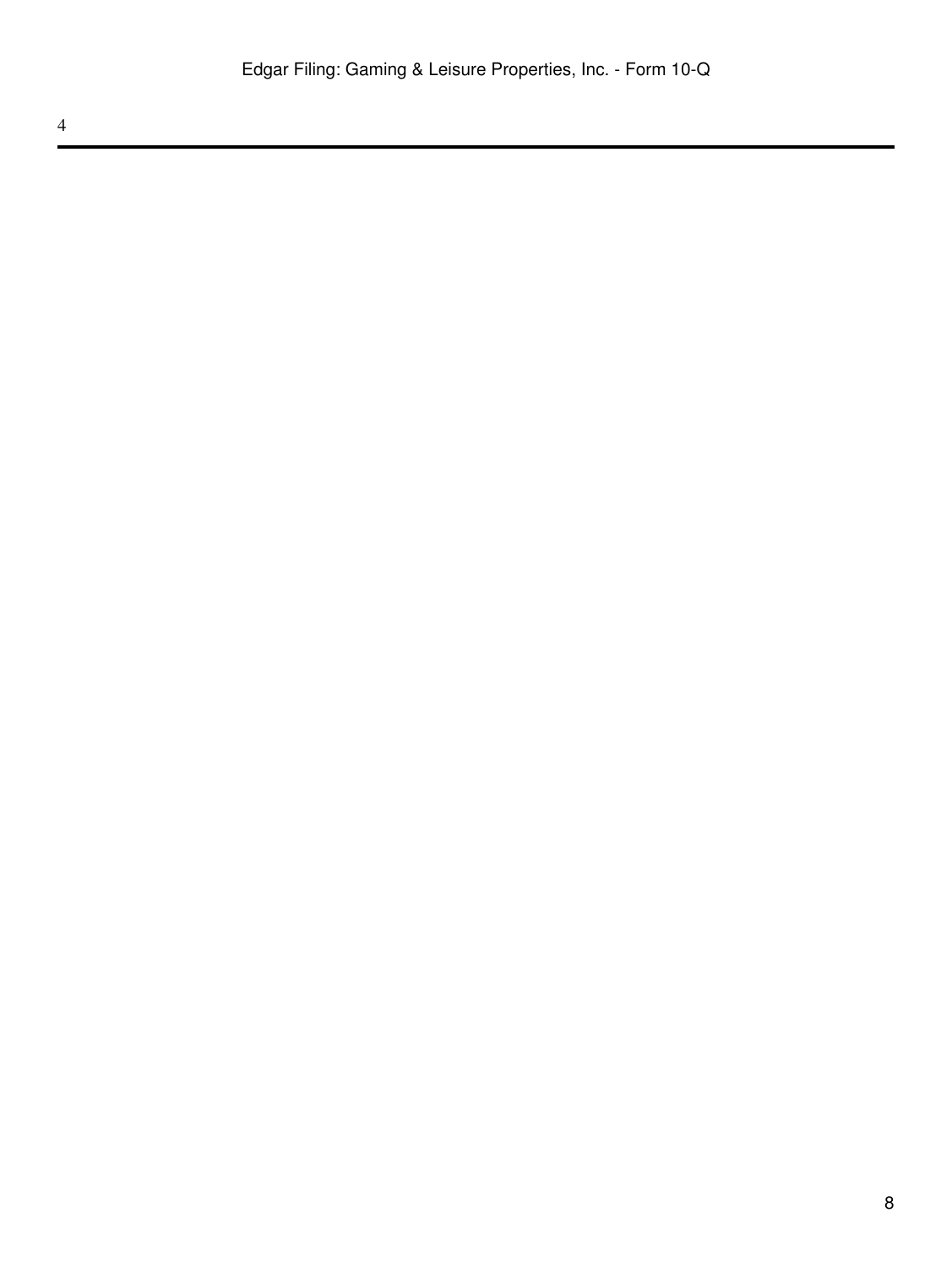<span id="page-8-0"></span>Gaming and Leisure Properties, Inc. and Subsidiaries Condensed Consolidated Statements of Income (in thousands, except per share data) (unaudited)

|                                                             | Three Months Ended<br>March 31, |           |         |
|-------------------------------------------------------------|---------------------------------|-----------|---------|
|                                                             | 2018                            | 2017      |         |
| Revenues                                                    |                                 |           |         |
| Rental income                                               | \$169,405                       | \$165,161 |         |
| Income from direct financing lease                          | 18,621                          | 17,824    |         |
| Real estate taxes paid by tenants                           | 21,278                          | 21,720    |         |
| Total rental revenue and income from direct financing lease | 209,304                         | 204,705   |         |
| Gaming, food, beverage and other, net                       | 34,746                          | 38,008    |         |
| <b>Total revenues</b>                                       | 244,050                         | 242,713   |         |
| Operating expenses                                          |                                 |           |         |
| Gaming, food, beverage and other                            | 19,658                          | 21,076    |         |
| Real estate taxes                                           | 21,595                          | 22,143    |         |
| Land rights and ground leases expense                       | 6,532                           | 5,175     |         |
| General and administrative                                  | 16,460                          | 16,056    |         |
| Depreciation                                                | 27,954                          | 28,257    |         |
| Total operating expenses                                    | 92,199                          | 92,707    |         |
| Income from operations                                      | 151,851                         | 150,006   |         |
| Other income (expenses)                                     |                                 |           |         |
| Interest expense                                            | (54,068)                        | (53,949)  |         |
| Interest income                                             | 481                             | 464       |         |
| Total other expenses                                        | (53, 587)                       | (53, 485) | $\big)$ |
| Income before income taxes                                  | 98,264                          | 96,521    |         |
| Income tax expense                                          | 1,492                           | 2,530     |         |
| Net income                                                  | \$96,772                        | \$93,991  |         |
| Earnings per common share:                                  |                                 |           |         |
| Basic earnings per common share                             | \$0.45                          | \$0.45    |         |
| Diluted earnings per common share                           | \$0.45                          | \$0.45    |         |
| Dividends paid per common share                             | \$0.63                          | \$0.62    |         |

See accompanying notes to the condensed consolidated financial statements.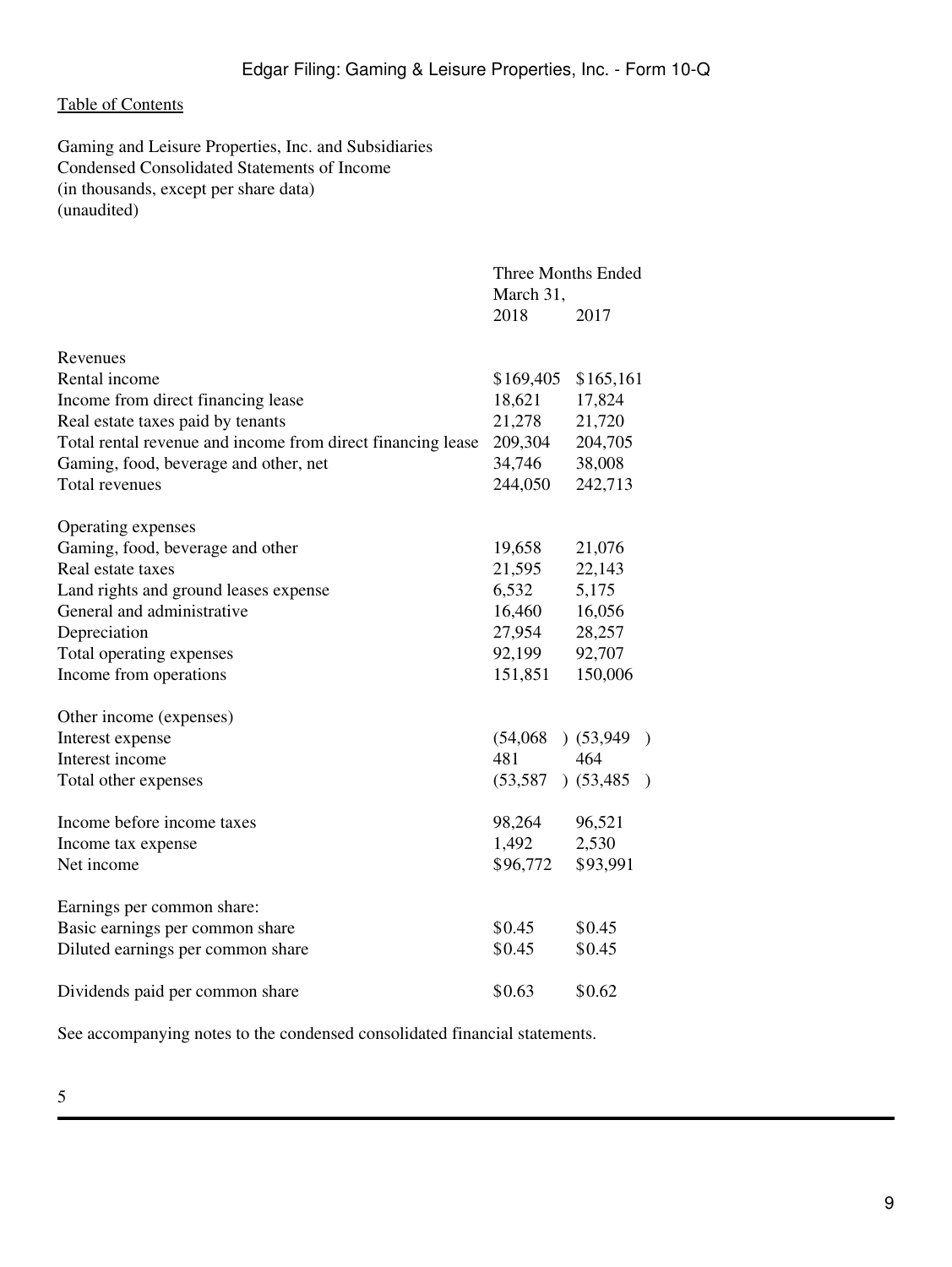<span id="page-9-0"></span>Gaming and Leisure Properties, Inc. and Subsidiaries Condensed Consolidated Statement of Changes in Shareholders' Equity (in thousands, except share data) (unaudited)

|                                    |               | Additional                                                           | Retained  | Total                                                                                             |
|------------------------------------|---------------|----------------------------------------------------------------------|-----------|---------------------------------------------------------------------------------------------------|
|                                    |               | Paid-In                                                              |           |                                                                                                   |
|                                    |               | Capital                                                              | Deficit   | Equity                                                                                            |
|                                    |               | \$3,933,829                                                          |           |                                                                                                   |
| 297,605                            |               | 5,241                                                                |           | 5,244                                                                                             |
| 483,095                            | 5             | (8,293)                                                              |           | (8,288)                                                                                           |
|                                    |               |                                                                      | (134,717) | (134,717)                                                                                         |
| Adoption of new revenue standard — |               |                                                                      | (410)     | (410)                                                                                             |
|                                    |               |                                                                      |           | 96,772                                                                                            |
|                                    |               | \$3,930,777                                                          |           |                                                                                                   |
|                                    | <b>Shares</b> | Common Stock<br>Amount<br>212,717,549 \$2,127<br>213,498,249 \$2,135 |           | Accumulated Shareholders'<br>$$(1,477,709)$ $$(2,458,247)$<br>96,772<br>\$(1,516,064) \$2,416,848 |

See accompanying notes to the condensed consolidated financial statements.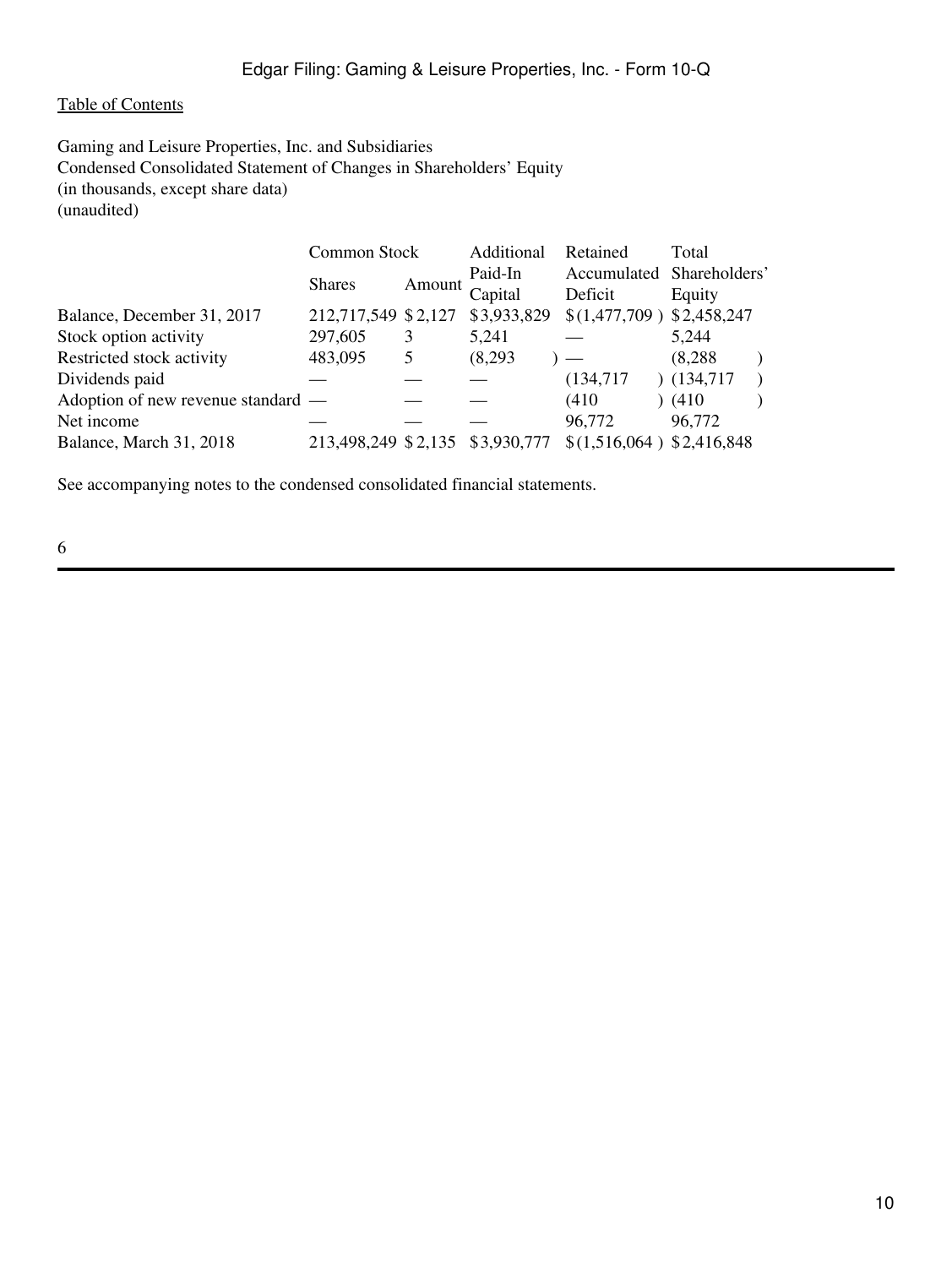<span id="page-10-0"></span>

| Gaming and Leisure Properties, Inc. and Subsidiaries                                              |          |                                   |
|---------------------------------------------------------------------------------------------------|----------|-----------------------------------|
| Condensed Consolidated Statements of Cash Flows                                                   |          |                                   |
| (in thousands)                                                                                    |          |                                   |
| (unaudited)                                                                                       |          |                                   |
| Three months ended March 31,                                                                      | 2018     | 2017                              |
| Operating activities                                                                              |          |                                   |
| Net income                                                                                        | \$96,772 | \$93,991                          |
| Adjustments to reconcile net income to net cash provided by operating activities:                 |          |                                   |
| Depreciation and amortization                                                                     | 30,681   | 30,568                            |
| Amortization of debt issuance costs                                                               | 3,257    | 3,257                             |
| Losses on dispositions of property                                                                |          | 105                               |
| Deferred income taxes                                                                             | 164      | (742)<br>$\big)$                  |
| Stock-based compensation                                                                          | 3,987    | 4,483                             |
| Straight-line rent adjustments                                                                    | 16,617   | 16,245                            |
| (Increase), decrease                                                                              |          |                                   |
| Prepaid expenses and other assets                                                                 | (1,001)  | (1,070)                           |
| Increase, (decrease)                                                                              |          |                                   |
| Accounts payable                                                                                  | (225)    | (181)<br>$\mathcal{E}$            |
| Accrued expenses                                                                                  | 203      | 218                               |
| Accrued interest                                                                                  | 42,238   | 41,928                            |
| Accrued salaries and wages                                                                        |          | $(7,680)$ $(7,234)$               |
| Gaming, property and other taxes                                                                  | 22       | 813                               |
| Income taxes                                                                                      | 199      | 2,938                             |
| Other liabilities                                                                                 | 522      | (630)<br>$\overline{\phantom{a}}$ |
| Net cash provided by operating activities                                                         | 185,756  | 184,689                           |
| Investing activities                                                                              |          |                                   |
| Capital project expenditures                                                                      |          | (8)<br>$\mathcal{E}$              |
| Capital maintenance expenditures                                                                  | (822)    | ) (482)<br>$\mathcal{E}$          |
| Principal payments on loan receivable                                                             |          | 13,200                            |
| Deposit for pending acquisition of real estate assets                                             |          | (8,230)                           |
| Collections of principal payments on investment in direct financing lease                         | 18,209   | 17,613                            |
| Net cash provided by investing activities                                                         | 17,387   | 22,093                            |
| Financing activities                                                                              |          |                                   |
| Dividends paid                                                                                    |          | $(134,717)$ $(129,301)$           |
| Taxes paid related to shares withheld for tax purposes on restricted stock award vestings, net of |          |                                   |
| proceeds from exercise of options                                                                 |          | $(7,031)$ 4,456                   |
| Costs related to continuous equity offering                                                       |          | (105)<br>$\big)$                  |
| Repayments of long-term debt                                                                      |          | $(45,029)$ $(95,027)$             |
| Net cash used in financing activities                                                             |          | $(186,777)$ $(219,977)$           |
| Net increase (decrease) in cash and cash equivalents                                              | 16,366   | (13, 195)                         |
| Cash and cash equivalents at beginning of period                                                  | 29,054   | 36,556                            |
| Cash and cash equivalents at end of period                                                        | \$45,420 | \$23,361                          |

See Note 14 to the condensed consolidated financial statements for supplemental cash flow information and noncash investing and financing activities.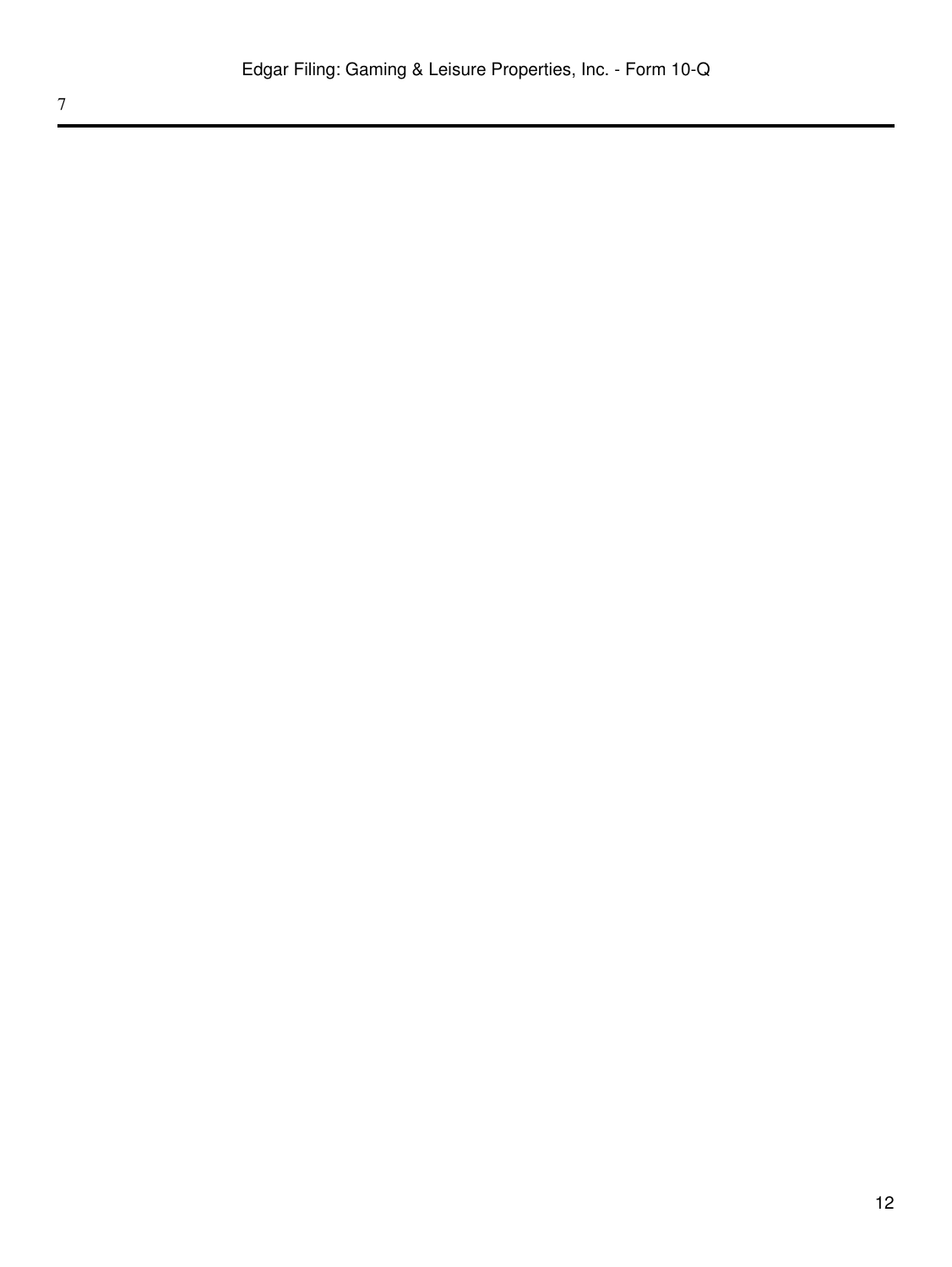<span id="page-12-0"></span>Gaming and Leisure Properties, Inc. Notes to the Condensed Consolidated Financial Statements (unaudited)

#### 1. Business and Operations

Gaming and Leisure Properties, Inc. ("GLPI") is a self-administered and self-managed Pennsylvania real estate investment trust ("REIT"). GLPI (together with its subsidiaries, the "Company") was incorporated on February 13, 2013, as a wholly-owned subsidiary of Penn National Gaming, Inc. ("Penn"). On November 1, 2013, Penn contributed to GLPI, through a series of internal corporate restructurings, substantially all of the assets and liabilities associated with Penn's real property interests and real estate development business, as well as the assets and liabilities of Hollywood Casino Baton Rouge and Hollywood Casino Perryville, which are referred to as the "TRS Properties," and then spun-off GLPI to holders of Penn's common and preferred stock in a tax-free distribution (the "Spin-Off"). The Company elected on its United States ("U.S.") federal income tax return for its taxable year that began on January 1, 2014 to be treated as a REIT and the Company, together with its indirect wholly-owned subsidiary of the Company, GLP Holdings, Inc., jointly elected to treat each of GLP Holdings, Inc., Louisiana Casino Cruises, Inc. (d/b/a Hollywood Casino Baton Rouge) and Penn Cecil Maryland, Inc. (d/b/a Hollywood Casino Perryville) as a "taxable REIT subsidiary" ("TRS") effective on the first day of the first taxable year of GLPI as a REIT.

As a result of the Spin-Off, GLPI owns substantially all of Penn's former real property assets and leases back most of those assets to Penn for use by its subsidiaries, under a unitary master lease, a triple-net operating lease with an initial term of 15 years (expiring October 31, 2028) with no purchase option, followed by four 5-year renewal options (exercisable by Penn) on the same terms and conditions (the "Penn Master Lease"), and GLPI also owns and operates the TRS Properties through an indirect wholly-owned subsidiary, GLP Holdings, Inc. In April 2016, the Company acquired substantially all of the real estate assets of Pinnacle Entertainment, Inc. ("Pinnacle") for approximately \$4.8 billion. GLPI leases these assets back to Pinnacle, under a unitary triple-net lease with an initial term of 10 years (expiring April 30, 2026) with no purchase option, followed by five 5-year renewal options (exercisable by Pinnacle) on the same terms and conditions (the "Pinnacle Master Lease" and together with the Penn Master Lease, the "Master Leases").

GLPI's primary business consists of acquiring, financing, and owning real estate property to be leased to gaming operators in triple-net lease arrangements. As of March 31, 2018, GLPI's portfolio consisted of 38 gaming and related facilities, including the TRS Properties, the real property associated with 20 gaming and related facilities operated by Penn, the real property associated with 15 gaming and related facilities operated by Pinnacle and the real property associated with the Casino Queen in East St. Louis, Illinois. These facilities are geographically diversified across 14 states and were 100% occupied at March 31, 2018.

GLPI expects to grow its portfolio by pursuing opportunities to acquire additional gaming facilities to lease to gaming operators under prudent terms. For example, on December 17, 2017, the Company entered into agreements to purchase two additional properties, Plainridge Park Casino and Belterra Park Gaming & Entertainment Center from Penn and Pinnacle, respectively. We will acquire these properties in connection with the proposed acquisition of Pinnacle by Penn pursuant to a definitive agreement and plan of merger between them, also dated December 17, 2017 (the "Merger"). Subject to and concurrently with the completion of the Merger, we have agreed to, among other things, amend our master lease with Pinnacle to allow for the sale by Pinnacle of the operating assets at Ameristar Casino Hotel Kansas City, Ameristar Casino Resort Spa St. Charles and Belterra Casino Resort to Boyd Gaming Corporation ("Boyd") and to enter into a new master lease agreement with Boyd on terms similar to the Company's existing leases for these properties and the real property underlying Belterra Park. The transaction which is subject to regulatory approval is expected to close in the second half of 2018.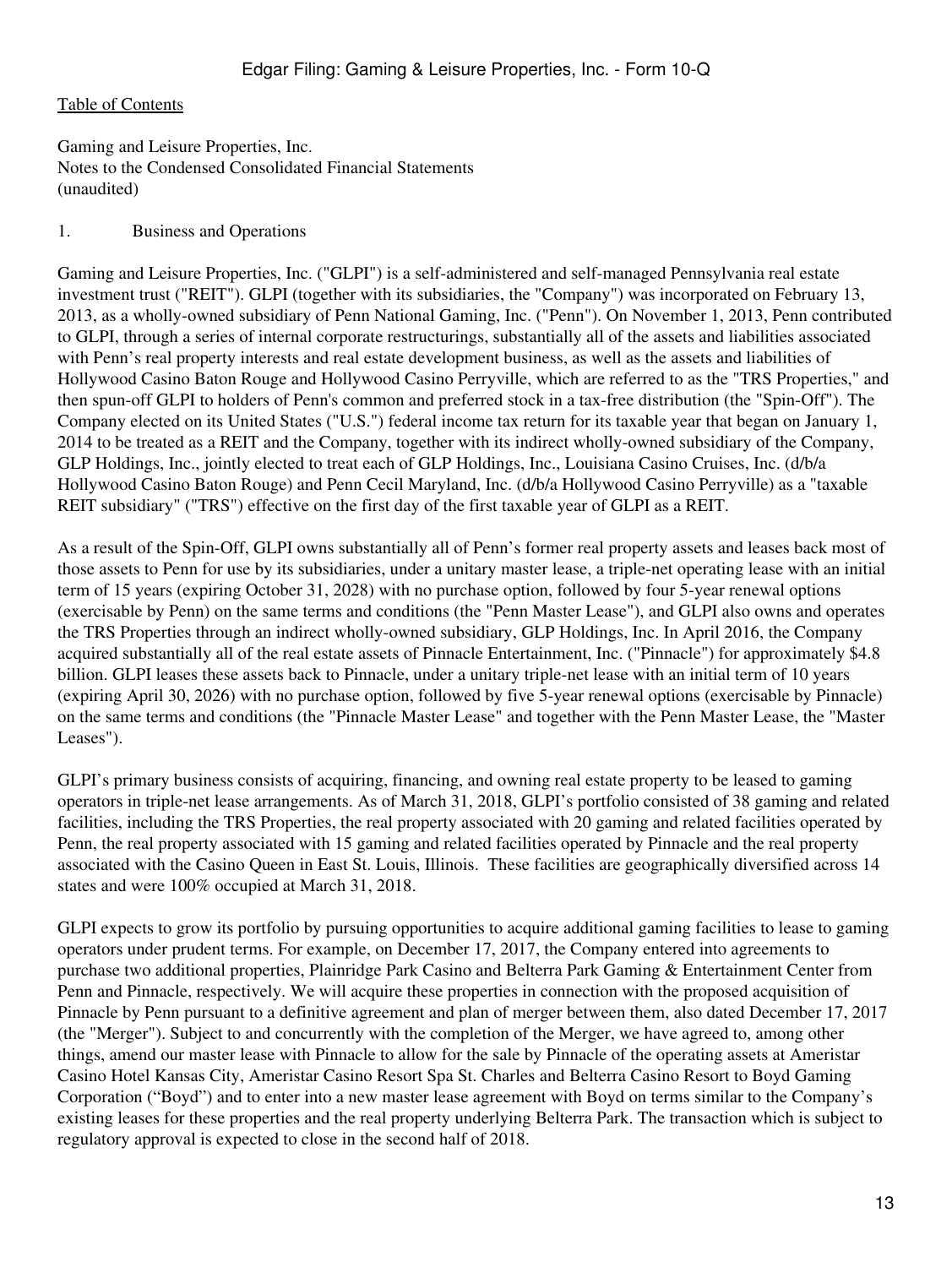#### 2. Basis of Presentation

The accompanying unaudited condensed consolidated financial statements of the Company have been prepared in accordance with U.S. generally accepted accounting principles ("GAAP") for interim financial information and with the instructions for Form 10-Q and Article 10 of Regulation S-X. Accordingly, they do not include all of the information and footnotes required by GAAP for complete consolidated financial statements. In the opinion of management, all normal recurring adjustments considered necessary for a fair presentation have been included.

In order to conform to the current presentation of the statement of income, the Company separated the general and administrative expense line item into the line items general and administrative expenses and land rights and ground lease expense on the condensed consolidated statements of income for the three months ended March 31, 2017. This new line item includes the amortization of land rights and rent expense related to the Company's long-term ground leases. These

8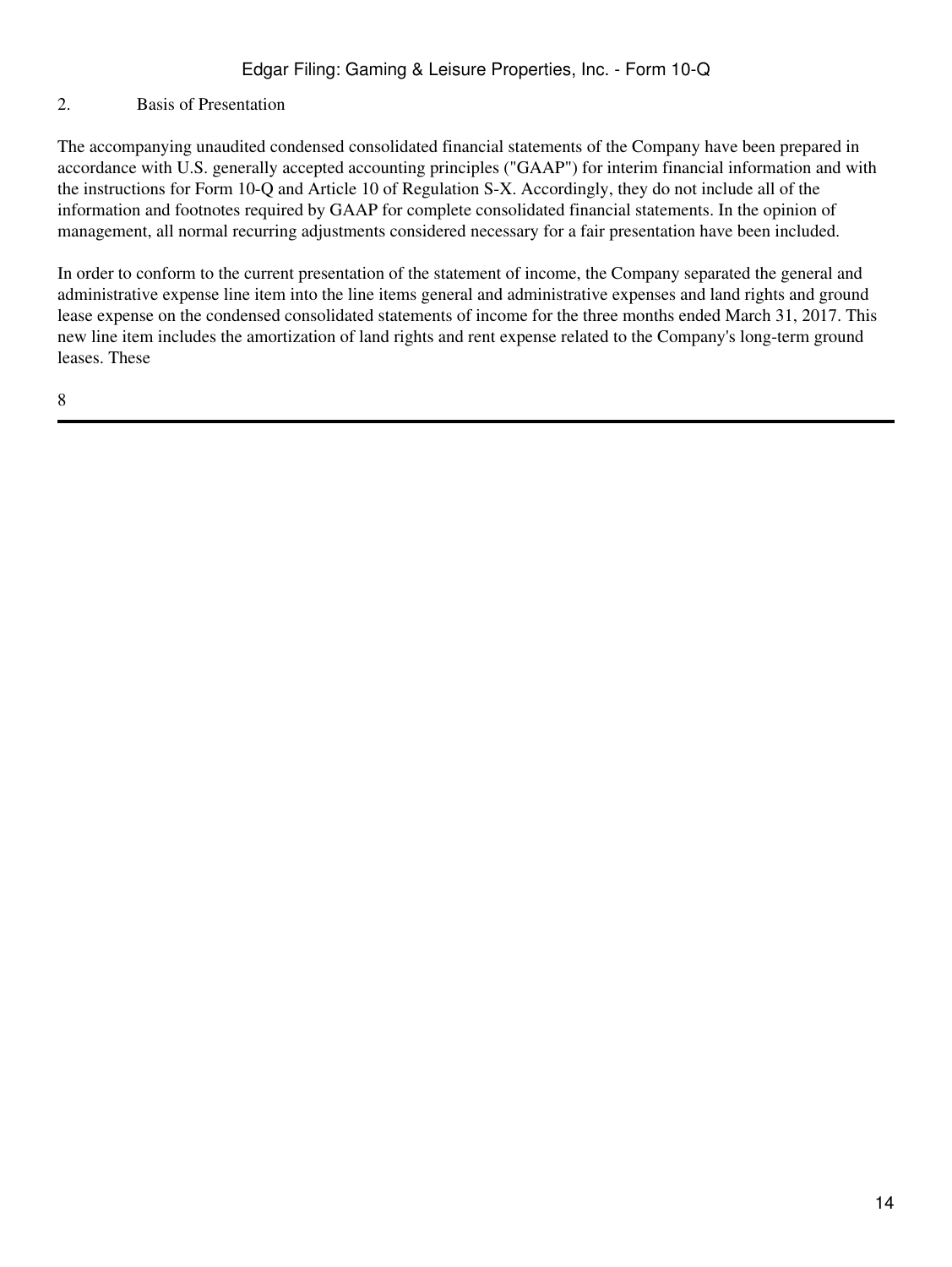reclassifications were made only for presentation purposes and had no impact on the Company's financial results for the three months ended March 31, 2017.

Furthermore, in conjunction with the adoption of ASU 2014-09, Revenue from Contracts with Customers (Topic 606) ("ASU 2014-09"), on January 1, 2018, promotional allowances representing the retail value of food, beverages and other services furnished to guests without charge are presented on a net basis within the gaming, food, beverage and other revenue, net line item on the condensed consolidated statements of income. Prior to the adoption of ASU 2014-09, promotional allowances were required to be presented as a separate line item on the condensed consolidated statements of income. This change also had no impact on the Company's financial results for the three months ended March 31, 2017.

The condensed consolidated financial statements include the accounts of GLPI and its subsidiaries. All intercompany accounts and transactions have been eliminated in consolidation.

The preparation of financial statements in conformity with GAAP requires management to make estimates and assumptions that affect the reported amounts of assets and liabilities and disclosure of contingent assets and liabilities at the date of the financial statements, and the reported amounts of revenue and expenses for the reporting periods. Actual results could differ from those estimates.

Operating results for the three months ended March 31, 2018 are not necessarily indicative of the results that may be expected for the year ending December 31, 2018. The notes to the consolidated financial statements contained in our Annual Report on Form 10-K for the year ended December 31, 2017 (our "Annual Report") should be read in conjunction with these condensed consolidated financial statements. The December 31, 2017 financial information has been derived from the Company's audited consolidated financial statements.

### 3. New Accounting Pronouncements

### Recently Adopted Accounting Pronouncements

In May 2017, the FASB issued ASU No. 2017-09, Compensation - Stock Compensation (Topic 718): Scope of Modification Accounting ("ASU 2017-09"). This ASU provides clarity about which changes to the terms or conditions of a share-based payment award require the application of modification accounting. Specifically, ASU 2017-09 clarifies that changes to the terms or conditions of an award should be accounted for as a modification unless all of the following are met: 1) the fair value of the modified award is the same as the fair value of the original award immediately before the original award is modified, 2) the vesting conditions of the modified award are the same as the vesting conditions of the original award immediately before the original award is modified and 3) the classification of the modified award as an equity instrument or a liability instrument is the same as the classification of the original award immediately before the original award is modified. ASU 2017-09 is effective for annual reporting periods beginning after December 15, 2017. The Company adopted ASU 2017-09 on January 1, 2018 and does not expect the adoption of ASU 2017-09 to significantly impact its accounting for share-based payment awards, as changes to awards' terms and conditions subsequent to the grant date are unusual and infrequent in nature.

In January 2017, the FASB issued ASU No. 2017-01, Business Combinations (Topic 805): Clarifying the Definition of a Business ("ASU 2017-01"). This ASU provides clarifying guidance on what constitutes a business acquisition versus an asset acquisition. Specifically, the new guidance lays out a screen to more easily determine if a set of integrated assets and activities does in fact represent a business. Under the ASU 2017-01, when substantially all of the fair value of the gross assets acquired is concentrated in a single identifiable asset or group of similar identifiable assets, the assets do not represent a business. ASU 2017-01 is effective for annual reporting periods beginning after December 15, 2017. The Company adopted ASU 2017-01 on January 1, 2018 with no impact to the Company's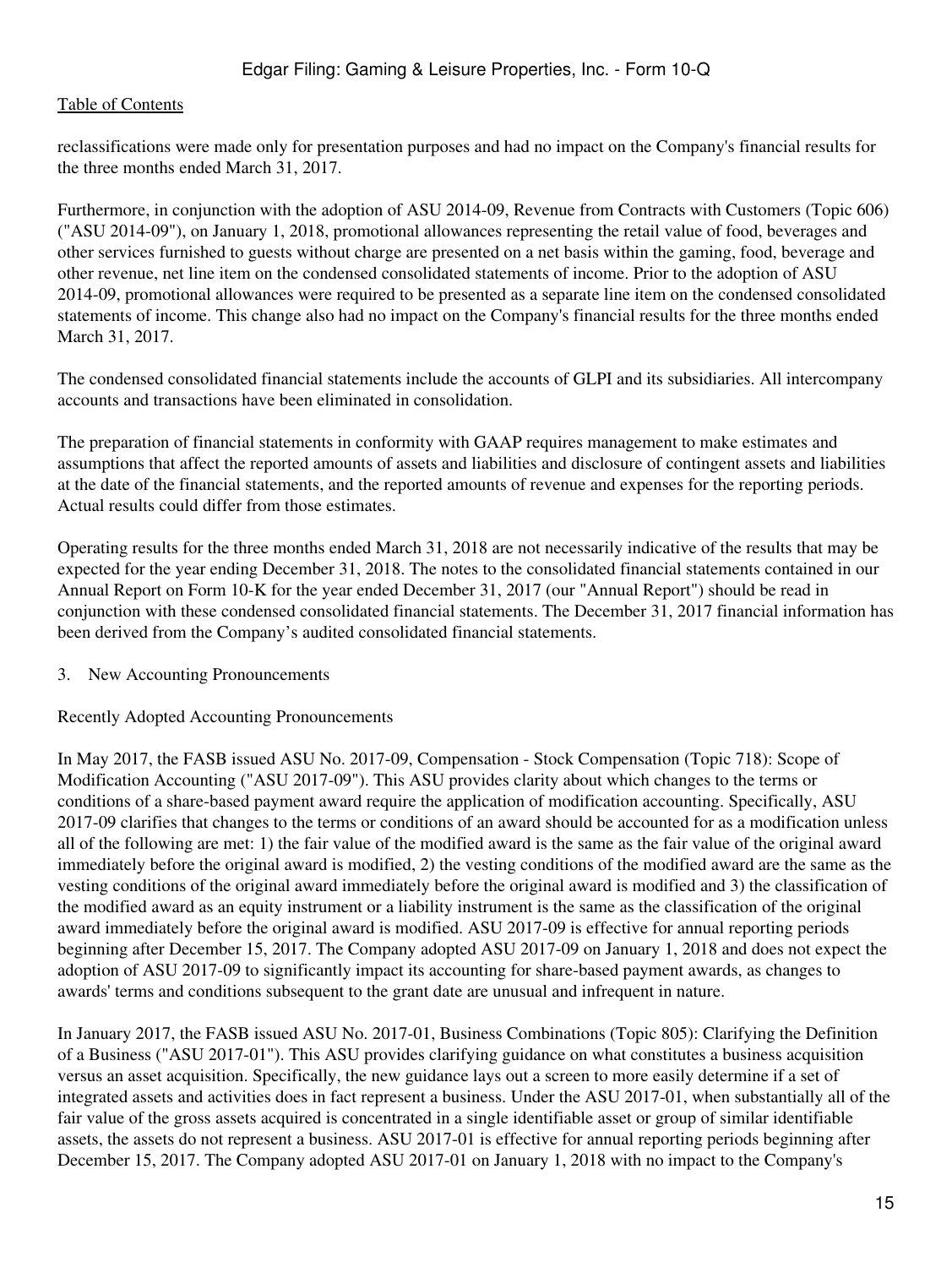accounting treatment of its acquisitions.

In August 2016, the FASB issued ASU No. 2016-15, Statement of Cash Flows (Topic 230): Classification of Certain Cash Receipts and Cash Payments, a Consensus of the FASB Emerging Issues Task Force ("ASU 2016-15"). This ASU provides clarifying guidance on the presentation of certain cash receipts and cash payments in the statement of cash flows. ASU 2016-15 is effective for annual reporting periods beginning after December 15, 2017. The Company adopted ASU 2016-15 on January 1, 2018, with no impact to its presentation of cash receipts and payments on its consolidated statements of cash flows.

In May 2014, the FASB issued ASU 2014-09, Revenue from Contracts with Customers (Topic 606) ("ASU 2014-09"). This new standard replaces all preceding U.S. GAAP guidance on this topic and eliminates all industry-specific guidance. ASU 2014-09 provides a unified five-step model to determine when and how revenue is recognized. The core principle is that a company should recognize revenue to depict the transfer of promised goods or services to customers in an amount that reflects

9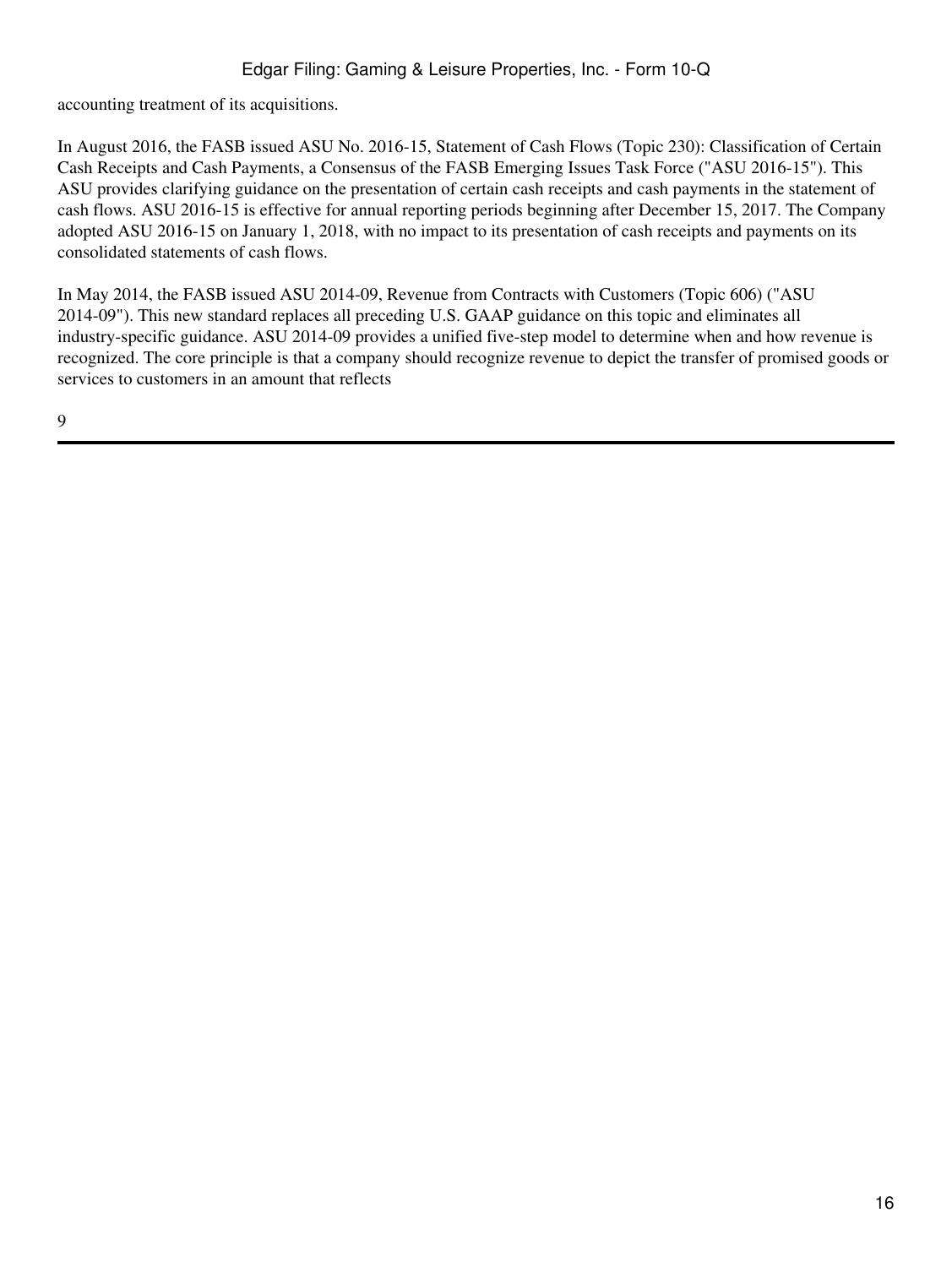the consideration for which the entity expects to be entitled in exchange for those goods or services. The Company adopted ASU 2014-09 on January 1, 2018 using the modified retrospective approach and recorded a cumulative adjustment to retained earnings of approximately \$410,000 at the adoption date.

The majority of the Company's revenue recognition policies were not impacted by the new revenue standard, as leases (the source of the Company's majority of revenues) are excluded from ASU 2014-09. Only the accounting treatment for the customer loyalty programs at the TRS properties was impacted by the adoption of ASU 2014-09. See Note 11 to the condensed consolidated financial statements for further details on the adoption impact of ASU 2014-09 at the TRS Properties.

### Accounting Pronouncements Not Yet Adopted

In January 2017, the FASB issued ASU No. 2017-04, Intangibles - Goodwill and Other (Topic 350): Simplifying the Test for Goodwill Impairment ("ASU 2017-04"). This ASU simplifies an entity's goodwill impairment test by eliminating Step 2 from the test. The new guidance also amends the definition of impairment to a condition that exists when the carrying amount of goodwill exceeds its fair value. By eliminating Step 2 from the test, entities are no longer required to determine the implied fair value of goodwill by computing the fair value (at impairment testing date) of all assets and liabilities in a manner similar to that required in conjunction with business combinations. Upon the adoption of ASU 2017-04, an impairment charge is simply recorded as the difference between carrying value and fair value, when carrying value exceeds fair value. ASU 2017-04 is effective for annual reporting periods beginning after December 15, 2019 and early adoption is permitted. The Company does not expect the adoption of ASU 2017-04 to significantly impact its goodwill impairment testing.

In June 2016, the FASB issued ASU No. 2016-13, Financial Instruments - Credit Losses (Topic 326): Measurement of Credit Losses on Financial Instrument ("ASU 2016-13"). This ASU introduces a new model for estimating credit losses for certain types of financial instruments, including loans receivable and net investments in direct financing leases, amongst other financial instruments. ASU 2016-13 sets forth an "expected credit loss" impairment model to replace the current "incurred loss" method of recognizing credit losses, which is intended to improve financial reporting by requiring timely recording of credit losses on loans and other financial instruments. ASU 2016-13 is effective for fiscal years beginning after December 15, 2019, with early adoption permitted for fiscal years beginning after December 15, 2018. The Company does not expect the adoption of ASU 2016-13 to have a significant impact on its consolidated financial statements.

In February 2016, the FASB issued ASU No. 2016-02, Leases (Topic 842) ("ASU 2016-02"). This ASU primarily provides new guidance for lessees on the accounting treatment of operating leases. Under the new guidance, lessees are required to recognize assets and liabilities arising from operating leases on the balance sheet. ASU 2016-02 also aligns lessor accounting with the revenue recognition guidance in Topic 606 of the Accounting Standards Codification. ASU 2016-02 is effective for annual reporting periods beginning after December 15, 2018 and is required to be adopted on a modified retrospective basis, meaning the new leasing model will be applied to the earliest year presented in the financial statements and thereafter. However, in January 2018, the FASB issued a proposed ASU, which would permit companies to apply the transition provisions of the lease accounting standard at its effective date (i.e. comparative financial statements would not be required).

The Company is evaluating the impact of adopting this new accounting standard on its financial statements but does not expect the adoption of the new guidance to have a significant impact on the accounting treatment of its triple-net tenant leases, which are the primary source of revenue to the Company. Generally speaking, ASU 2016-02 will more significantly impact the accounting for leases in which GLPI is the lessee by requiring the Company to record a right of use asset and lease liability on its consolidated balance sheets for these leases.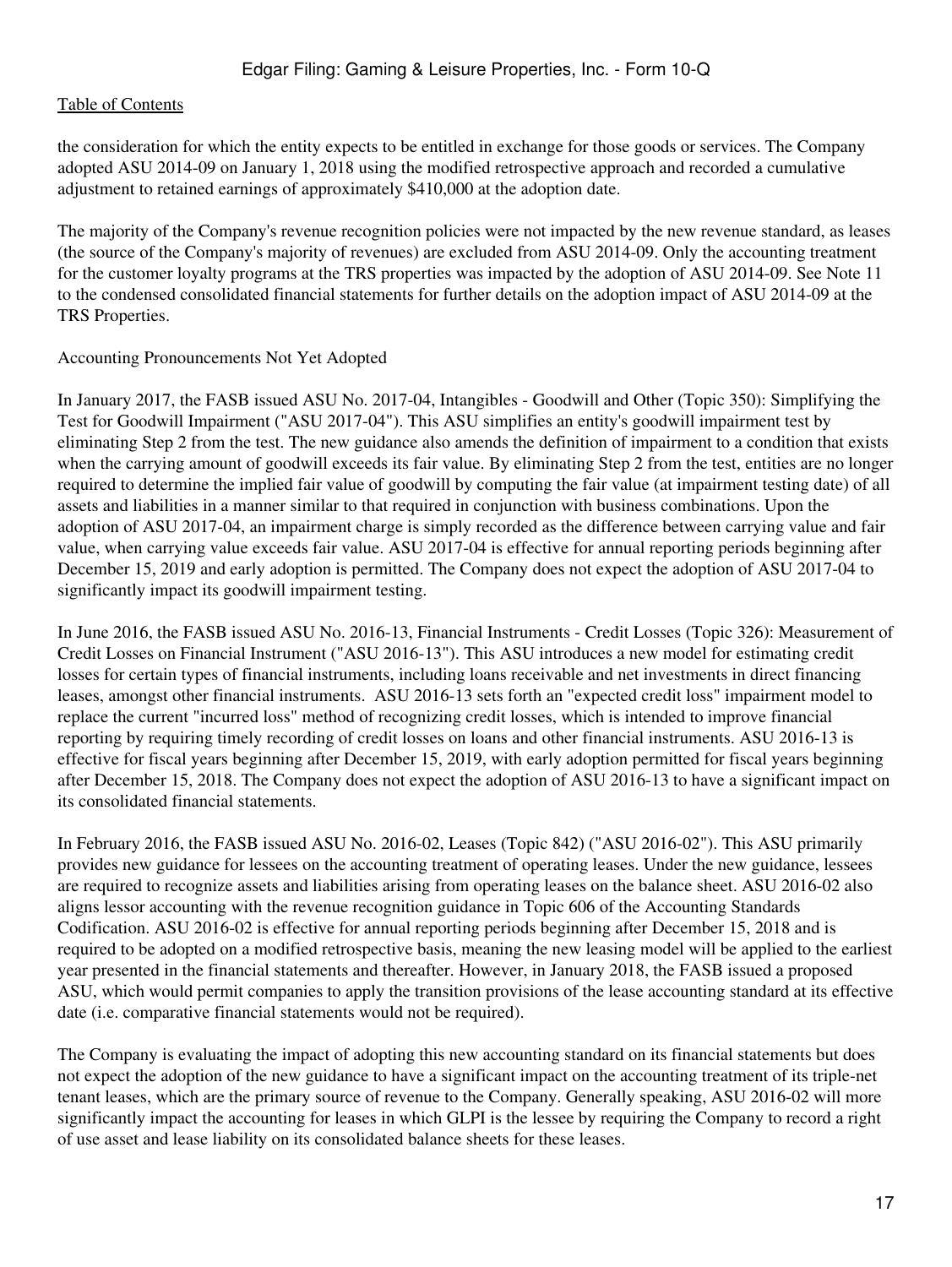### 4. Summary of Significant Accounting Policies

Fair Value of Financial Instruments

The following methods and assumptions are used to estimate the fair value of each class of financial instruments for which it is practicable to estimate.

Cash and Cash Equivalents

The fair value of the Company's cash and cash equivalents approximates the carrying value of the Company's cash and cash equivalents, due to the short maturity of the cash equivalents.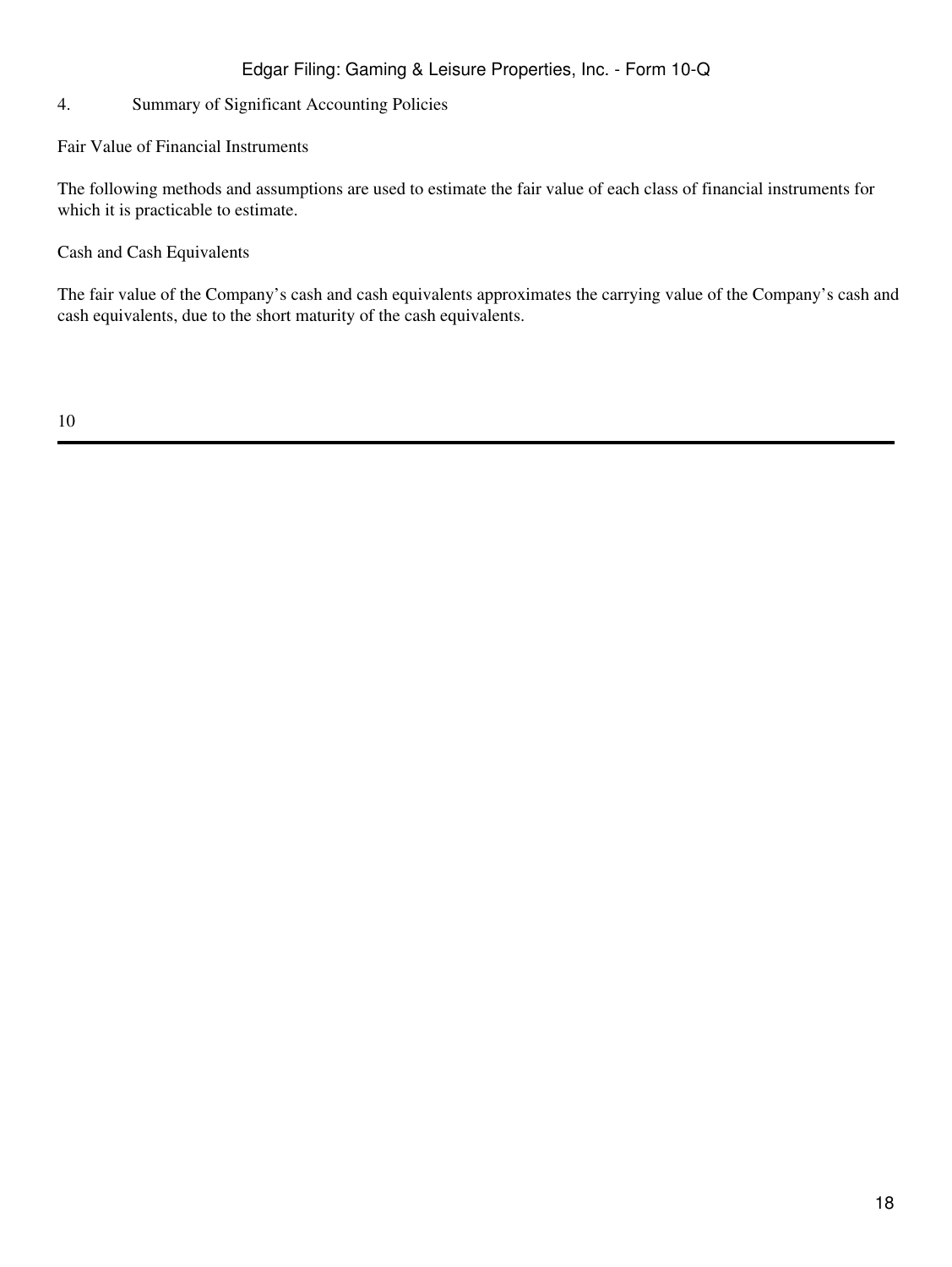#### Deferred Compensation Plan Assets

The Company's deferred compensation plan assets consist of open-ended mutual funds and as such the fair value measurement of the assets is considered a Level 1 measurement as defined under Accounting Standards Code ("ASC") 820 "Fair Value Measurements and Disclosures" ("ASC 820"). Deferred compensation plan assets are included within other assets on the condensed consolidated balance sheets.

#### Loan Receivable

The fair value of the loan receivable approximates the carrying value of the Company's loan receivable, as collection on the outstanding loan balance is reasonably assured and the interest rate approximates market rates for a similar instrument. The fair value measurement of the loan receivable is considered a Level 3 measurement as defined under ASC 820.

#### Long-term Debt

The fair value of the senior unsecured notes and senior unsecured credit facility is estimated based on quoted prices in active markets and as such is a Level 1 measurement as defined under ASC 820.

The estimated fair values of the Company's financial instruments are as follows (in thousands):

|                                          | March 31, 2018 |                                         | December 31, 2017 |        |  |
|------------------------------------------|----------------|-----------------------------------------|-------------------|--------|--|
|                                          | Carrying       | Fair                                    | Carrying          | Fair   |  |
|                                          | Amount         | Value                                   | Amount            | Value  |  |
| Financial assets:                        |                |                                         |                   |        |  |
| Cash and cash equivalents                | 45,420         | 45,420                                  | 29,054            | 29,054 |  |
| Deferred compensation plan assets 23,591 |                | 23,591                                  | 22,617            | 22,617 |  |
| Loan receivable                          | 13,000         | 13,000                                  | 13,000            | 13,000 |  |
| Financial liabilities:                   |                |                                         |                   |        |  |
| Long-term debt                           |                |                                         |                   |        |  |
| Senior unsecured credit facility         |                | 1,010,000 1,000,141 1,055,000 1,045,600 |                   |        |  |
| Senior unsecured notes                   |                | 3,425,000 3,477,528 3,425,000 3,574,688 |                   |        |  |

Revenue Recognition

The Company recognizes rental revenue from tenants, including rental abatements, lease incentives and contractually fixed increases attributable to operating leases, on a straight-line basis over the term of the related leases when collectability is reasonably assured. Additionally, percentage rent that is fixed and determinable at the lease inception date is recorded on a straight-line basis over the lease term, resulting in the recognition of deferred rental revenue on the Company's condensed consolidated balance sheets. Deferred rental revenue is amortized to rental revenue on a straight-line basis over the remainder of the lease term. The lease term includes the initial non-cancelable lease term and any reasonably assured renewable periods. Contingent rental income that is not fixed and determinable at lease inception is recognized only when the lessee achieves the specified target. Recognition of rental income commences when control of the facility has been transferred to the tenant.

The Company recognizes income from tenants subject to direct financing leases ratably over the lease term using the effective interest rate method which produces a constant periodic rate of return on the net investment in the leased property. At lease inception, the Company records an asset which represents the Company's net investment in the direct financing lease. This initial net investment is determined by aggregating the total future minimum lease payments attributable to the direct financing lease and the estimated residual value of the property, less unearned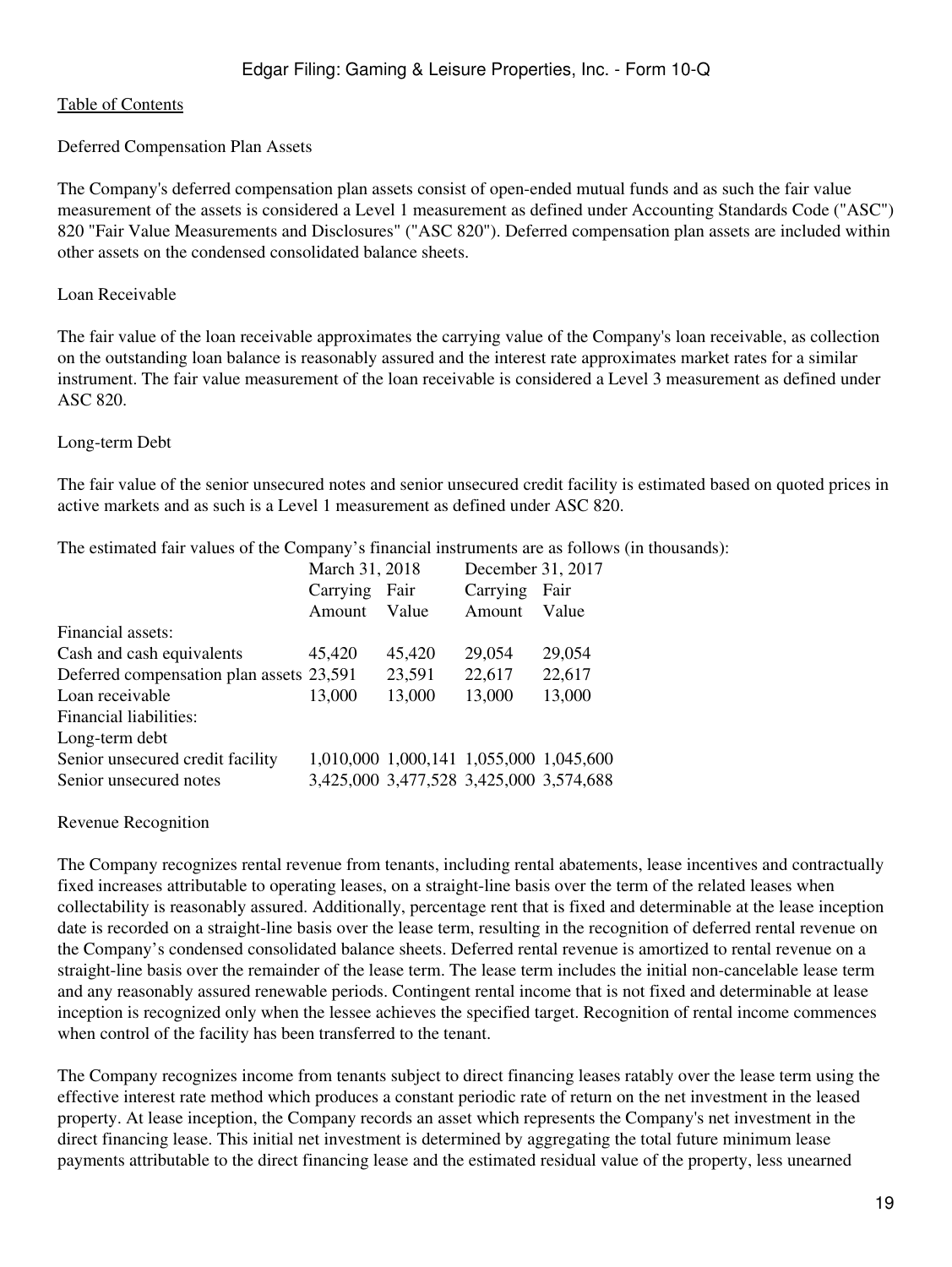income. Over the lease term, the investment in the direct financing lease is reduced and income is recognized for the building portion of rent. Furthermore, as the net investment in direct financing lease includes only future minimum lease payments, percentage rent that is not fixed and determinable at the lease inception is excluded from the determination of the rent attributable to the leased assets and will therefore be recorded as income from the direct financing lease in the period earned. For further detail on the Company's direct financing lease refer to Note 8 to the condensed consolidated financial statements.

Additionally, in accordance with ASC 606, "Revenue from Contracts with Customers," the Company records revenue for the real estate taxes paid by its tenants on the leased properties with an offsetting expense in real estate taxes within the condensed consolidated statement of income as the Company has concluded it is the primary obligor. Similarly, the Company records revenue for the ground lease rent paid by its tenants with an offsetting expense in land rights and ground lease expense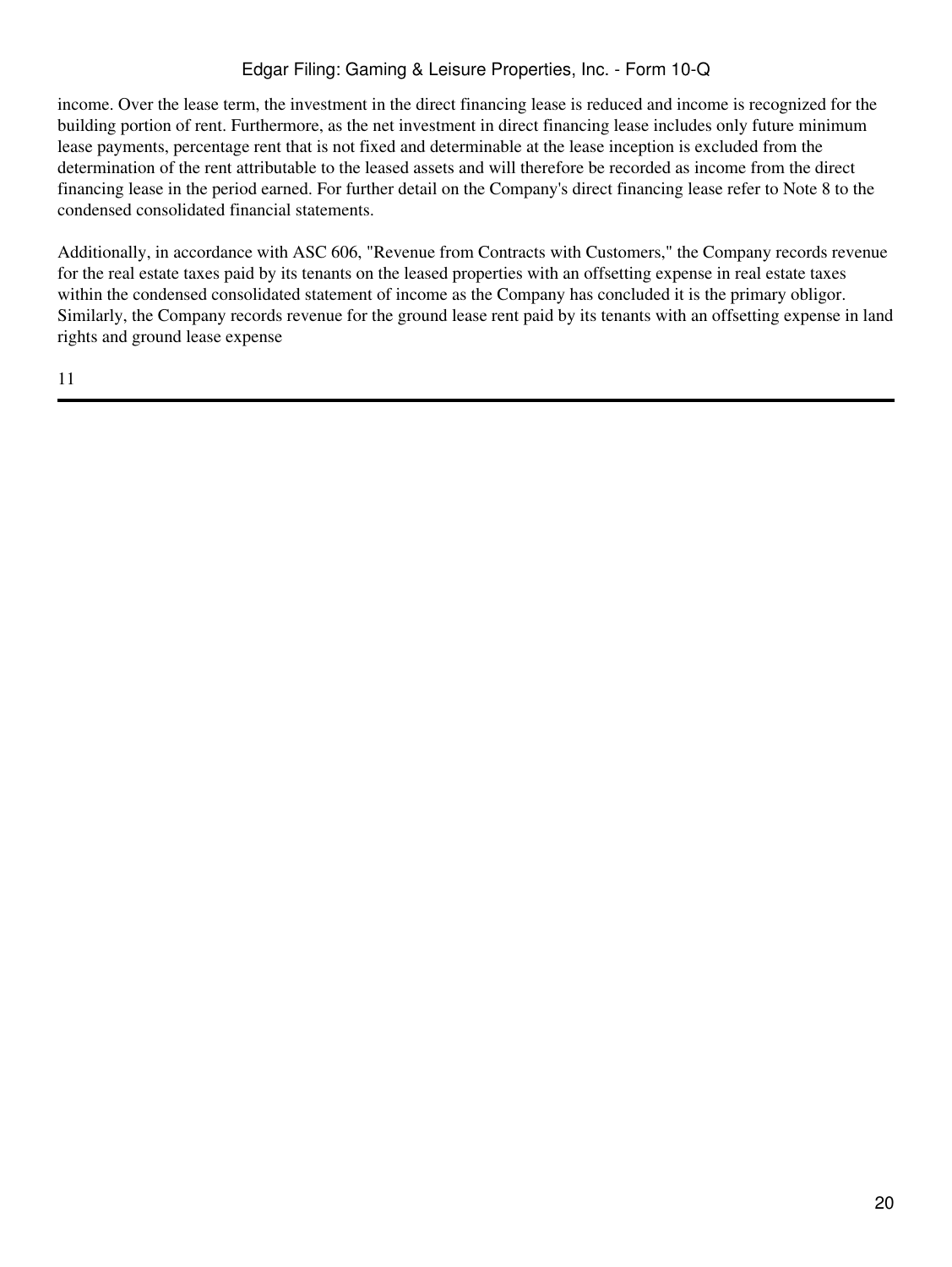within the condensed consolidated statement of income as the Company has concluded that as the lessee it is the primary obligor under the ground leases. The Company subleases these ground leases back to its tenants, who are responsible for payment directly to the landlord.

Gaming revenue generated by the TRS Properties mainly consists of video lottery gaming revenue, and to a lesser extent, table game and poker revenue. Video lottery gaming revenue is the aggregate net difference between gaming wins and losses with liabilities recognized for funds deposited by customers before gaming play occurs, for "ticket-in, ticket-out" coupons in the customers' possession, and for accruals related to the anticipated payout of progressive jackpots. Progressive slot machines, which contain base jackpots that increase at a progressive rate based on the number of coins played, are charged to revenue as the amount of the jackpots increases. Table game gaming revenue is the aggregate of table drop adjusted for the change in aggregate table chip inventory. Table drop is the total dollar amount of the currency, coins, chips, tokens, outstanding counter checks (markers), and front money that are removed from the live gaming tables. Additionally, food and beverage revenue is recognized as services are performed.

Gaming revenue is recognized net of certain sales incentives, including promotional allowances in accordance with ASC 606, "Revenue from Contracts with Customers." The Company also defers a portion of the revenue received from customers (who participate in the points based loyalty programs) at the time of play and attributed to the awarded points until a later period when the points are redeemed or forfeited. See Note 11 to the condensed consolidated financial statements for a summary of the changes to the recognition of revenue at the TRS Properties related to the adoption of ASU 2014-09 on January 1, 2018.

### Gaming and Admission Taxes

For the TRS Properties, the Company is subject to gaming and admission taxes based on gross gaming revenues in the jurisdictions in which it operates, as well as state gaming device fees, based upon a standard per game assessment. The Company recognizes gaming tax expense based on the statutorily required percentage of revenue that is required to be paid to state and local jurisdictions in the states where wagering occurs. Admission taxes are only assessed in Louisiana, while state gaming device fees are only assessed in Maryland. The Company records gaming and admission taxes at the Company's estimated effective gaming tax rate for the year, considering estimated taxable gaming revenue and the applicable rates. Such estimates are adjusted each interim period. If gaming and admission tax rates change during the year, such changes are applied prospectively in the determination of gaming and admission tax expense in future interim periods. For the three months ended March 31, 2018 and 2017, these expenses, which are primarily recorded within gaming, food, beverage and other expense in the condensed consolidated statements of income, totaled \$14.2 million and \$15.1 million, respectively.

### Earnings Per Share

The Company calculates earnings per share ("EPS") in accordance with ASC 260, "Earnings per Share." Basic EPS is computed by dividing net income applicable to common stock by the weighted-average number of common shares outstanding during the period, excluding net income attributable to participating securities (unvested restricted stock awards). Diluted EPS reflects the additional dilution for all potentially-dilutive securities such as stock options, unvested restricted shares and unvested performance-based restricted shares. In accordance with ASC 260 "Earnings per Share," the Company includes all performance-based restricted shares that would have vested based upon the Company's performance at quarter-end in the calculation of diluted EPS. Diluted EPS for the Company's common stock is computed using the more dilutive of the two-class method or the treasury stock method.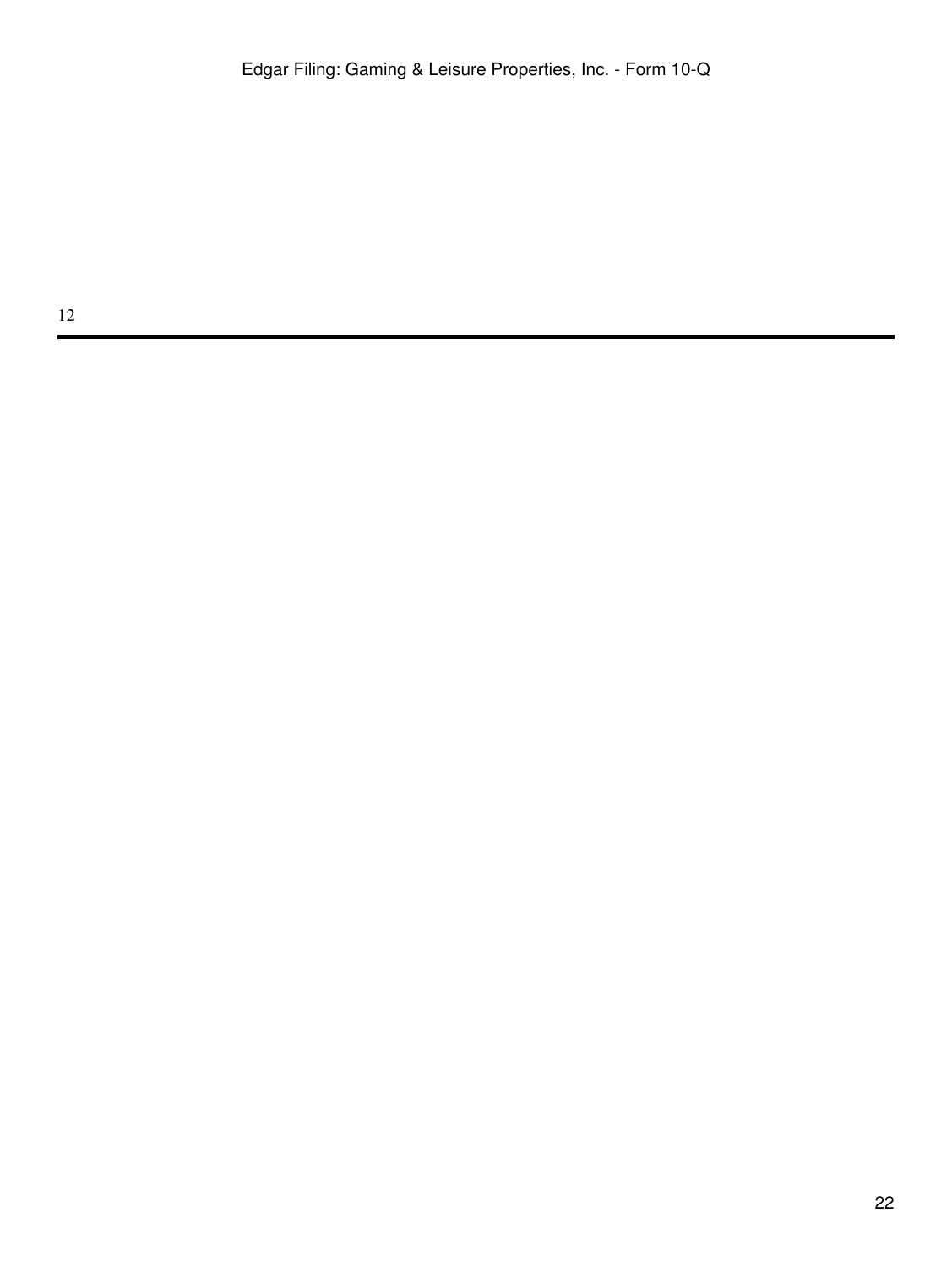The following table reconciles the weighted-average common shares outstanding used in the calculation of basic EPS to the weighted-average common shares outstanding used in the calculation of diluted EPS for the three months ended March 31, 2018 and 2017:

|                                                                     | Three Months    |                 |
|---------------------------------------------------------------------|-----------------|-----------------|
|                                                                     | Ended March 31, |                 |
|                                                                     | 2018            | 2017            |
|                                                                     | (in thousands)  |                 |
| Determination of shares:                                            |                 |                 |
| Weighted-average common shares outstanding                          | 213,304 207,880 |                 |
| Assumed conversion of dilutive employee stock-based awards          | 389             | 695             |
| Assumed conversion of restricted stock awards                       | 42              | 149             |
| Assumed conversion of performance-based restricted stock awards 947 |                 | 802             |
| Diluted weighted-average common shares outstanding                  |                 | 214,682 209,526 |

The following table presents the calculation of basic and diluted EPS for the Company's common stock for the three months ended March 31, 2018 and 2017:

| Three Months Ended March 31,                               |  |          |                                       |
|------------------------------------------------------------|--|----------|---------------------------------------|
| 2018                                                       |  | 2017     |                                       |
|                                                            |  |          |                                       |
|                                                            |  |          |                                       |
| \$96,772                                                   |  | \$93,991 |                                       |
| (162)                                                      |  | (175)    |                                       |
| \$96,610                                                   |  | \$93,816 |                                       |
| 213,304                                                    |  | 207,880  |                                       |
| \$0.45                                                     |  | \$0.45   |                                       |
|                                                            |  |          |                                       |
| \$96,772                                                   |  | \$93,991 |                                       |
| Diluted weighted-average common shares outstanding 214,682 |  | 209,526  |                                       |
| \$0.45                                                     |  | \$0.45   |                                       |
|                                                            |  |          | (in thousands, except per share data) |

There were 176,641 and 23,954 outstanding equity based awards during the three months ended March 31, 2018 and 2017, respectively, that were not included in the computation of diluted EPS because they were antidilutive.

### Stock-Based Compensation

The Company accounts for stock compensation under ASC 718, "Compensation - Stock Compensation," which requires the Company to expense the cost of employee services received in exchange for an award of equity instruments based on the grant-date fair value of the award. This expense is recognized ratably over the requisite service period following the date of grant. The fair value of the Company's time-based restricted stock awards is equivalent to the closing stock price on the day of grant. The Company utilizes a third party valuation firm to measure the fair value of performance-based restricted stock awards at grant date using the Monte Carlo model.

As of March 31, 2018, there was \$10.6 million of total unrecognized compensation cost for restricted stock awards that will be recognized over the grants' remaining weighted average vesting period of 2.24 years. For the three months ended March 31, 2018 and 2017, the Company recognized \$1.4 million and \$2.1 million, respectively, of compensation expense associated with these awards.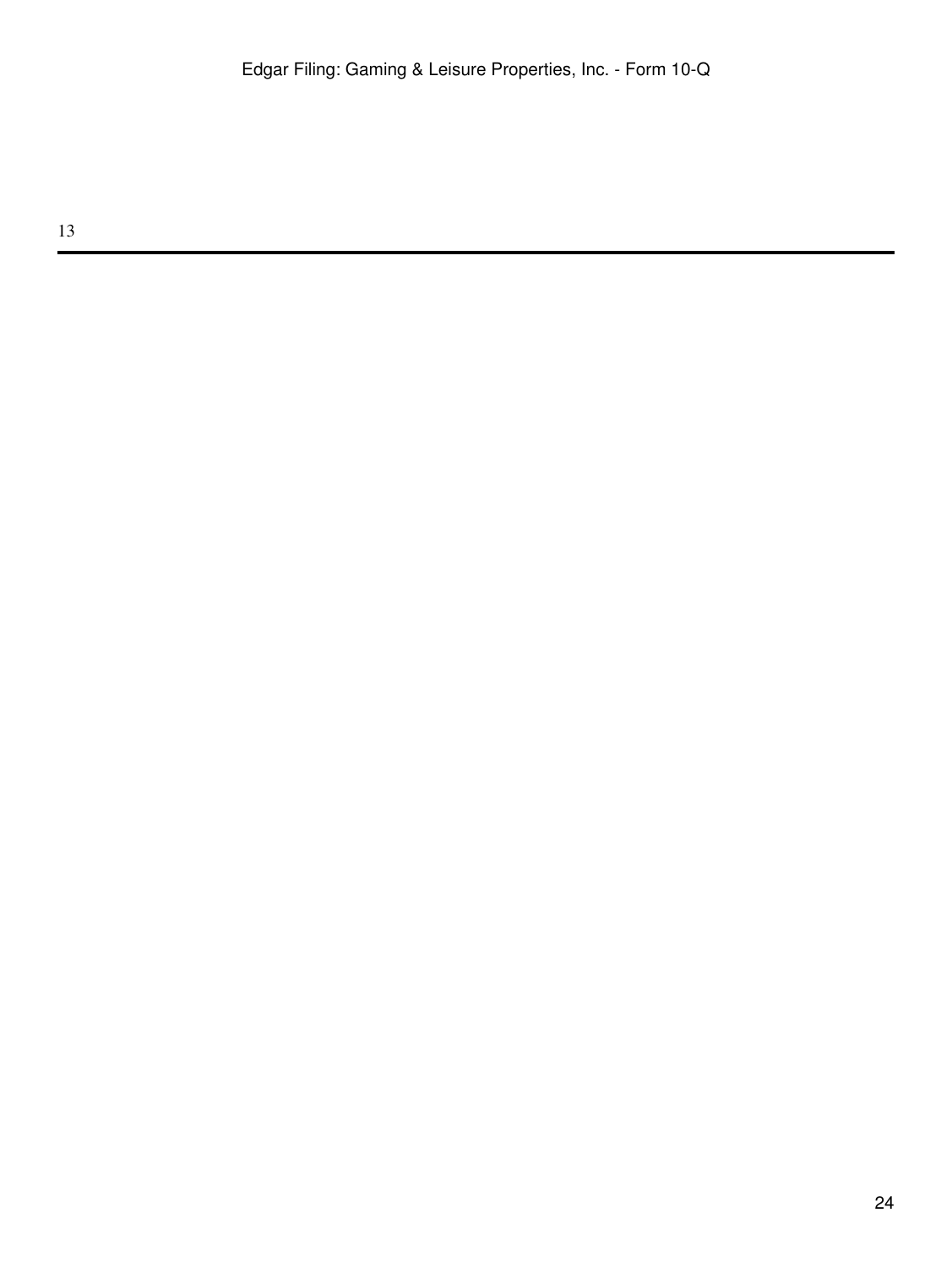The following table contains information on restricted stock award activity for the three months ended March 31, 2018:

|                                          | Number of Award |  |  |
|------------------------------------------|-----------------|--|--|
|                                          | <b>Shares</b>   |  |  |
| Outstanding at December 31, 2017 344,744 |                 |  |  |
| Granted                                  | 283,183         |  |  |
| Released                                 | (269, 654)      |  |  |
| Canceled                                 |                 |  |  |
| Outstanding at March 31, 2018            | 358,273         |  |  |

Performance-based restricted stock awards have a three-year cliff vesting with the amount of restricted shares vesting at the end of the three-year period determined based upon the Company's performance as measured against its peers. More specifically, the percentage of shares vesting at the end of the measurement period will be based on the Company's three-year total shareholder return measured against the three-year return of the companies included in the MSCI US REIT index and the Company's stock performance ranking among a group of triple-net REIT peer companies. The triple-net measurement group includes publicly traded REITs deriving at least 75% of revenues from triple-net leases. As of March 31, 2018, there was \$18.8 million of total unrecognized compensation cost, which will be recognized over the performance-based restricted stock awards' remaining weighted average vesting period of 2.19 years. For the three months ended March 31, 2018 and 2017, the Company recognized \$2.6 million and \$2.4 million, respectively, of compensation expense associated with these awards.

The following table contains information on performance-based restricted stock award activity for the three months ended March 31, 2018:

|                                            | Number of           |  |
|--------------------------------------------|---------------------|--|
|                                            | Performance-Based   |  |
|                                            | <b>Award Shares</b> |  |
| Outstanding at December 31, 2017 1,664,000 |                     |  |
| Granted                                    | 556,000             |  |
| Released                                   | (548,000)           |  |
| Canceled                                   |                     |  |
| Outstanding at March 31, 2018              | 1,672,000           |  |
|                                            |                     |  |

5. Real Estate Investments

Real estate investments, net, represents investments in 36 rental properties and the corporate headquarters building and is summarized as follows:

|                                         | March 31,                   | December 31, |
|-----------------------------------------|-----------------------------|--------------|
|                                         | 2018                        | 2017         |
|                                         | (in thousands)              |              |
| Land and improvements                   | \$2,057,928                 | \$2,057,928  |
| Building and improvements               | 2,461,573                   | 2,461,573    |
| Construction in progress                | $\mathcal{D}_{\mathcal{L}}$ |              |
| Total real estate investments           | 4,519,503                   | 4,519,501    |
| Less accumulated depreciation (882,554) | $\lambda$                   | (857, 456)   |
| Real estate investments, net            | \$3,636,949                 | \$3,662,045  |

6. Land Rights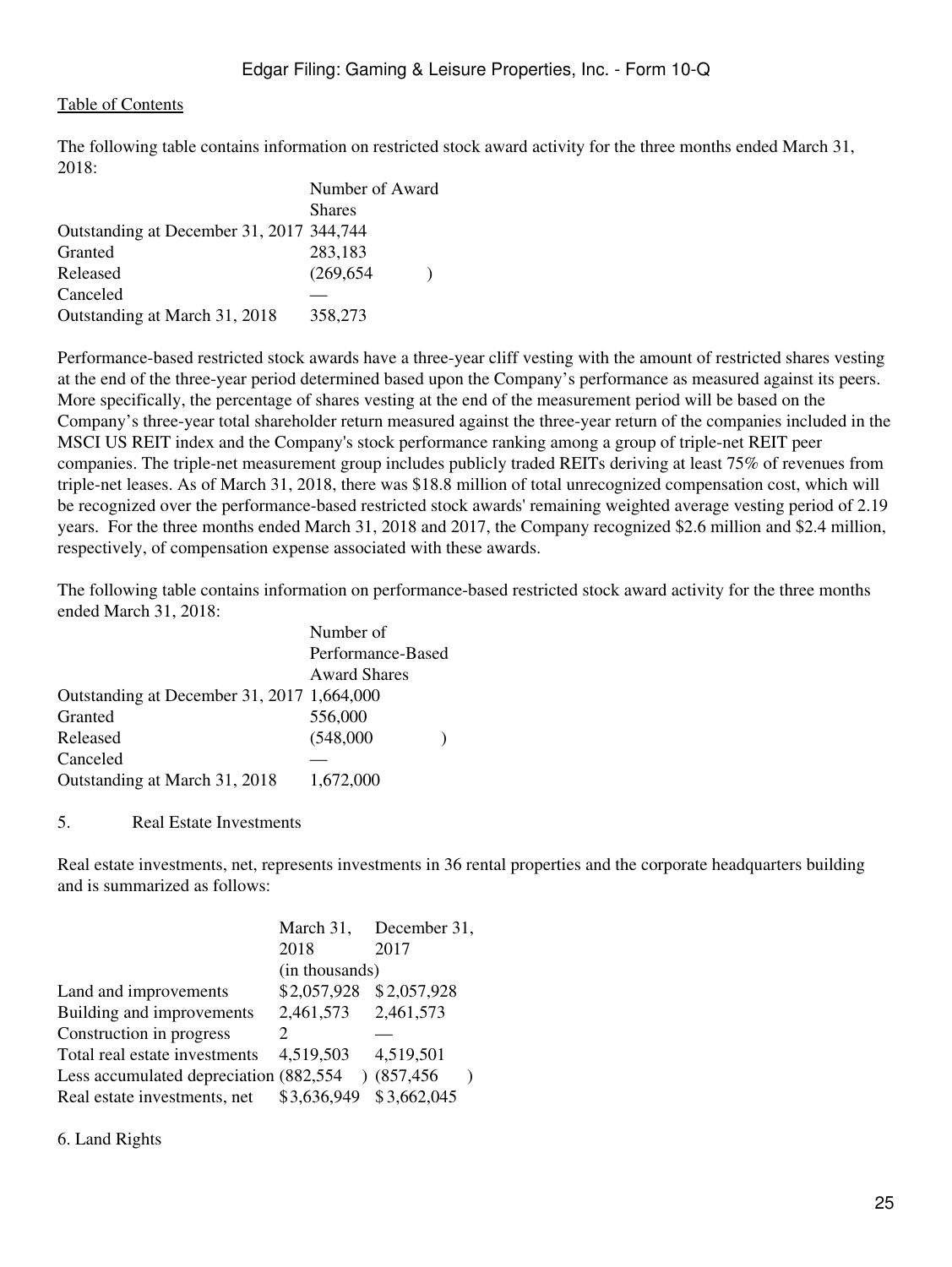Land rights, net represent the Company's rights to land subject to long-term ground leases. The Company obtained ground lease rights through the acquisition of several of its rental properties and immediately subleased the land to its tenants. These land rights represent the below market value of the related ground leases. The Company assessed the acquired ground leases to determine if the lease terms were favorable or unfavorable, given market conditions at the acquisition date. Because the market rents to be received under the Company's triple-net tenant leases were greater than the rents to be paid under the acquired ground leases, the Company concluded that the ground leases were below market and were therefore required to be recorded as a definite lived asset (land rights) on its books.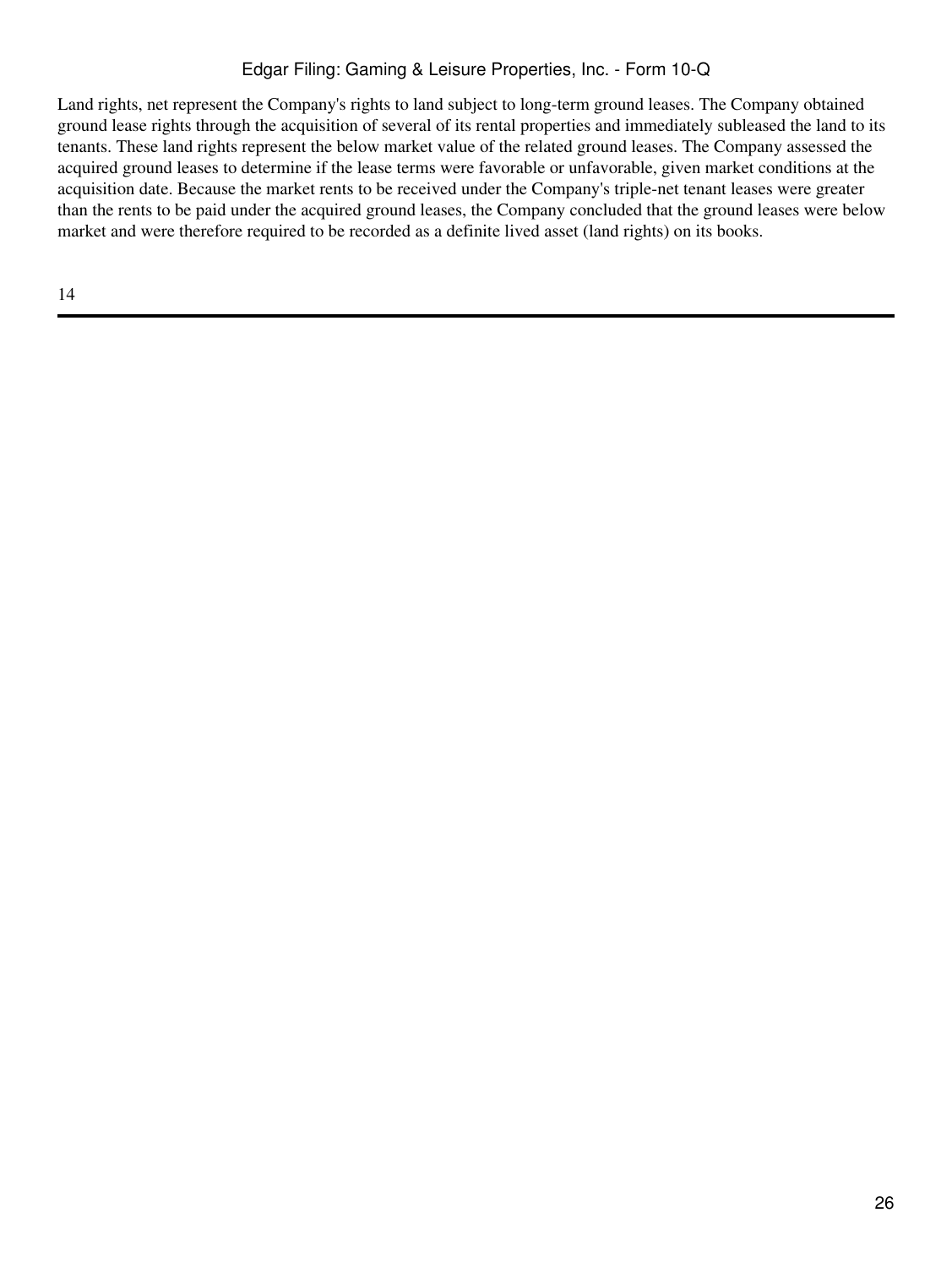The land rights are amortized over the individual lease term of each ground lease, including all renewal options, which ranged from 25 years to 92 years at their respective acquisition dates. Land rights net, consists of the following:

|                                                     |                     | March 31, December 31, |  |
|-----------------------------------------------------|---------------------|------------------------|--|
|                                                     | 2018                | 2017                   |  |
|                                                     | (in thousands)      |                        |  |
| Land rights                                         | \$656,666 \$656,666 |                        |  |
| Less accumulated amortization $(19,245)$ $(16,518)$ |                     |                        |  |
| Land rights, net                                    | \$637,421 \$640,148 |                        |  |

Amortization expense related to the ground leases is recorded within land rights and ground lease expense in the condensed consolidated statements of income and totaled \$2.7 million and \$2.3 million for the three months ended March 31, 2018 and 2017, respectively.

As of March 31, 2018, estimated future amortization expense related to the Company's ground leases by fiscal year is as follows (in thousands):

| Year ending December 31, |           |
|--------------------------|-----------|
| 2018                     | \$8,183   |
| 2019                     | 10,910    |
| 2020                     | 10,910    |
| 2021                     | 10,910    |
| 2022                     | 10,910    |
| Thereafter               | 585,598   |
| Total                    | \$637,421 |

7. Property and Equipment Used in Operations

Property and equipment used in operations, net, consists of the following and primarily represents the assets utilized in the TRS Properties:

|                                            |                           | March 31, December 31, |  |
|--------------------------------------------|---------------------------|------------------------|--|
|                                            | 2018                      | 2017                   |  |
|                                            | (in thousands)            |                        |  |
| Land and improvements                      | \$30,276                  | \$30,276               |  |
| Building and improvements                  | 116,288                   | 116,286                |  |
| Furniture, fixtures, and equipment 115,292 |                           | 114,972                |  |
| Construction in progress                   | 509                       | x                      |  |
| Total property and equipment               | 262,365                   | 261,542                |  |
| Less accumulated depreciation              | $(156, 106)$ $(153, 249)$ |                        |  |
| Property and equipment, net                | \$106,259                 | \$108,293              |  |
|                                            |                           |                        |  |

8. Receivables

Investment in Direct Financing Lease, Net

Under ASC 840 - Leases ("ASC 840"), the Pinnacle Master Lease is bifurcated between an operating lease and a direct financing lease. The fair value assigned to the land (inclusive of the land rights) qualifies for operating lease treatment, while the fair value assigned to the buildings is classified as a direct financing lease. Under ASC 840, the accounting treatment for direct financing leases requires the Company to record an investment in direct financing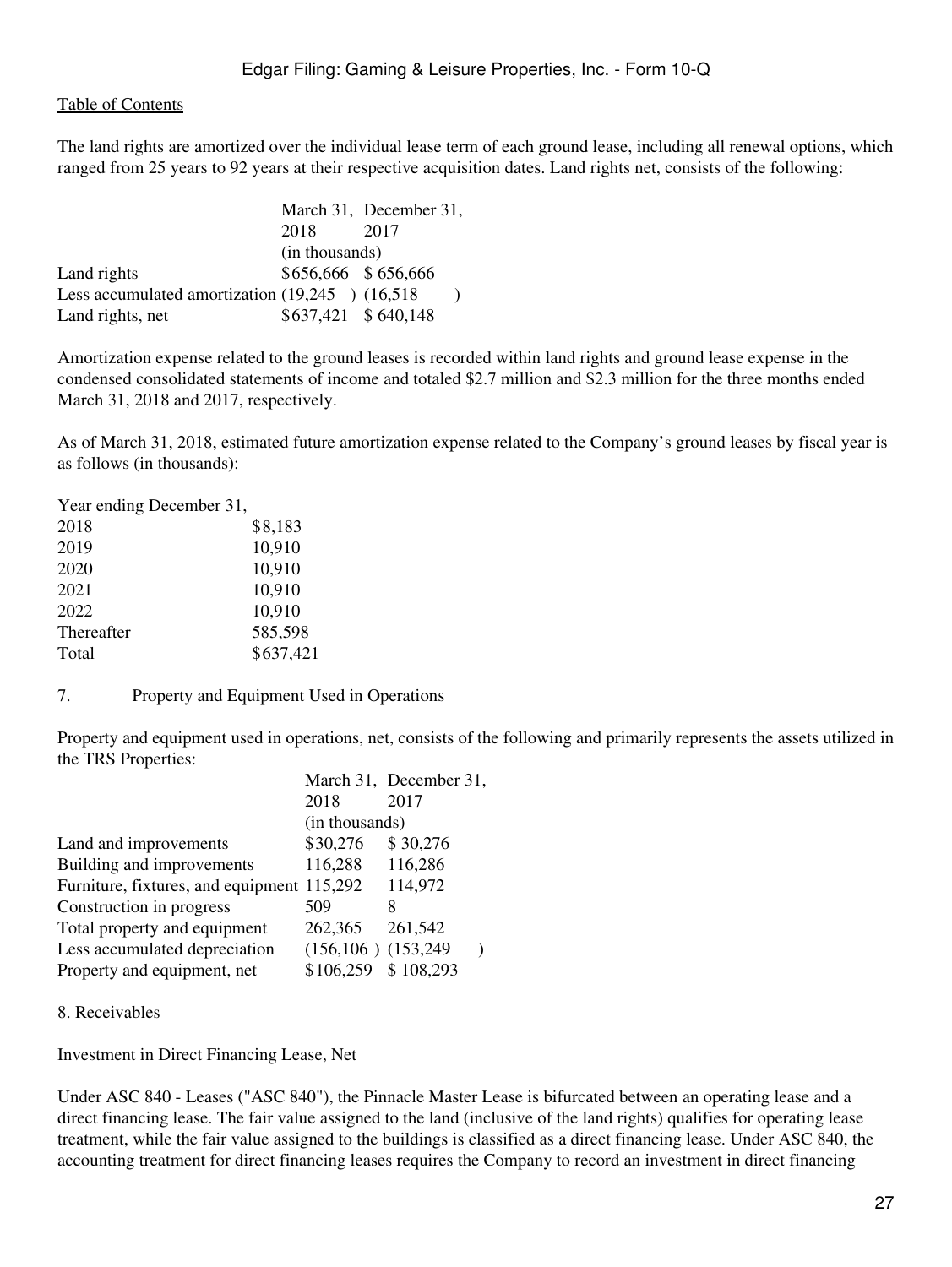leases on its books at lease inception and subsequently recognize interest income and a reduction in the investment for the building portion of rent. This initial net investment is determined by aggregating the total future minimum lease payments attributable to the direct financing lease and the estimated residual value of the property, less unearned income. The interest income recorded under the direct financing lease is included in income from direct financing lease in the Company's condensed consolidated statements of income and is recognized over the 35-year lease term using the effective interest rate method which produces a constant periodic rate of return

15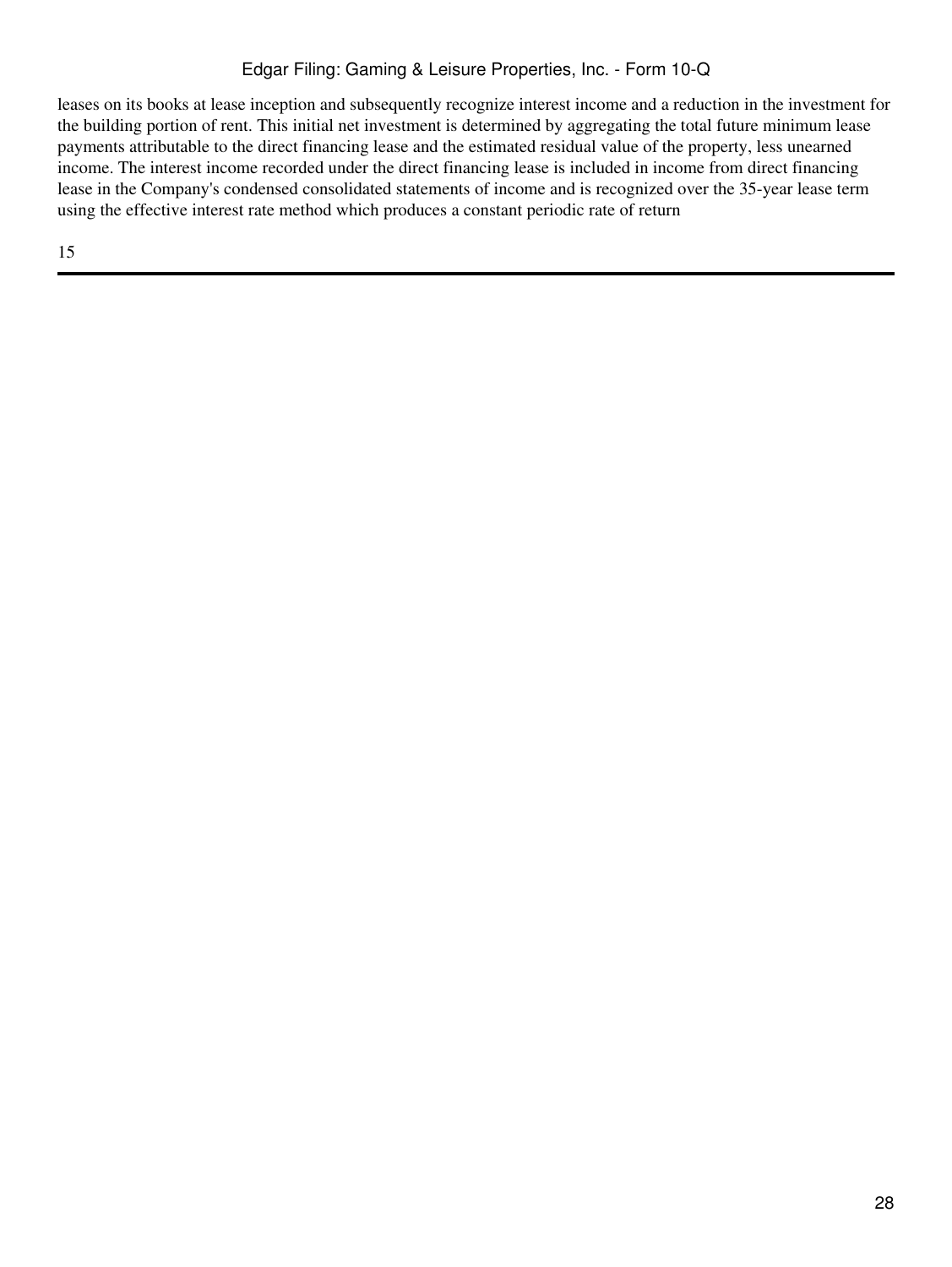on the net investment in the leased property. Furthermore, as the net investment in direct financing lease includes only future minimum lease payments, rent that is not fixed and determinable at the lease inception is excluded from the determination of the rent attributable to the leased assets and will therefore be recorded as income from direct financing lease in the period earned. The unguaranteed residual value is the Company's estimate of what it could realize upon the sale of the property at the end of the lease term.

The net investment in the direct financing lease is evaluated for impairment as necessary, if indicators of impairment are present, to determine if there has been an-other-than-temporary decline in the residual value of the property or a change in the lessee's credit worthiness. At March 31, 2018, there were no indicators of a decline in the estimated residual value of the property and collectability of the remaining receivable balance is reasonably assured.

The Company's investment in direct financing lease, net, consists of the following and represents the building assets acquired from Pinnacle:  $\overline{1}$ 

|                                                                |                         | March 31, December 31,      |  |
|----------------------------------------------------------------|-------------------------|-----------------------------|--|
|                                                                | 2018                    | 2017                        |  |
|                                                                | (in thousands)          |                             |  |
| Minimum lease payments receivable                              | \$3,228,436 \$3,263,387 |                             |  |
| Unguaranteed residual value                                    | 689.811                 | 689,811                     |  |
| Gross investment in direct financing lease 3,918,247 3,953,198 |                         |                             |  |
| Less: unearned income                                          |                         | $(1,298,817)$ $(1,315,559)$ |  |
| Investment in direct financing lease, net                      | \$2,619,430 \$2,637,639 |                             |  |

#### Loan Receivable

In January 2014, the Company completed the asset acquisition of the real property associated with the Casino Queen in East St. Louis, Illinois for \$140.7 million. GLPI leases the property back to Casino Queen on a triple-net basis on terms similar to those in the Master Leases. The lease has an initial term of 15 years and the tenant has an option to renew it at the same terms and conditions for four successive five-year periods.

Simultaneously with the Casino Queen acquisition, GLPI provided Casino Queen with a \$43.0 million, five-year term loan at 7% interest, pre-payable at any time, which, together with the sale proceeds, completely refinanced and retired all of Casino Queen's outstanding long-term debt obligations. On March 13, 2017, the outstanding principal and interest on this loan was repaid in full and GLPI simultaneously provided a new unsecured \$13.0 million, 5.5 year term loan to CQ Holding Company, Inc., an affiliate of Casino Queen, to partially finance their acquisition of Lady Luck Casino in Marquette, Iowa. The cash proceeds were net settled. The new loan bears an interest rate of 15% and is pre-payable at any time. As of March 31, 2018, the balance of the new loan is \$13.0 million. The collectability of the loan balance is reasonably assured, and as of March 31, 2018, there is no indication that the obligor will not remit all mandatory principal and interest payments in full and on time. The loan balance is recorded at carrying value which approximates fair value. Interest income related to the loan is recorded in interest income within the Company's condensed consolidated statements of income in the period earned.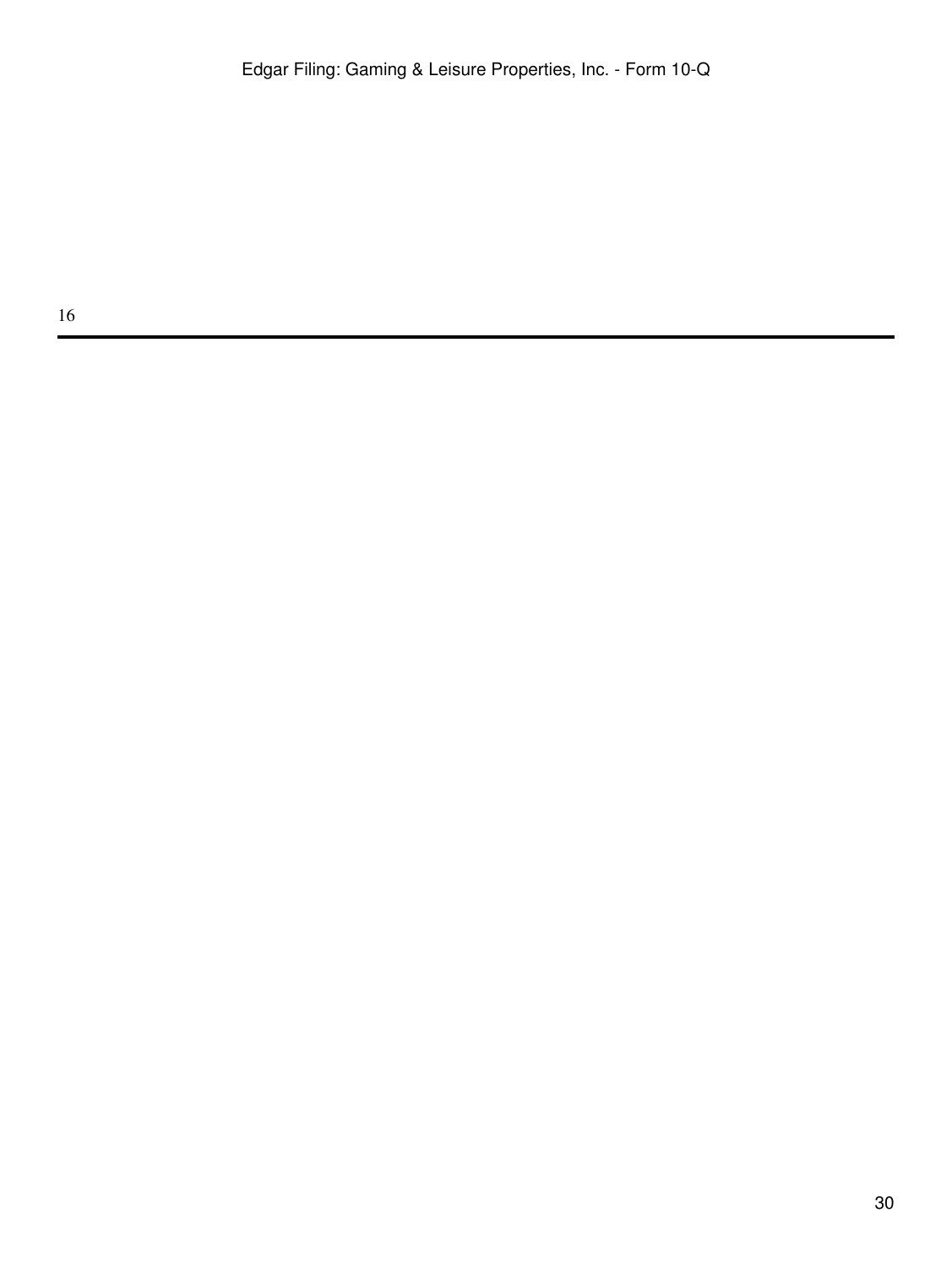### 9. Long-term Debt

Long-term debt is as follows:

|                                                                 | March 31,      | December 31, |
|-----------------------------------------------------------------|----------------|--------------|
|                                                                 | 2018           | 2017         |
|                                                                 | (in thousands) |              |
| Unsecured term loan A                                           | \$185,000      | \$230,000    |
| Unsecured term loan A-1                                         | 825,000        | 825,000      |
| Unsecured \$700 million revolver                                |                |              |
| \$550 million 4.375% senior unsecured notes due November 2018   | 550,000        | 550,000      |
| \$1,000 million 4.875% senior unsecured notes due November 2020 | 1,000,000      | 1,000,000    |
| \$400 million 4.375% senior unsecured notes due April 2021      | 400,000        | 400,000      |
| \$500 million 5.375% senior unsecured notes due November 2023   | 500,000        | 500,000      |
| \$975 million 5.375% senior unsecured notes due April 2026      | 975,000        | 975,000      |
| Capital lease                                                   | 1,201          | 1,230        |
| Total long-term debt                                            | 4,436,201      | 4,481,230    |
| Less: unamortized debt issuance costs                           | (35,094)       | (38,350)     |
| Total long-term debt, net of unamortized debt issuance costs    | \$4,401,107    | \$4,442,880  |

The following is a schedule of future minimum repayments of long-term debt as of March 31, 2018 (in thousands):

| Within one year                    | \$735,119 |
|------------------------------------|-----------|
| 2-3 years                          | 1,000,255 |
| 4-5 years                          | 1,225,281 |
| Over 5 years                       | 1,475,546 |
| Total minimum payments \$4,436,201 |           |

#### Senior Unsecured Credit Facility

The Company has a \$1,825 million senior unsecured credit facility (the "Credit Facility"), consisting of a \$700 million revolving credit facility, a \$300 million Term Loan A facility, and an \$825 million Term Loan A-1 facility. The revolving credit facility and the Term Loan A facility mature on October 28, 2018 and the Term Loan A-1 facility matures on April 28, 2021.

At March 31, 2018, the Credit Facility had a gross outstanding balance of \$1,010 million, consisting of the \$1,010 million Term Loan A and A-1 facilities. Additionally, at March 31, 2018, the Company was contingently obligated under letters of credit issued pursuant to the senior unsecured credit facility with face amounts aggregating approximately \$0.4 million, resulting in \$699.6 million of available borrowing capacity under the revolving credit facility as of March 31, 2018.

The Credit Facility contains customary covenants that, among other things, restrict, subject to certain exceptions, the ability of GLPI and its subsidiaries to grant liens on their assets, incur indebtedness, sell assets, make investments, engage in acquisitions, mergers or consolidations or pay certain dividends and other restricted payments. The Credit Facility contains the following financial covenants, which are measured quarterly on a trailing four-quarter basis: a maximum total debt to total asset value ratio, a maximum senior secured debt to total asset value ratio, a maximum ratio of certain recourse debt to unencumbered asset value and a minimum fixed charge coverage ratio. In addition, GLPI is required to maintain a minimum tangible net worth and its status as a REIT. GLPI is permitted to pay dividends to its shareholders as may be required in order to maintain REIT status, subject to the absence of payment or bankruptcy defaults. GLPI is also permitted to make other dividends and distributions subject to pro forma compliance with the financial covenants and the absence of defaults. The Credit Facility also contains certain customary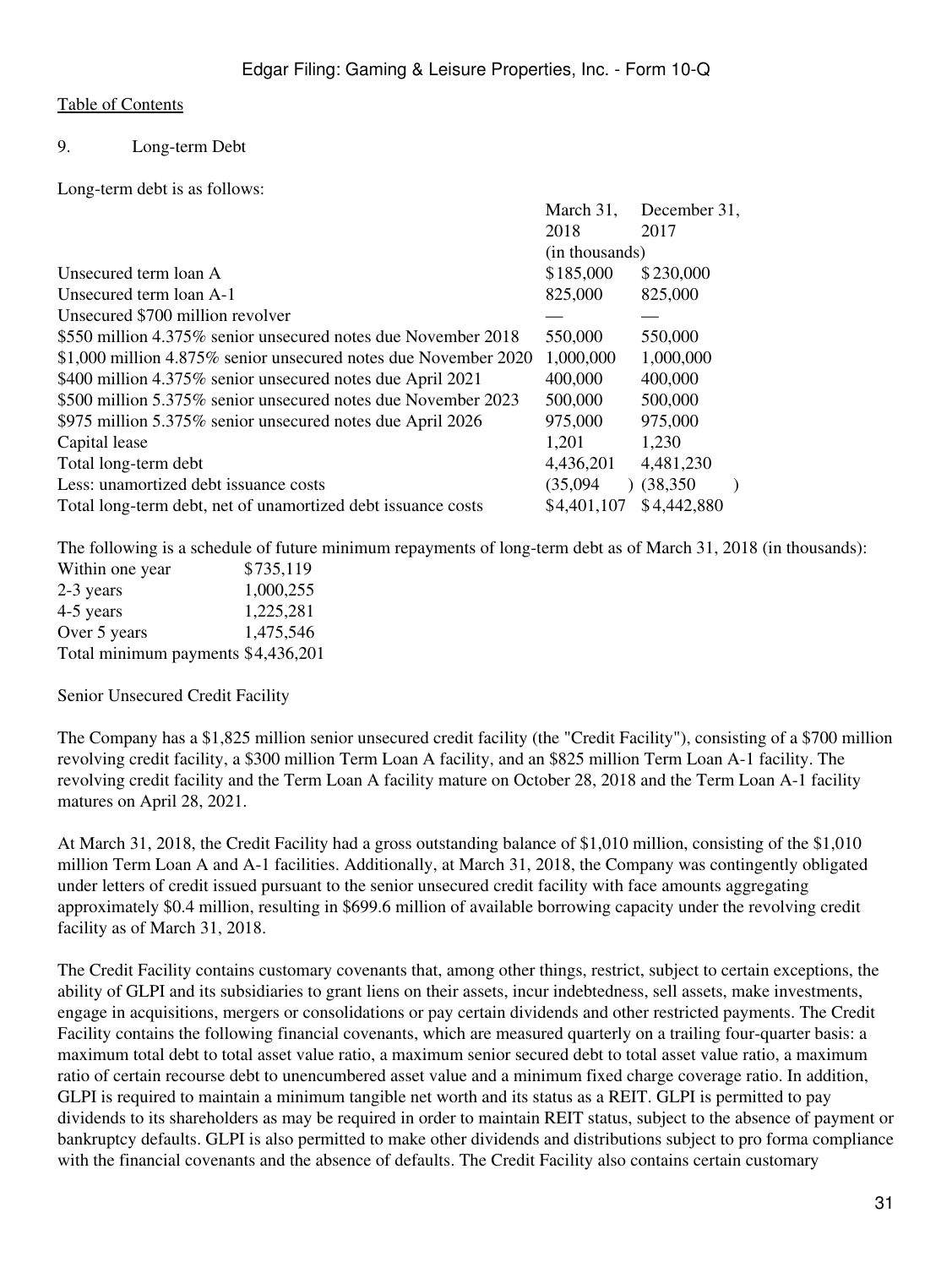affirmative covenants and events of default, including the occurrence of a change of control and termination of the Penn Master Lease (subject to certain replacement rights). The occurrence and continuance of an event of default under the Credit Facility will enable the lenders under the Credit Facility to accelerate the loans and terminate the commitments thereunder. At March 31, 2018, the Company was in compliance with all required financial covenants under the Credit Facility.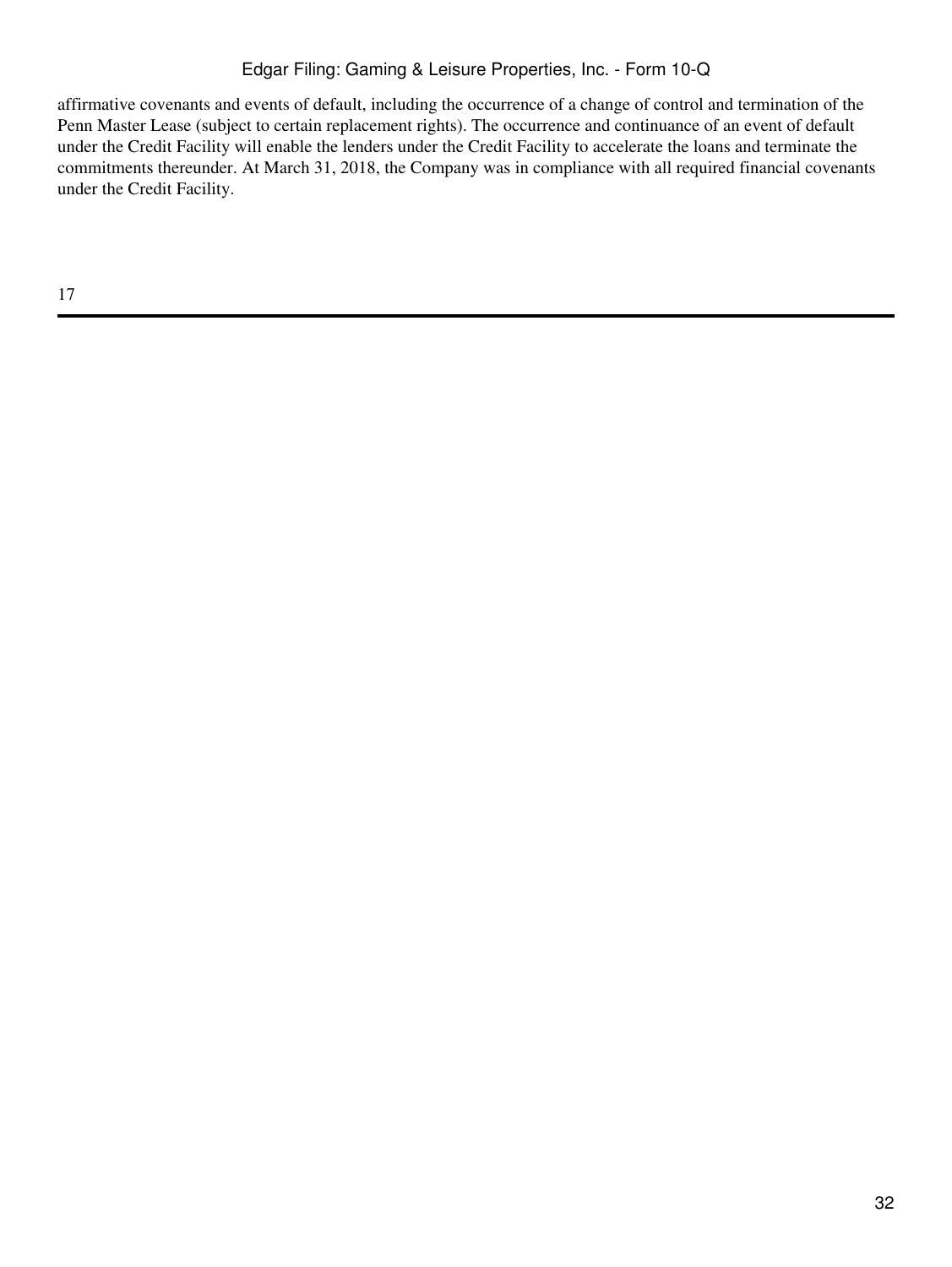### Senior Unsecured Notes

 Each of the 4.375% Senior Unsecured Notes due 2018 (the "2018 Notes"), 4.875% Senior Unsecured Notes due 2020 (the "2020 Notes"), 4.375% Senior Unsecured Notes due 2021 (the "2021 Notes"), 5.375% Senior Unsecured Notes due 2023 (the "2023 Notes"), and 5.375% Senior Unsecured Notes due 2026 (the "2026 Notes") and collectively with the 2018 Notes, 2020 Notes, 2021 Notes and 2023 Notes, the "Notes") contain covenants limiting the Company's ability to: incur additional debt and use its assets to secure debt; merge or consolidate with another company; and make certain amendments to the Penn Master Lease. The Notes also require the Company to maintain a specified ratio of unencumbered assets to unsecured debt. These covenants are subject to a number of important and significant limitations, qualifications and exceptions.

At March 31, 2018, the Company was in compliance with all required financial covenants under the Notes.

### Capital Lease

The Company assumed the capital lease obligation related to certain assets at its Aurora, Illinois property. GLPI recorded the asset and liability associated with the capital lease on its balance sheet. The original term of the capital lease was 30 years and it will terminate in 2026.

### 10. Commitments and Contingencies

### Litigation

The Company is subject to various legal and administrative proceedings relating to personal injuries, employment matters, commercial transactions, and other matters arising in the normal course of business. The Company does not believe that the final outcome of these matters will have a material adverse effect on the Company's consolidated financial position or results of operations. In addition, the Company maintains what it believes is adequate insurance coverage to further mitigate the risks of such proceedings. However, such proceedings can be costly, time consuming, and unpredictable and, therefore, no assurance can be given that the final outcome of such proceedings may not materially impact the Company's financial condition or results of operations. Further, no assurance can be given that the amount or scope of existing insurance coverage will be sufficient to cover losses arising from such matters.

### 11. Revenue Recognition

As of March 31, 2018, 20 of the Company's real estate investment properties were leased to a subsidiary of Penn under the Penn Master Lease and 14 of the Company's real estate investment properties were leased to a subsidiary of Pinnacle under the Pinnacle Master Lease. The obligations under the Penn and Pinnacle Master Leases are guaranteed by Penn and Pinnacle, respectively, and by most of Penn's and Pinnacle's subsidiaries that occupy and operate the facilities leased under the respective Master Leases. A default by Penn or its subsidiaries with regard to any facility will cause a default with regard to the Penn Master Lease and a default by Pinnacle or its subsidiaries with regard to any facility will cause a default with regard to the Pinnacle Master Lease. Additionally, the Meadows real estate assets are leased to Pinnacle under a single property triple-net lease separate from the Pinnacle Master Lease. GLPI also leases the Casino Queen property back to its operator on a triple-net basis on terms similar to those in the Master Leases (the "Casino Queen Lease").

The rent structure under the Penn Master Lease includes a fixed component, a portion of which is subject to an annual 2% escalator if certain rent coverage ratio thresholds are met, and a component that is based on the performance of the facilities, which is adjusted, subject to certain floors (i) every five years to an amount equal to 4% of the average net revenues of all facilities under the Penn Master Lease (other than Hollywood Casino Columbus and Hollywood Casino Toledo) during the preceding five years, and (ii) monthly by an amount equal to 20% of the change in net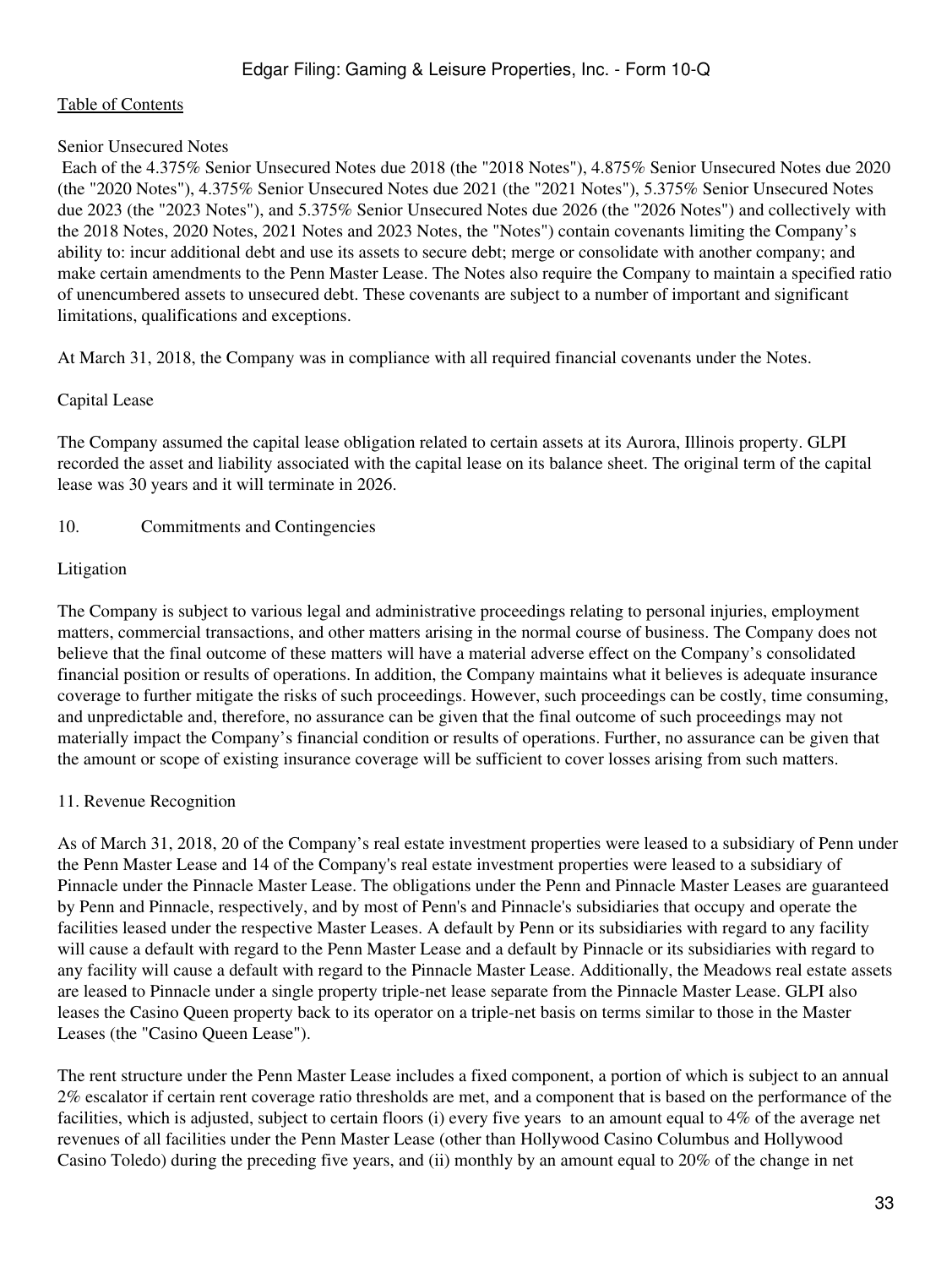revenues of Hollywood Casino Columbus and Hollywood Casino Toledo during the preceding month.

Similar to the Penn Master Lease, the Pinnacle Master Lease also includes a fixed component, a portion of which is subject to an annual 2% escalator if certain rent coverage ratio thresholds are met and a component that is based on the performance of the facilities, which is adjusted, subject to certain floors every two years to an amount equal to 4% of the average annual net revenues of all facilities under the Pinnacle Master Lease during the preceding two years.

 GLPI leases the Meadows real property assets to Pinnacle under a triple-net operating lease separate from the Pinnacle Master Lease with an initial term of 10 years with no purchase option and the option to renew for three successive 5-year terms and one 4-year term, at Pinnacle's option (the "Meadows Lease"). The Meadows Lease contains a fixed component, subject to annual escalators, and a component that is based on the performance of the facility, which is reset every two years to a fixed amount determined by multiplying (i) 4% by (ii) the average annual net revenues of the facility for the trailing two year

18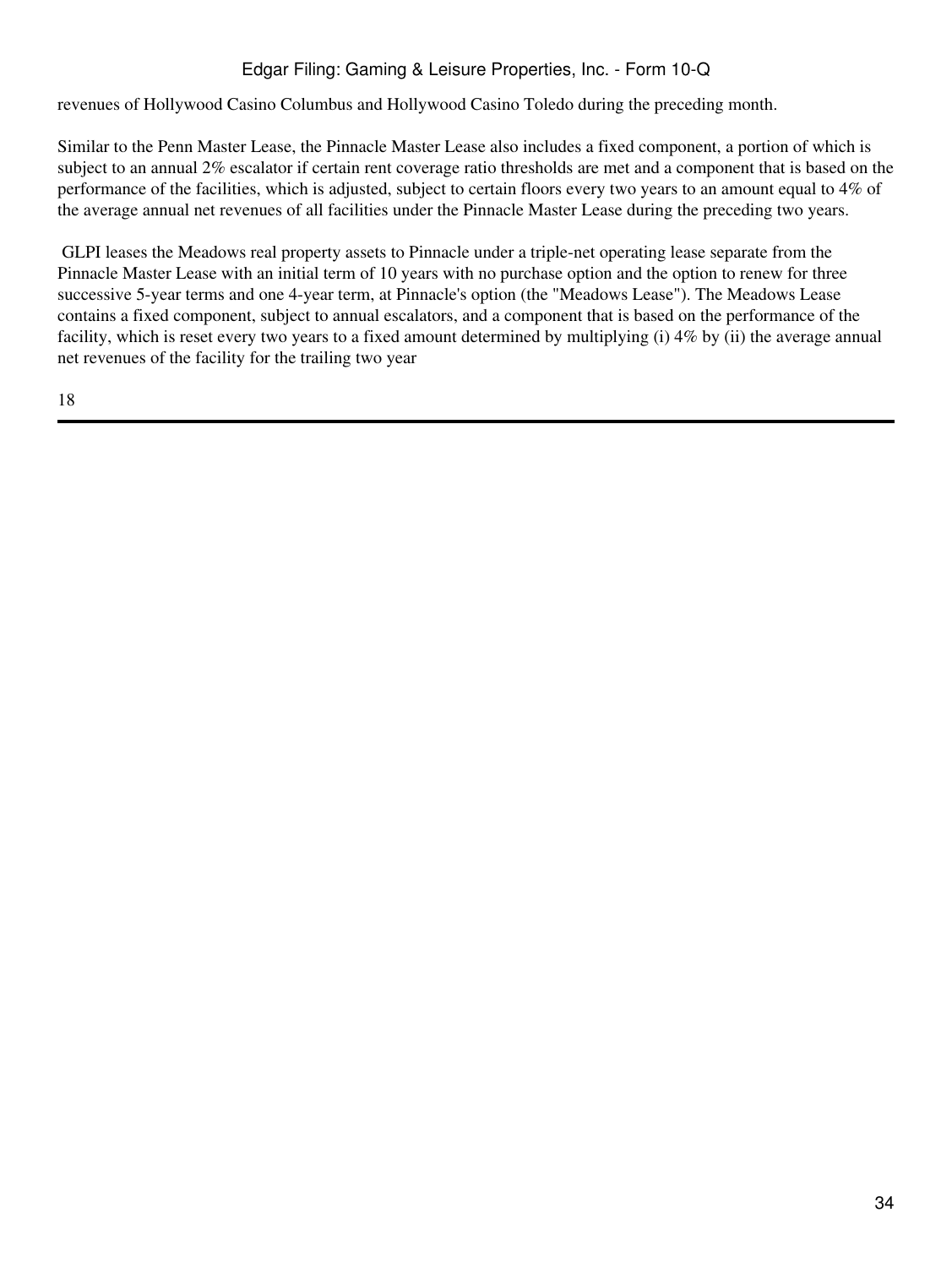period. The Meadows Lease contains an annual escalator provision for up to 5% of the base rent, if certain rent coverage ratio thresholds are met, which remains at 5% until the earlier of ten years or the year in which total rent is \$31 million, at which point the escalator will be reduced to 2% annually thereafter.

The rent structure under the Casino Queen Lease also includes a fixed component, a portion of which is subject to an annual 2% escalator if certain rent coverage ratio thresholds are met, and a component that is based on the performance of the facility, which is reset every five years to a fixed amount equal to the greater of (i) the annual amount of non-fixed rent applicable for the lease year immediately preceding such rent reset year and (ii) an amount equal to 4% of the average annual net revenues of the facility for the trailing five year period.

In addition to rent, as triple-net lessees, all of the Company's tenants are required to pay the following executory costs: (1) all facility maintenance, (2) all insurance required in connection with the leased properties and the business conducted on the leased properties, including coverage of the landlord's interests, (3) taxes levied on or with respect to the leased properties (other than taxes on the income of the lessor) and (4) all utilities and other services necessary or appropriate for the leased properties and the business conducted on the leased properties.

The Company determined, based on facts and circumstances prevailing at the time of each lease's inception, that neither Penn, Pinnacle (excluding the Meadows Lease as described below) nor Casino Queen could effectively operate and run their respective business without the properties that are leased to it under the respective lease agreements with GLPI. Furthermore, at lease inception, all of Casino Queen's revenues and substantially all of Penn's and Pinnacle's revenues were generated from operations in connection with the leased properties. There are also various legal restrictions in the jurisdictions in which Penn, Pinnacle and Casino Queen operate that limit the availability and location of gaming facilities, which makes relocation or replacement of the leased gaming facilities restrictive and potentially impracticable or unavailable. Moreover, under the terms of the Penn and Pinnacle Master Leases, Penn and Pinnacle must make their renewal election with respect to all of the leased property together; the tenant is not entitled to selectively renew certain of the leased property while not renewing other property. Accordingly, the Company concluded that failure by Penn, Pinnacle or Casino Queen to renew the lease would impose a significant penalty on such tenant such that renewal of all lease renewal options appears at lease inception to be reasonably assured. Therefore, the Company concluded that the term of the leases with both Penn and Casino Queen is 35 years, equal to the initial 15 year term plus all four of the 5-year renewal options. The lease term of the Pinnacle Master Lease is also 35 years, equal to the initial 10 year term plus all five of the 5-year renewal options.

As described above, subsequent to purchasing the majority of Pinnacle's real estate assets and leasing them back to Pinnacle, GLPI entered into a separate triple-net lease with Pinnacle to lease the newly acquired Meadows real estate assets to Pinnacle. Because this lease involves only a single property within Pinnacle's portfolio, GLPI concluded it was not reasonably assured at lease inception that Pinnacle would elect to exercise all lease renewal options. The Company concluded that failure by Pinnacle to renew the Meadows Lease would not impose a significant penalty on such tenant as this property's operations represent only an incremental portion of Pinnacle's total business at lease inception. Therefore, the Company concluded that the lease term of the Meadows Lease is 10 years, equal to the initial 10-year term only.

Gaming revenue generated by the TRS Properties mainly consists of video lottery gaming revenue, and to a lesser extent, table game and poker revenue. Video lottery gaming revenue is the aggregate net difference between gaming wins and losses with liabilities recognized for funds deposited by customers before gaming play occurs, for "ticket-in, ticket-out" coupons in the customers' possession, and for accruals related to the anticipated payout of progressive jackpots. Progressive slot machines, which contain base jackpots that increase at a progressive rate based on the number of coins played, are charged to revenue as the amount of the jackpots increases. Table game gaming revenue is the aggregate of table drop adjusted for the change in aggregate table chip inventory. Table drop is the total dollar amount of the currency, coins, chips, tokens, outstanding counter checks (markers), and front money that are removed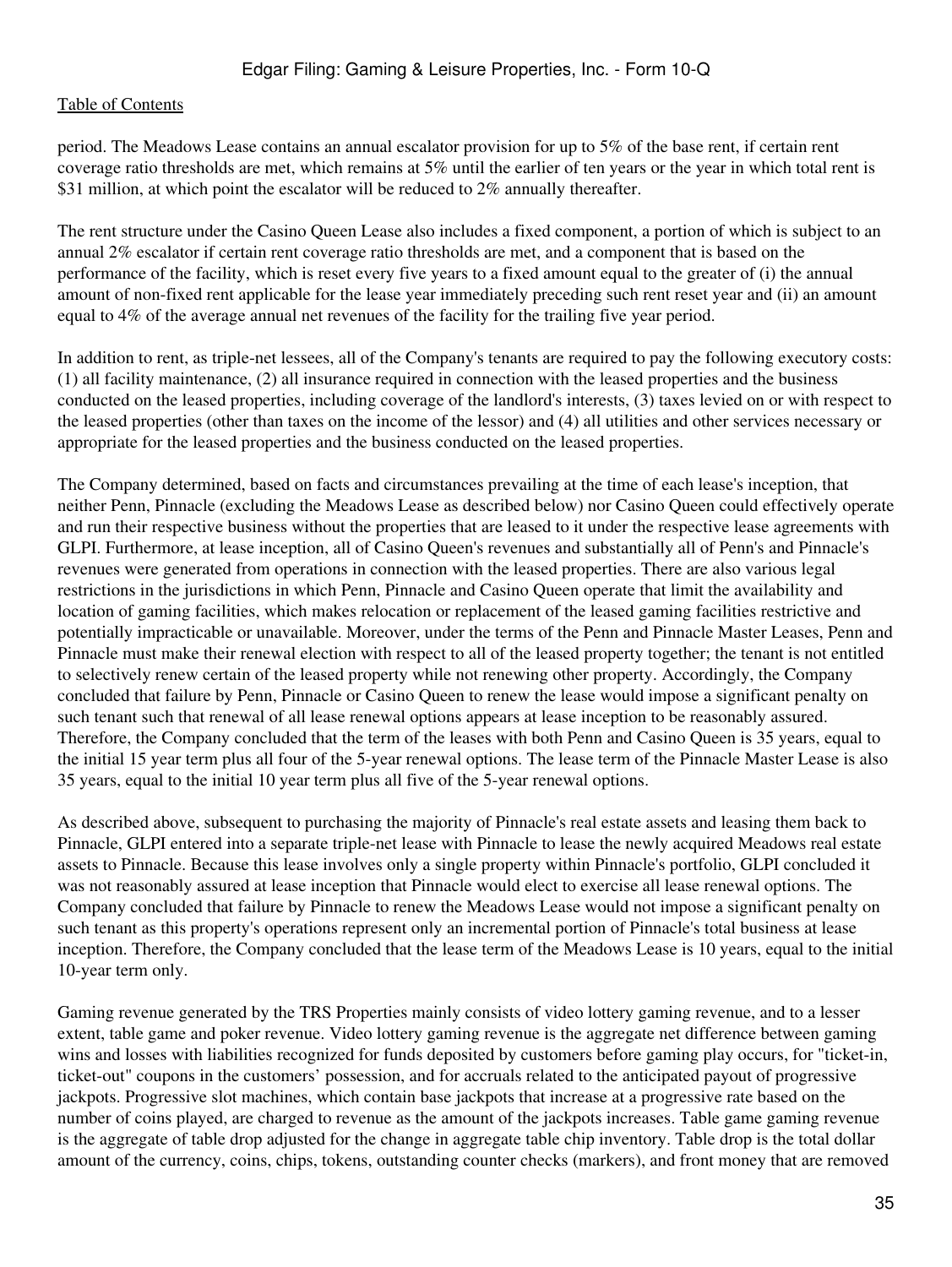from the live gaming tables. Additionally, food and beverage revenue is recognized as services are performed.

On January 1, 2018, the Company adopted ASU 2014-09, which altered the recognition of revenue at the TRS Properties related to the customer loyalty programs. Specifically, the recognition of revenue associated with these points based programs was impacted by eliminating the current accrual for the cost of the points awarded at the time of play and instead deferring the portion of the revenue received from the customer at the time of play and attributed to the awarded points until a later period when such points are redeemed or forfeited. The revenue deferral is calculated by allocating a portion of the transaction price to the points based upon their retail value. Under the former guidance, the cost of the points was recorded as an operating expense through the gaming, food, beverage and other expense line item of the Company's condensed consolidated statement of income. Under ASU 2014-09, promotional allowances representing the retail value of food, beverages and other services furnished to guests without charge are no longer presented as a separate line item on the condensed consolidated statements of income, rather they are presented on a net basis within gaming, food, beverage and other

19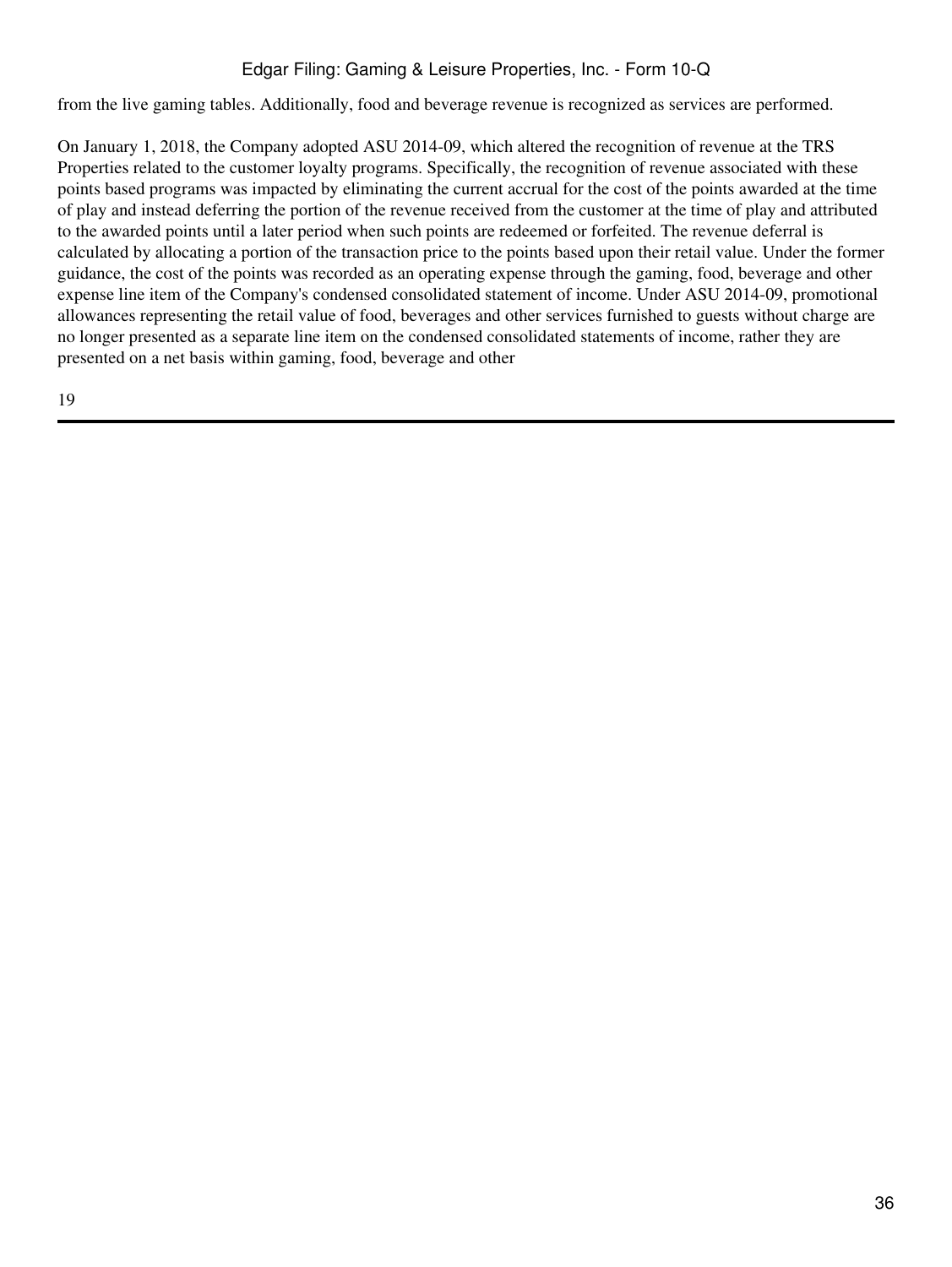revenue, net. This change has no impact to total revenues and is for presentation purposes only. The impact of adopting ASU 2014-09 was immaterial to our total revenue for the three months ended March 31, 2018.

The following table discloses the components of gaming, food, beverage and other revenue, net within the condensed consolidated statements of income for the three months ended March 31, 2018 and 2017:

|                                                              | Three Months      |                     |  |
|--------------------------------------------------------------|-------------------|---------------------|--|
|                                                              | Ended March 31,   |                     |  |
|                                                              | 2018              | 2017                |  |
|                                                              | (in thousands)    |                     |  |
| Video lottery                                                | \$29,012 \$31,698 |                     |  |
| Table game                                                   | 4,284             | 4,803               |  |
| Poker                                                        | 308               | 314                 |  |
| Food, beverage and other                                     | 2,188             | 2,445               |  |
| Promotional allowances                                       |                   | $(1,046)$ $(1,252)$ |  |
| Total gaming, food, beverage and other revenue, net \$34,746 |                   | \$38,008            |  |

#### 12. Shareholders' Equity

#### Common Stock

During August 2016, the Company commenced a continuous equity offering under which the Company may sell up to an aggregate of \$400 million of its common stock from time to time through a sales agent in "at the market" offerings (the "ATM Program"). Actual sales will depend on a variety of factors, including market conditions, the trading price of the Company's common stock and determinations of the appropriate sources of funding for proposed transactions. The Company may sell the shares in amounts and at times to be determined by the Company, but has no obligation to sell any of the shares in the ATM Program. The ATM Program also allows the Company to enter into forward sale agreements. In no event will the aggregate number of shares sold under the ATM Program (whether under any forward sale agreement or through a sales agent), have an aggregate sales price in excess of \$400 million. The Company expects, that if it enters into a forward sale contract, to physically settle each forward sale agreement with the forward purchaser on one or more dates specified by the Company prior to the maturity date of that particular forward sale agreement, in which case the aggregate net cash proceeds at settlement will equal the number of shares underlying the particular forward sale agreement multiplied by the relevant forward sale price. However, the Company may also elect to cash settle or net share settle a particular forward sale agreement, in which case proceeds may or may not be received or cash may be owed to the forward purchaser.

In connection with the ATM Program, the Company engaged a sales agent who may receive compensation of up to 2% of the gross sales price of the shares sold. Similarly, in the event the Company enters into a forward sale agreement, it will pay the relevant forward seller a commission of up to 2% of the sales price of all borrowed shares of common stock sold during the applicable selling period of the forward sale agreement. No shares were sold under the ATM Program during the three months ended March 31, 2018. Program to date, the Company has sold 5,186,871 shares of its common stock at an average price of \$35.91 per share under the ATM Program and generated gross proceeds of approximately \$186.3 million (net proceeds of approximately \$185.0 million). The Company used the net proceeds from the ATM Program to partially fund its acquisition of the Meadows' and Tunica real estate assets. As of March 31, 2018, the Company had \$213.7 million remaining for issuance under the ATM Program and had not entered into any forward sale agreements.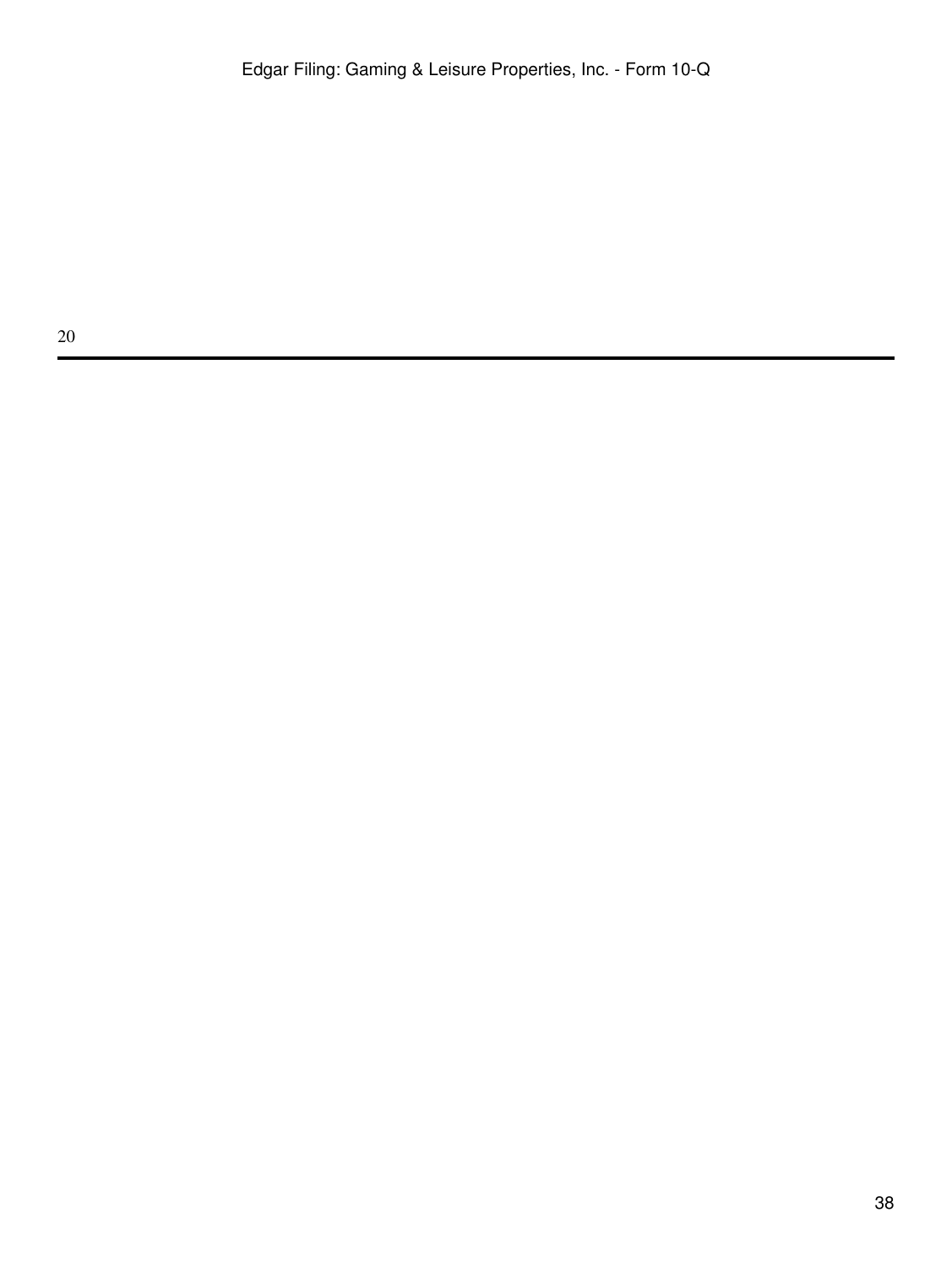#### Dividends

The following table lists the dividends declared and paid by the Company during the three months ended March 31, 2018 and 2017:

| <b>Declaration Date</b>     | Shareholder Record<br>Date | Securities<br>Class  | Dividend<br>Per<br><b>Share</b> | Period Covered               | Distribution<br>Date | Dividend<br>Amount |
|-----------------------------|----------------------------|----------------------|---------------------------------|------------------------------|----------------------|--------------------|
|                             |                            |                      |                                 |                              |                      | (in<br>thousands)  |
| 2018<br>February 1,<br>2018 | March 9, 2018              | Common Stock \$ 0.63 |                                 | <b>First Quarter</b><br>2018 | March 23, 2018       | \$134,490          |
| 2017<br>February 1,<br>2017 | March 13, 2017             | Common Stock \$ 0.62 |                                 | <b>First Quarter</b><br>2017 | March 24, 2017       | \$129,007          |

In addition, for the three months ended March 31, 2018 and 2017, dividend payments were made to GLPI restricted stock award holders in the amount of \$0.2 million and \$0.3 million, respectively.

#### 13. Segment Information

Consistent with how the Company's Chief Operating Decision Maker reviews and assesses the Company's financial performance, the Company has two reportable segments, GLP Capital, L.P. (a wholly-owned subsidiary of GLPI through which GLPI owns substantially all of its assets) ("GLP Capital") and the TRS Properties. The GLP Capital reportable segment consists of the leased real property and represents the majority of the Company's business. The TRS Properties reportable segment consists of Hollywood Casino Perryville and Hollywood Casino Baton Rouge.

The following tables present certain information with respect to the Company's segments.

|                                     |                    | Three Months Ended March 31, 2018       |         |         |                              | Three Months Ended March 31, 2017          |         |           |
|-------------------------------------|--------------------|-----------------------------------------|---------|---------|------------------------------|--------------------------------------------|---------|-----------|
| (in thousands)                      |                    | GLP CapitalRS ProperticsilminationFotal |         |         |                              | GLP CapitalRS Properticuliminations of all |         |           |
| Total revenues                      | \$209,304 \$34,746 |                                         | S.      |         | \$244,050 \$204,705 \$38,008 |                                            | S.      | \$242,713 |
| Income from operations              | 144,874            | 6,977                                   |         | 151,851 | 142,034                      | 7,972                                      |         | 150,006   |
| Interest, net                       | 53,588             | 2,600                                   | (2,601) | 53,587  | 53,486                       | 2,600                                      | (2,601) | 53,485    |
| Income before income<br>taxes       | 93,887             | 4,377                                   |         | 98,264  | 91,149                       | 5,372                                      |         | 96,521    |
| Income tax expense                  | 171                | 1,321                                   |         | 1,492   | 370                          | 2,160                                      |         | 2,530     |
| Net income                          | 93,716             | 3,056                                   |         | 96,772  | 90,779                       | 3,212                                      |         | 93,991    |
| Depreciation                        | 25,615             | 2,339                                   |         | 27,954  | 25,424                       | 2,833                                      |         | 28,257    |
| Capital project<br>expenditures     |                    |                                         |         |         | 8                            |                                            |         | 8         |
| Capital maintenance<br>expenditures | 48                 | 774                                     |         | 822     |                              | 482                                        |         | 482       |

(1) Amounts in the "Eliminations" column represent the elimination of intercompany interest payments from the Company's TRS Properties business segment to its GLP Capital business segment.

14. Supplemental Disclosures of Cash Flow Information and Noncash Activities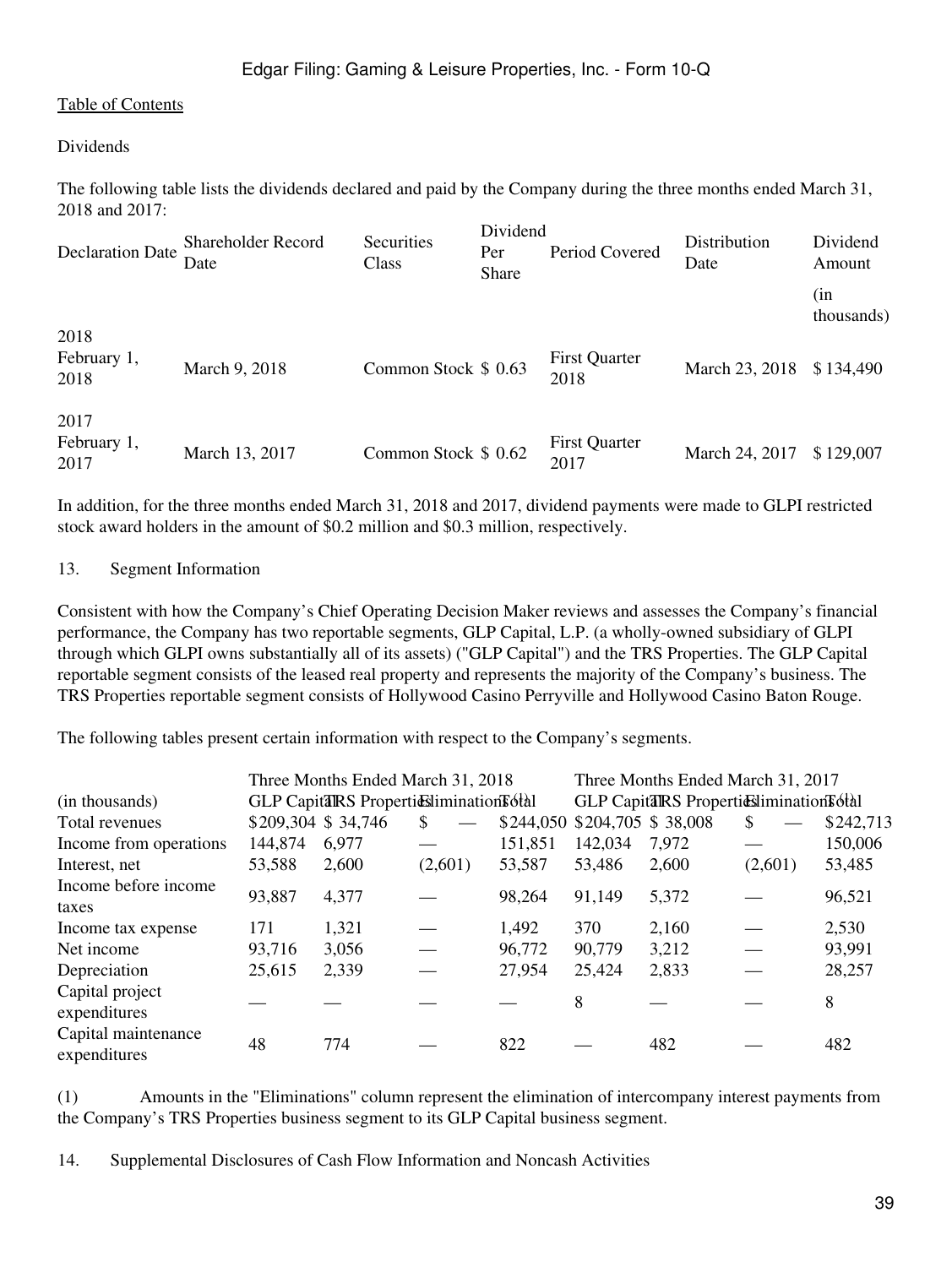Supplemental disclosures of cash flow information are as follows:

|                                                           | Three Months       |       |  |
|-----------------------------------------------------------|--------------------|-------|--|
|                                                           | <b>Ended March</b> |       |  |
|                                                           | 31.                |       |  |
|                                                           | 2018               | 2017  |  |
|                                                           | (in thousands)     |       |  |
| Cash paid for income taxes, net of refunds received $$22$ |                    |       |  |
| Cash paid for interest                                    | 8.549              | 8.739 |  |

Noncash Investing and Financing Activities

During the three months ended March 31, 2018 and 2017, the Company did not engage in any noncash investing and financing activities.

21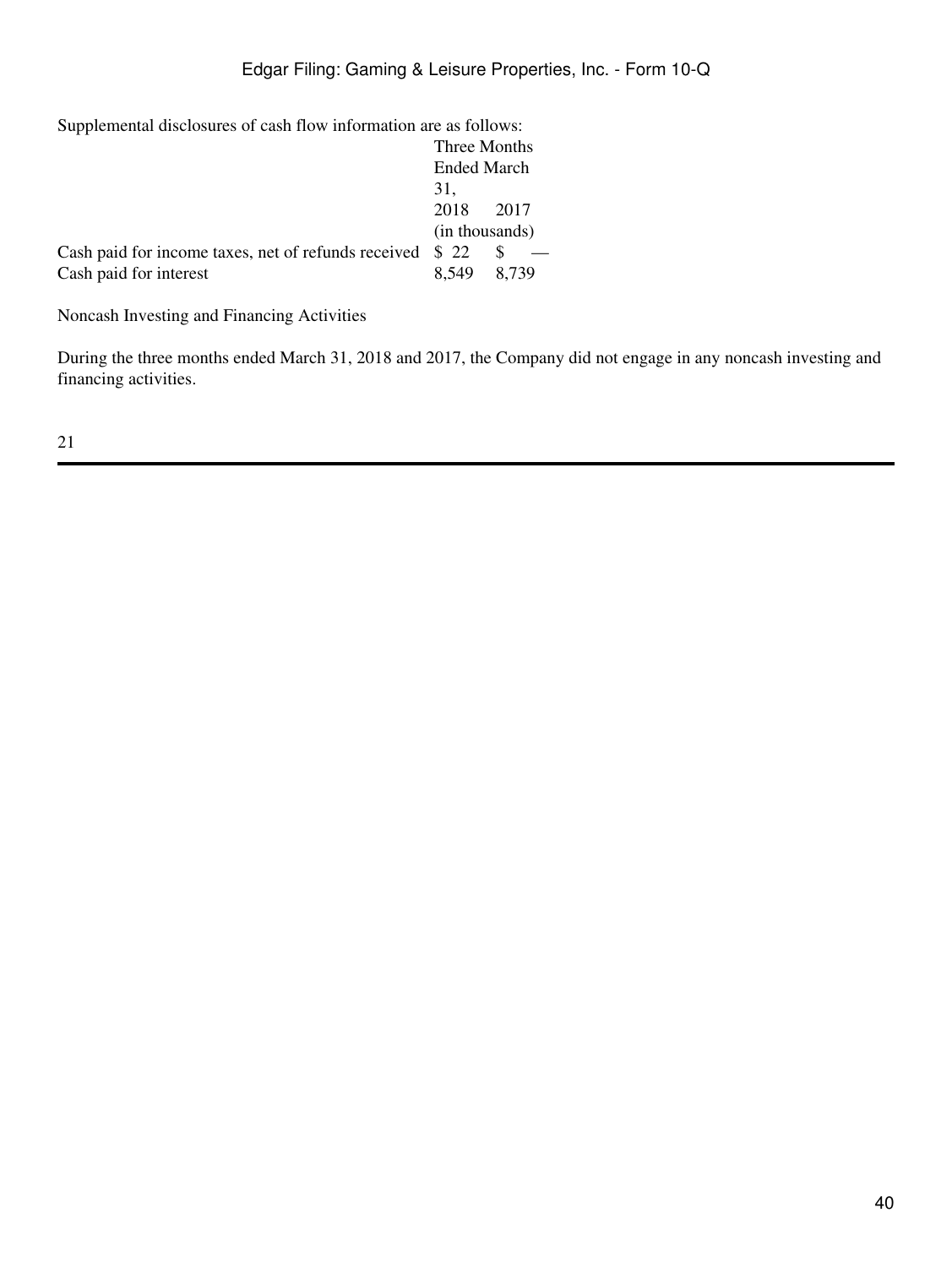15. Supplementary Condensed Consolidating Financial Information of Parent Guarantor and Subsidiary Issuers

GLPI guarantees the Notes issued by its subsidiaries, GLP Capital, L.P. and GLP Financing II, Inc. Each of the subsidiary issuers is 100% owned by GLPI. The guarantees of GLPI are full and unconditional. GLPI is not subject to any material or significant restrictions on its ability to obtain funds from its subsidiaries by dividend or loan or to transfer assets from such subsidiaries, except as provided by applicable law. None of GLPI's subsidiaries guarantee the Notes.

Summarized balance sheets as of March 31, 2018 and December 31, 2017, statements of income for the three months ended March 31, 2018 and 2017 and statements of cash flows for the three months ended March 31, 2018 and 2017 for GLPI as the parent guarantor, for GLP Capital, L.P. and GLP Financing II, Inc. as the subsidiary issuers and the other subsidiary non-issuers is presented below.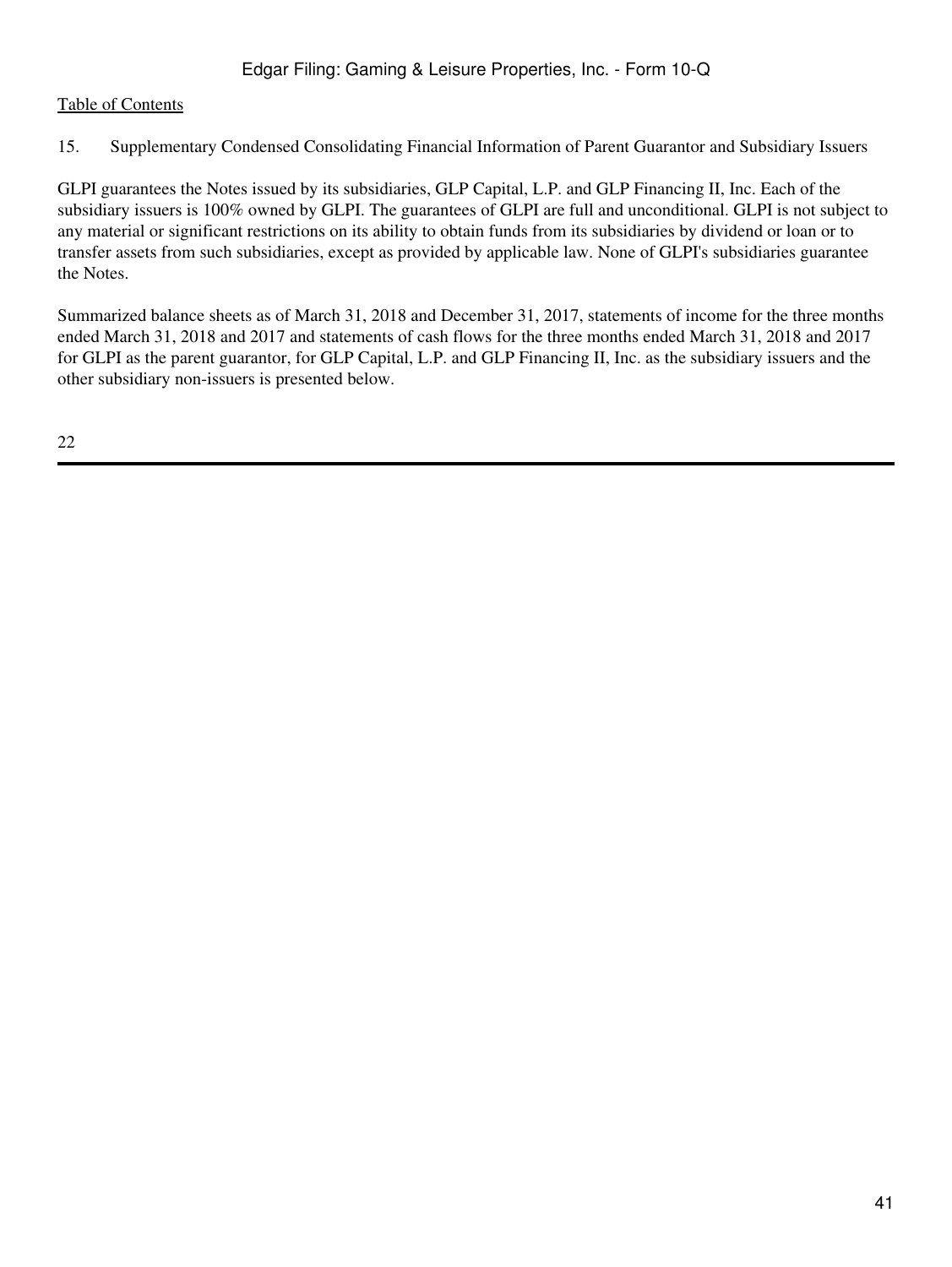| At March 31, 2018<br><b>Condensed Consolidating Balance Sheet</b> | Parent<br>Guarantor | Subsidiary<br><b>Issuers</b>                          | Other<br>Subsidiary<br>Non-Issuers | Eliminations                | Consolidated |
|-------------------------------------------------------------------|---------------------|-------------------------------------------------------|------------------------------------|-----------------------------|--------------|
|                                                                   | (in thousands)      |                                                       |                                    |                             |              |
| Assets                                                            |                     |                                                       |                                    |                             |              |
| Real estate investments, net                                      | $\frac{1}{2}$       | \$1,771,758                                           | \$1,865,191                        | $\frac{\S}{\S}$             | \$3,636,949  |
| Land rights, net                                                  |                     | 58,218                                                | 579,203                            |                             | 637,421      |
| Property and equipment, used in operations, net —                 |                     | 20,098                                                | 86,161                             |                             | 106,259      |
| Investment in direct financing lease, net                         |                     |                                                       | 2,619,430                          |                             | 2,619,430    |
| Cash and cash equivalents                                         |                     | 17,693                                                | 27,727                             |                             | 45,420       |
| Prepaid expenses                                                  |                     | 5,926                                                 | 2,356                              |                             | 8,282        |
| Goodwill                                                          |                     |                                                       | 75,521                             |                             | 75,521       |
| Other intangible assets                                           |                     |                                                       | 9,577                              |                             | 9,577        |
| Loan receivable                                                   |                     |                                                       | 13,000                             |                             | 13,000       |
| Intercompany loan receivable                                      |                     | 193,595                                               |                                    | (193, 595)                  |              |
| Intercompany transactions and investment in                       |                     |                                                       |                                    |                             |              |
| subsidiaries                                                      | 2,416,848           | 5,066,140                                             | 2,918,767                          | $(10,401,755)$ –            |              |
| Deferred tax assets                                               |                     |                                                       | 4,510                              |                             | 4,510        |
| Other assets                                                      |                     | 43,986                                                | 20,092                             |                             | 64,078       |
| Total assets                                                      | \$2,416,848         | \$7,177,414                                           | \$8,221,535                        | $$(10,595,350)$ \$7,220,447 |              |
|                                                                   |                     |                                                       |                                    |                             |              |
| Liabilities                                                       |                     |                                                       |                                    |                             |              |
| Accounts payable                                                  | $\frac{\S}{\S}$     | \$460                                                 | \$32                               | $\frac{\S}{\S}$             | \$492        |
| Accrued expenses                                                  |                     | 858                                                   | 5,202                              |                             | 6,060        |
| Accrued interest                                                  |                     | 75,479                                                |                                    |                             | 75,479       |
| Accrued salaries and wages                                        |                     | 1,424                                                 | 1,705                              |                             | 3,129        |
| Gaming, property, and other taxes                                 |                     | 21,616                                                | 19,580                             |                             | 41,196       |
| Income taxes                                                      |                     | (154)                                                 | )353                               |                             | 199          |
| Long-term debt, net of unamortized debt                           |                     |                                                       |                                    |                             |              |
| issuance costs                                                    |                     | 4,401,107                                             |                                    |                             | 4,401,107    |
| Intercompany loan payable                                         |                     |                                                       | 193,595                            | (193, 595)                  |              |
| Deferred rental revenue                                           |                     | 234,346                                               | 14,294                             |                             | 248,640      |
| Deferred tax liabilities                                          |                     |                                                       | 279                                |                             | 279          |
| Other liabilities                                                 |                     | 25,430                                                | 1,588                              |                             | 27,018       |
| Total liabilities                                                 |                     | 4,760,566                                             | 236,628                            | (193, 595)                  | )4,803,599   |
|                                                                   |                     |                                                       |                                    |                             |              |
| Shareholders' equity (deficit)                                    |                     |                                                       |                                    |                             |              |
| Preferred stock (\$.01 par value, 50,000,000                      |                     |                                                       |                                    |                             |              |
| shares authorized, no shares issued or                            |                     |                                                       |                                    |                             |              |
| outstanding at March 31, 2018)                                    |                     |                                                       |                                    |                             |              |
| Common stock (\$.01 par value, 500,000,000                        |                     |                                                       |                                    |                             |              |
| shares authorized, 213,498,249 shares issued at 2,135             |                     | 2,135                                                 | 2,135                              | (4,270)                     | ) 2,135      |
| March 31, 2018)                                                   |                     |                                                       |                                    |                             |              |
| Additional paid-in capital                                        | 3,930,777           | 3,930,778                                             | 9,495,703                          | $(13,426,481)$ 3,930,777    |              |
| Retained accumulated (deficit) earnings                           |                     | $(1,516,064)$ $(1,516,065)$ $(1,512,931)$ $3,028,996$ |                                    |                             | (1,516,064)  |
| Total shareholders' equity (deficit)                              | 2,416,848           | 2,416,848                                             | 7,984,907                          | $(10,401,755)$ 2,416,848    |              |
| Total liabilities and shareholders' equity                        |                     |                                                       |                                    |                             |              |
| (deficit)                                                         | \$2,416,848         | \$7,177,414                                           | \$8,221,535                        | $$(10,595,350)$ \$7,220,447 |              |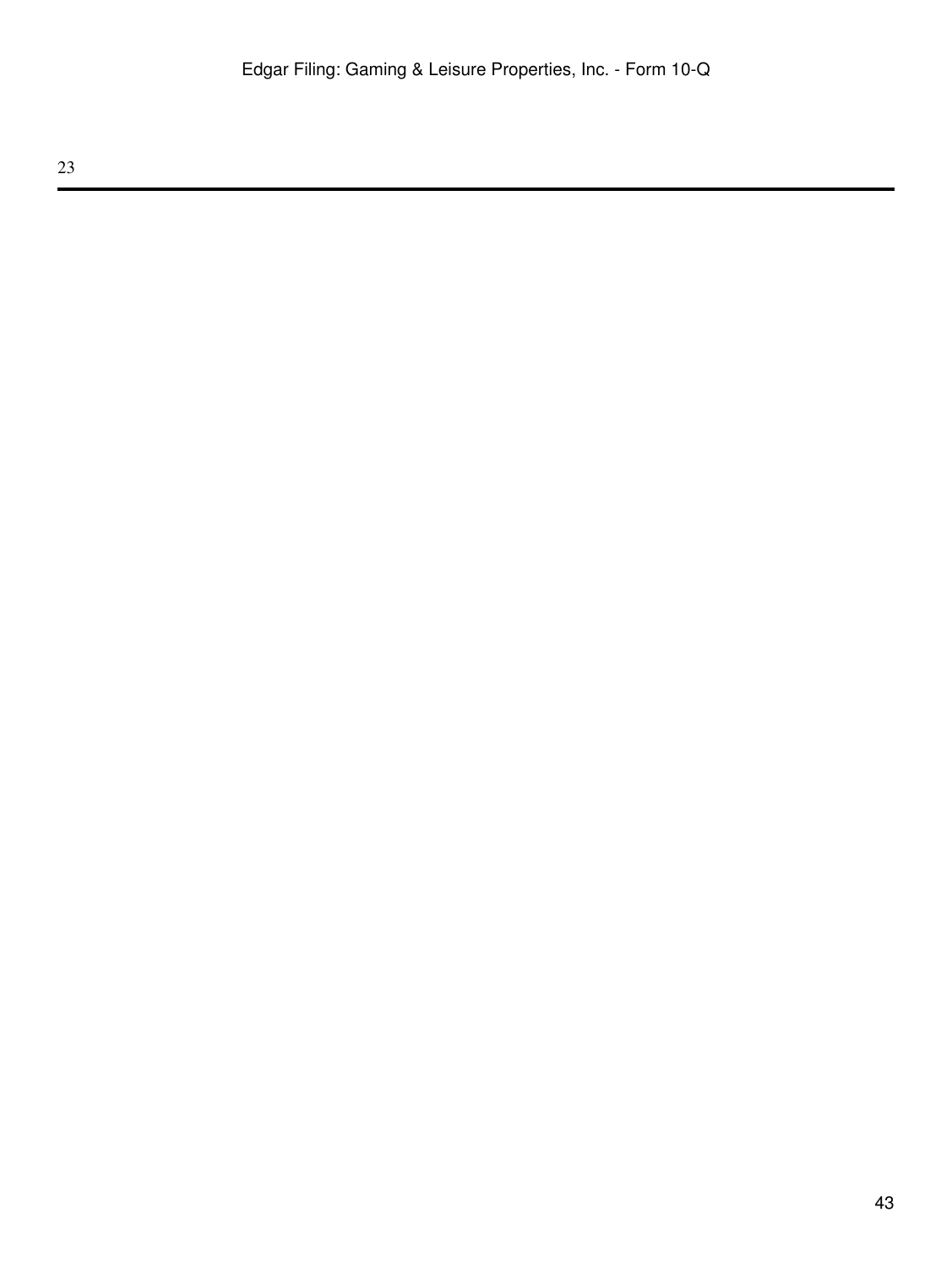| Three months ended March 31, 2018<br>Condensed Consolidating Statement of Income | Pafarbsidiary<br><b>Gulasaretosr</b> | Other<br>Subsidiary<br>Non-Issuers |                       | Eliminations Consolidated |
|----------------------------------------------------------------------------------|--------------------------------------|------------------------------------|-----------------------|---------------------------|
|                                                                                  | (in thousands)                       |                                    |                       |                           |
| Revenues                                                                         |                                      |                                    |                       |                           |
| Rental income                                                                    | $$ - $101,820$                       | \$67,585                           | $\frac{\S}{\S}$       | \$169,405                 |
| Income from direct financing lease                                               |                                      | 18,621                             |                       | 18,621                    |
| Real estate taxes paid by tenants                                                | $-10,900$                            | 10,378                             |                       | 21,278                    |
| Total rental revenue and income from direct financing lease                      | $-112,720$                           | 96,584                             |                       | 209,304                   |
| Gaming, food, beverage and other, net                                            |                                      | 34,746                             |                       | 34,746                    |
| Total revenues                                                                   | $-112,720$                           | 131,330                            |                       | 244,050                   |
| Operating expenses                                                               |                                      |                                    |                       |                           |
| Gaming, food, beverage and other                                                 |                                      | 19,658                             |                       | 19,658                    |
| Real estate taxes                                                                | $-10,919$                            | 10,676                             |                       | 21,595                    |
| Land rights and ground lease expense                                             | $-2,019$                             | 4,513                              |                       | 6,532                     |
| General and administrative                                                       | $-10,921$                            | 5,539                              |                       | 16,460                    |
| Depreciation                                                                     | $-23,601$                            | 4,353                              |                       | 27,954                    |
| Total operating expenses                                                         | $-47,460$                            | 44,739                             |                       | 92,199                    |
| Income from operations                                                           | $-65,260$                            | 86,591                             |                       | 151,851                   |
| Other income (expenses)                                                          |                                      |                                    |                       |                           |
| Interest expense                                                                 | $-$ (54,068)                         | $\overline{\phantom{0}}$           |                       | (54,068)<br>$\mathcal{F}$ |
| Interest income                                                                  |                                      | 481                                |                       | 481                       |
| Intercompany dividends and interest                                              | $-107,103$                           | (315)                              | (106, 788)            |                           |
| Total other income (expenses)                                                    | $-53,035$                            | 166                                | (106, 788)            | $)$ (53,587)<br>$\lambda$ |
| Income (loss) before income taxes                                                | $-118,295$                           | 86,757                             | (106, 788)            | 98,264                    |
| Income tax expense                                                               | $-171$                               | 1,321                              |                       | 1,492                     |
| Net income (loss)                                                                | $$ - $118,124$                       | \$85,436                           | $$(106,788)$ \$96,772 |                           |

24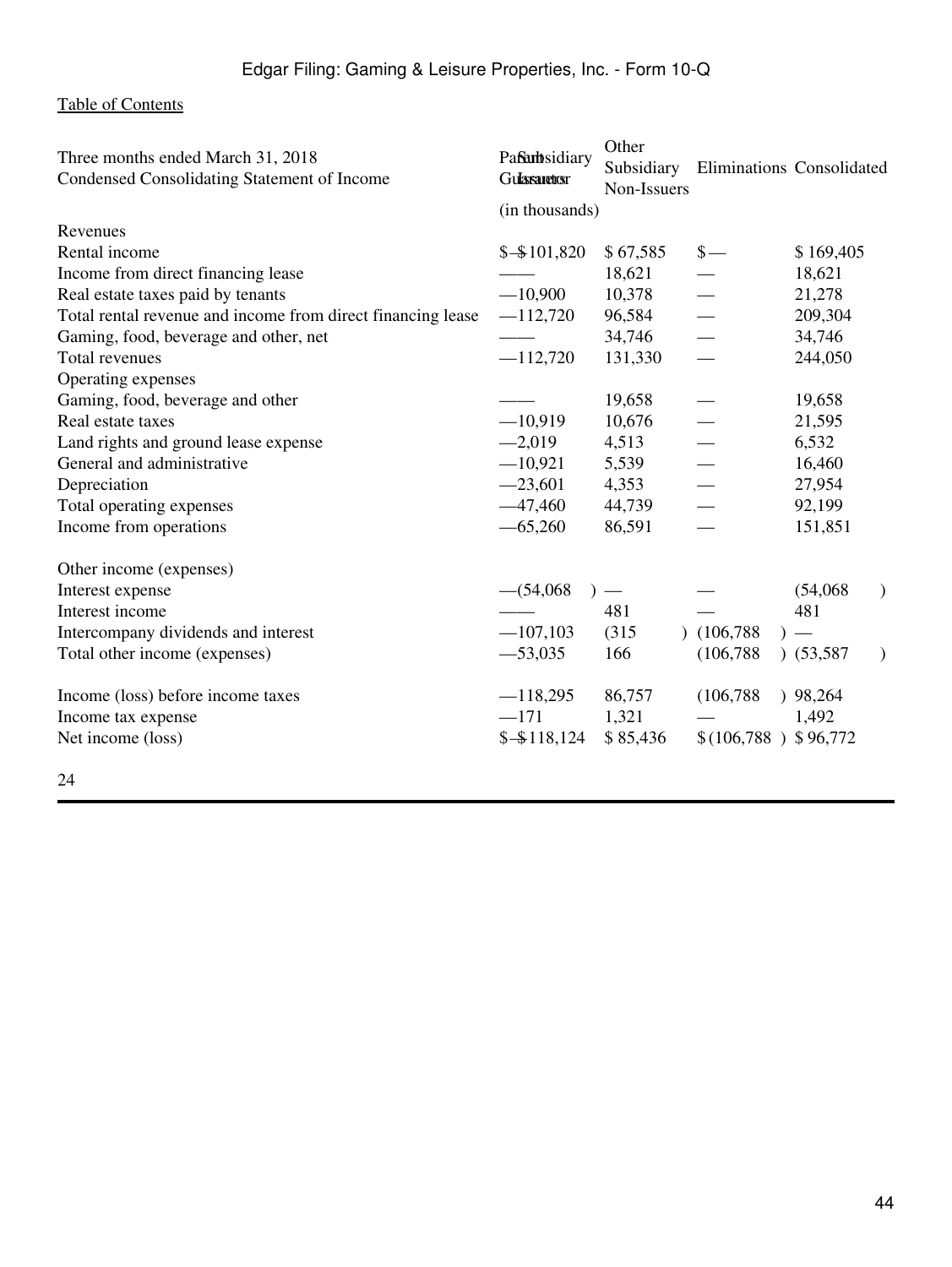| Three months ended March 31, 2018<br>Condensed Consolidating Statement of Cash Flows                                                               | Parentbsidiary<br>Gualssutens  | Other<br>Non-Issuers     | Subsidiary Eliminations Consolidated |                             |               |
|----------------------------------------------------------------------------------------------------------------------------------------------------|--------------------------------|--------------------------|--------------------------------------|-----------------------------|---------------|
|                                                                                                                                                    | (in thousands)                 |                          |                                      |                             |               |
| Operating activities<br>Net income (loss)<br>Adjustments to reconcile net income (loss) to net cash<br>provided by (used in) operating activities: | $\frac{$-\$118,124}{\$85,436}$ |                          | $$(106,788)$ \$96,772                |                             |               |
| Depreciation and amortization                                                                                                                      | $-24,018$                      | 6,663                    |                                      | 30,681                      |               |
| Amortization of debt issuance costs                                                                                                                | $-3,257$                       | $\overline{\phantom{0}}$ |                                      | 3,257                       |               |
| Deferred income taxes                                                                                                                              |                                | 164                      |                                      | 164                         |               |
| Stock-based compensation                                                                                                                           | $-3,987$                       |                          |                                      | 3,987                       |               |
| Straight-line rent adjustments                                                                                                                     | $-14,328$                      | 2,289                    |                                      | 16,617                      |               |
| (Increase) decrease,                                                                                                                               |                                |                          |                                      |                             |               |
| Prepaid expenses and other assets                                                                                                                  | $-$ (2,913)                    | ) 274                    | 1,638                                | (1,001)                     | $\mathcal{F}$ |
| Intercompany                                                                                                                                       | $- (9)$                        | )9                       |                                      |                             |               |
| Increase (decrease),                                                                                                                               |                                |                          |                                      |                             |               |
| Accounts payable                                                                                                                                   | $-$ (160)                      | (65)                     |                                      | (225)                       | $\mathcal{E}$ |
| Accrued expenses                                                                                                                                   | $-98$                          | 105                      |                                      | 203                         |               |
| Accrued interest                                                                                                                                   | $-42,238$                      |                          |                                      | 42,238                      |               |
| Accrued salaries and wages                                                                                                                         | $-$ (6,408)                    | (1,272)                  |                                      | (7,680)                     | $\mathcal{L}$ |
| Gaming, property and other taxes                                                                                                                   | $-124$                         | (102)                    |                                      | 22                          |               |
| Income taxes                                                                                                                                       | $-152$                         | 1,685                    | (1,638)                              | 199                         |               |
| Other liabilities                                                                                                                                  | $-949$                         | (427)                    |                                      | 522                         |               |
| Net cash provided by (used in) operating activities                                                                                                | $-197,785$                     | 94,759                   | (106, 788)                           | ) 185,756                   |               |
| Investing activities                                                                                                                               |                                |                          |                                      |                             |               |
| Capital maintenance expenditures                                                                                                                   | $- (48$                        | ) (774)                  |                                      | (822)                       | $\lambda$     |
| Collection of principal payments on investment in direct                                                                                           |                                |                          |                                      |                             |               |
| financing lease                                                                                                                                    |                                | 18,209                   |                                      | 18,209                      |               |
| Net cash (used in) provided by investing activities<br>Financing activities                                                                        | $- (48$                        | ) 17,435                 |                                      | 17,387                      |               |
| Dividends paid                                                                                                                                     | (1)34,717                      |                          |                                      | (134, 717)<br>$\rightarrow$ |               |
| Taxes paid related to shares withheld for tax purposes on                                                                                          |                                |                          |                                      |                             |               |
| restricted stock award vestings, net of proceeds from exercise                                                                                     | (7)031                         |                          |                                      | (7,031)                     | $\mathcal{Y}$ |
| of options                                                                                                                                         |                                |                          |                                      |                             |               |
| Repayments of long-term debt                                                                                                                       | $-$ (45,029)                   |                          |                                      | (45,029)                    |               |
| Intercompany financing                                                                                                                             | 141(748,749) (106,787) 106,788 |                          |                                      |                             |               |
| Net cash (used in) provided by financing activities                                                                                                | $-$ (186,778) (106,787)        |                          | 106,788                              | (186,777)                   |               |
| Net increase in cash and cash equivalents                                                                                                          | $-10,959$                      | 5,407                    |                                      | 16,366                      |               |
| Cash and cash equivalents at beginning of period                                                                                                   | $-6,734$                       | 22,320                   |                                      | 29,054                      |               |
| Cash and cash equivalents at end of period                                                                                                         | $$ - $17,693$                  | \$27,727                 | $\frac{\ }{s-}$                      | \$45,420                    |               |
|                                                                                                                                                    |                                |                          |                                      |                             |               |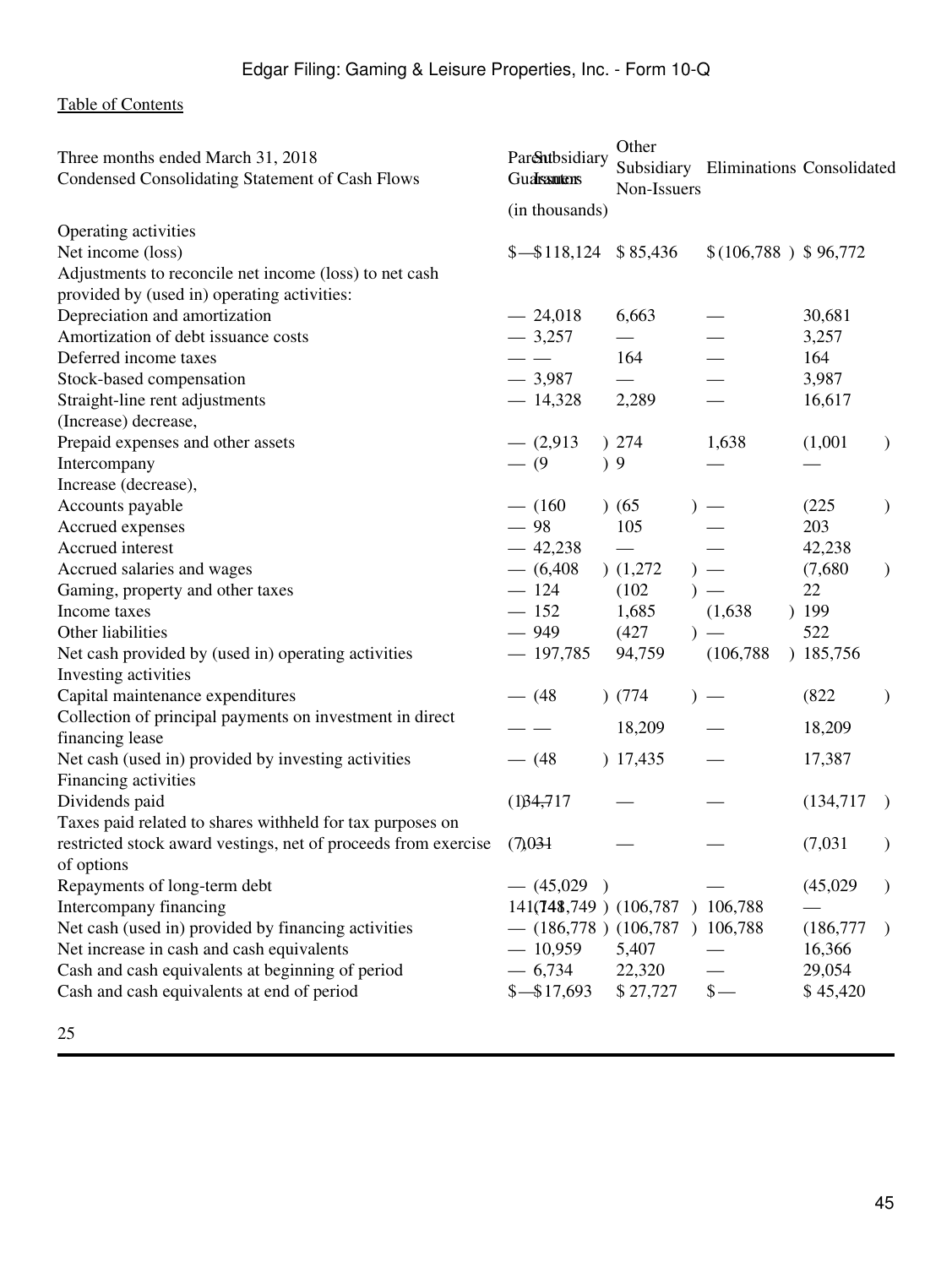| At December 31, 2017<br><b>Condensed Consolidating Balance Sheet</b> | Parent<br>Guarantor | Subsidiary<br><b>Issuers</b>                          | Other<br>Subsidiary<br>Non-Issuers | Eliminations                | Consolidated |
|----------------------------------------------------------------------|---------------------|-------------------------------------------------------|------------------------------------|-----------------------------|--------------|
|                                                                      | (in thousands)      |                                                       |                                    |                             |              |
| Assets                                                               |                     |                                                       |                                    |                             |              |
| Real estate investments, net                                         | $\frac{\ }{\ }$     | \$1,794,840                                           | \$1,867,205                        | $\frac{\S}{\S}$             | \$3,662,045  |
| Land rights, net                                                     |                     | 58,635                                                | 581,513                            |                             | 640,148      |
| Property and equipment, used in operations, net —                    |                     | 20,568                                                | 87,725                             |                             | 108,293      |
| Investment in direct financing lease, net                            |                     |                                                       | 2,637,639                          |                             | 2,637,639    |
| Cash and cash equivalents                                            |                     | 6,734                                                 | 22,320                             |                             | 29,054       |
| Prepaid expenses                                                     |                     | 4,067                                                 | 2,746                              | 1,639                       | 8,452        |
| Goodwill                                                             |                     |                                                       | 75,521                             |                             | 75,521       |
| Other intangible assets                                              |                     |                                                       | 9,577                              |                             | 9,577        |
| Loan receivable                                                      |                     |                                                       | 13,000                             |                             | 13,000       |
| Intercompany loan receivable                                         |                     | 193,595                                               |                                    | (193, 595)                  |              |
| Intercompany transactions and investment in                          |                     |                                                       |                                    |                             |              |
| subsidiaries                                                         | 2,458,247           | 5,087,893                                             | 2,959,174                          | (10,505,314)                |              |
| Deferred tax assets                                                  |                     |                                                       | 4,478                              |                             | 4,478        |
| Other assets                                                         |                     | 42,485                                                | 16,190                             |                             | 58,675       |
| Total assets                                                         |                     |                                                       |                                    |                             |              |
|                                                                      | \$2,458,247         | \$7,208,817                                           | \$8,277,088                        | $$(10,697,270)$ \$7,246,882 |              |
| Liabilities                                                          |                     |                                                       |                                    |                             |              |
| Accounts payable                                                     | $\frac{\S}{\S}$     | \$619                                                 | \$96                               | $\frac{\S}{\S}$             | \$715        |
| Accrued expenses                                                     |                     | 672                                                   | 7,241                              |                             | 7,913        |
| Accrued interest                                                     |                     | 33,241                                                |                                    |                             | 33,241       |
| Accrued salaries and wages                                           |                     | 7,832                                                 | 2,977                              |                             | 10,809       |
| Gaming, property, and other taxes                                    |                     | 21,135                                                | 14,264                             |                             | 35,399       |
| Income taxes                                                         |                     | (306)                                                 | (1, 333)                           | ) 1,639                     |              |
| Long-term debt, net of unamortized debt                              |                     |                                                       |                                    |                             |              |
| issuance costs                                                       |                     | 4,442,880                                             |                                    |                             | 4,442,880    |
| Intercompany loan payable                                            |                     |                                                       | 193,595                            | (193, 595)                  |              |
| Deferred rental revenue                                              |                     | 220,019                                               | 12,004                             |                             | 232,023      |
| Deferred tax liabilities                                             |                     |                                                       | 244                                |                             | 244          |
| Other liabilities                                                    |                     | 24,478                                                | 933                                |                             | 25,411       |
| Total liabilities                                                    |                     | 4,750,570                                             | 230,021                            | (191, 956)                  | )4,788,635   |
|                                                                      |                     |                                                       |                                    |                             |              |
| Shareholders' equity (deficit)                                       |                     |                                                       |                                    |                             |              |
| Preferred stock (\$.01 par value, 50,000,000                         |                     |                                                       |                                    |                             |              |
| shares authorized, no shares issued or                               |                     |                                                       |                                    |                             |              |
| outstanding at December 31, 2016)                                    |                     |                                                       |                                    |                             |              |
| Common stock (\$.01 par value, 500,000,000                           |                     |                                                       |                                    |                             |              |
| shares authorized, 212,717,549 shares issued at 2,127                |                     | 2,127                                                 | 2,127                              | (4,254)                     | ) 2,127      |
| December 31, 2017)                                                   |                     |                                                       |                                    |                             |              |
| Additional paid-in capital                                           | 3,933,829           | 3,933,831                                             | 9,498,755                          | $(13,432,586)$ 3,933,829    |              |
| Retained accumulated (deficit) earnings                              |                     | $(1,477,709)$ $(1,477,711)$ $(1,453,815)$ $2,931,526$ |                                    |                             | (1,477,709)  |
| Total shareholders' equity (deficit)                                 | 2,458,247           | 2,458,247                                             | 8,047,067                          | $(10,505,314)$ 2,458,247    |              |
| Total liabilities and shareholders' equity                           |                     |                                                       |                                    |                             |              |
| (deficit)                                                            | \$2,458,247         | \$7,208,817                                           | \$8,277,088                        | $$(10,697,270)$ \$7,246,882 |              |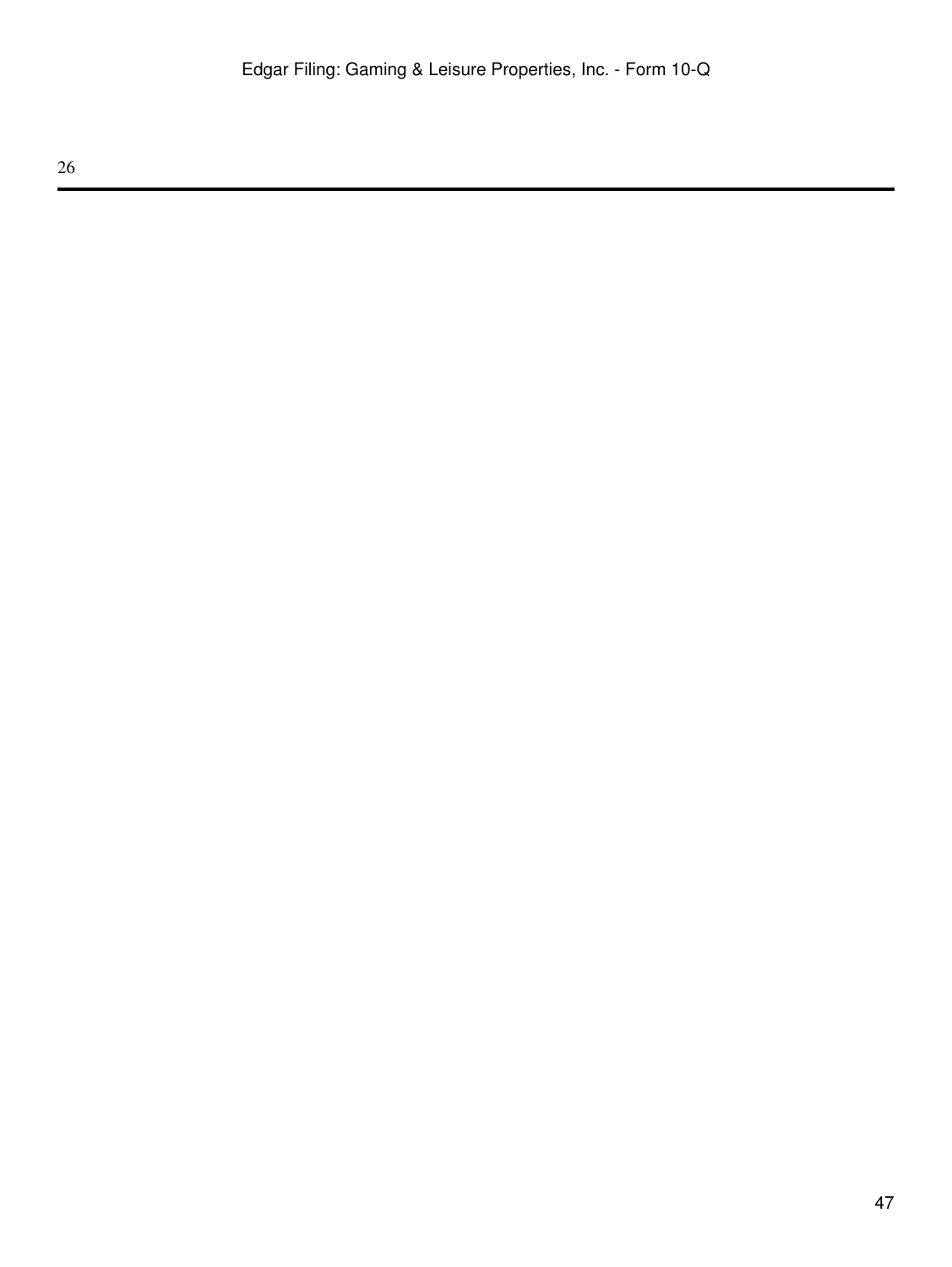|                                                             |                     | Other                           |                           |           |               |
|-------------------------------------------------------------|---------------------|---------------------------------|---------------------------|-----------|---------------|
| Three months ended March 31, 2017                           | Pafarbsidiary       | Subsidiary                      | Eliminations Consolidated |           |               |
| Condensed Consolidating Statement of Income                 | <b>Gulasaretosr</b> | Non-                            |                           |           |               |
|                                                             |                     | <b>Issuers</b>                  |                           |           |               |
|                                                             | (in thousands)      |                                 |                           |           |               |
| Revenues                                                    |                     |                                 |                           |           |               |
| Rental income                                               | $$ - $97,752$       | \$67,409                        | $\frac{1}{2}$             | \$165,161 |               |
| Income from direct financing lease                          |                     | 17,824                          |                           | 17,824    |               |
| Real estate taxes paid by tenants                           | $-11,156$           | 10,564                          |                           | 21,720    |               |
| Total rental revenue and income from direct financing lease | $-108,908$          | 95,797                          |                           | 204,705   |               |
| Gaming, food, beverage and other, net                       |                     | 38,008                          |                           | 38,008    |               |
| Total revenues                                              | $-108,908$          | 133,805                         |                           | 242,713   |               |
| Operating expenses                                          |                     |                                 |                           |           |               |
| Gaming, food, beverage and other                            |                     | 21,076                          |                           | 21,076    |               |
| Real estate taxes                                           | $-11,183$           | 10,960                          |                           | 22,143    |               |
| Land rights and ground lease expense                        |                     | 5,175                           |                           | 5,175     |               |
| General and administrative                                  | $-10,895$           | 5,161                           |                           | 16,056    |               |
| Depreciation                                                | $-23,248$           | 5,009                           |                           | 28,257    |               |
| Total operating expenses                                    | $-45,326$           | 47,381                          |                           | 92,707    |               |
| Income from operations                                      | $-63,582$           | 86,424                          |                           | 150,006   |               |
| Other income (expenses)                                     |                     |                                 |                           |           |               |
| Interest expense                                            | $-(53,949)$         | $\hspace{0.1mm}-\hspace{0.1mm}$ |                           | (53, 949) | $\mathcal{L}$ |
| Interest income                                             |                     | 464                             |                           | 464       |               |
| Intercompany dividends and interest                         | $-115,773$          | 1,123                           | (116,896)                 | $)$ —     |               |
| Total other income (expenses)                               | $-61,824$           | 1,587                           | (116,896)                 | (53, 485) | $\mathcal{L}$ |
| Income (loss) before income taxes                           | $-125,406$          | 88,011                          | (116, 896)                | 96,521    |               |
| Income tax expense                                          | $-370$              | 2,160                           |                           | 2,530     |               |
| Net income (loss)                                           | $$ - $125,036$      | \$85,851                        | $$(116,896)$ \$93,991     |           |               |
|                                                             |                     |                                 |                           |           |               |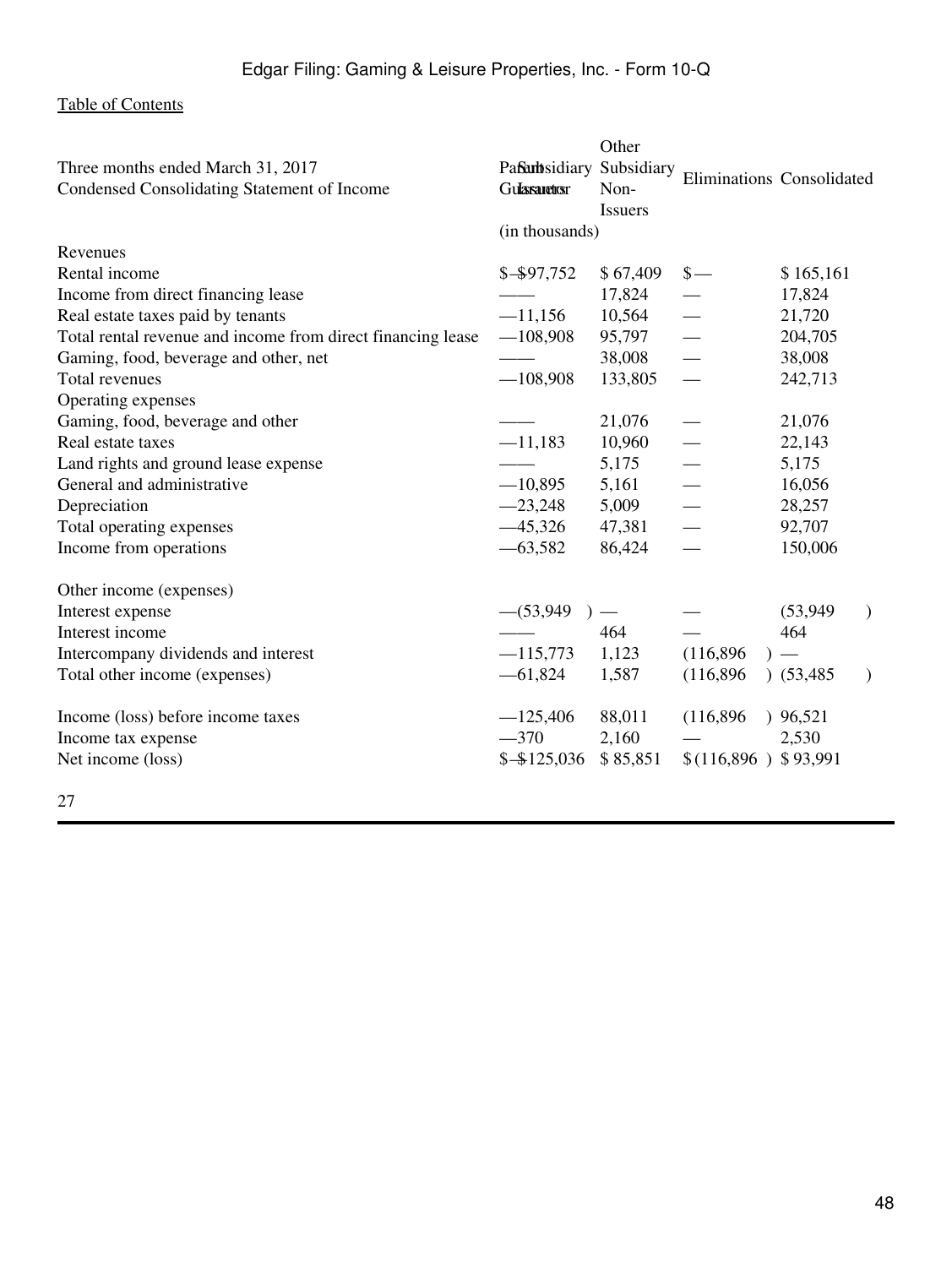| Three months ended March 31, 2017<br>Condensed Consolidating Statement of Cash Flows | Parentbsidiary<br>Gualsantens    | Other                    |       | Subsidiary Eliminations Consolidated |            |               |
|--------------------------------------------------------------------------------------|----------------------------------|--------------------------|-------|--------------------------------------|------------|---------------|
|                                                                                      |                                  | Non-Issuers              |       |                                      |            |               |
| Operating activities                                                                 | (in thousands)                   |                          |       |                                      |            |               |
| Net income (loss)                                                                    | $\frac{$-\$125,036}{\$85,851}$   |                          |       | $$(116,896)$ \$93,991                |            |               |
| Adjustments to reconcile net income (loss) to net cash                               |                                  |                          |       |                                      |            |               |
| provided by (used in) operating activities:                                          |                                  |                          |       |                                      |            |               |
| Depreciation                                                                         | $-23,248$                        | 7,320                    |       |                                      | 30,568     |               |
| Amortization of debt issuance costs                                                  | $-3,257$                         | $\overline{\phantom{0}}$ |       |                                      | 3,257      |               |
| Losses on dispositions of property                                                   | $ -$                             | 105                      |       |                                      | 105        |               |
| Deferred income taxes                                                                |                                  | (742)                    |       |                                      | (742)      | $\mathcal{L}$ |
| Stock-based compensation                                                             | $-4,483$                         |                          |       |                                      | 4,483      |               |
| Straight-line rent adjustments                                                       | $-13,956$                        | 2,289                    |       |                                      | 16,245     |               |
| (Increase) decrease,                                                                 |                                  |                          |       |                                      |            |               |
| Prepaid expenses and other assets                                                    | $-$ (1,856)                      | )45                      |       | 741                                  | (1,070)    | $\mathcal{L}$ |
| Intercompany                                                                         | $-$ (2,195)                      | ) 2,195                  |       |                                      |            |               |
| (Decrease) increase,                                                                 | $\overline{0}$<br>$\overline{0}$ |                          |       | $\overline{0}$                       |            |               |
| Accounts payable                                                                     | $-270$                           | (451)                    |       |                                      | (181)      | $\mathcal{E}$ |
| Accrued expenses                                                                     | $- (20)$                         | ) 238                    |       |                                      | 218        |               |
| Accrued interest                                                                     | $-41,928$                        |                          |       |                                      | 41,928     |               |
| Accrued salaries and wages                                                           | $-$ (6,258)                      | ) (976)                  |       |                                      | (7,234)    | $\mathcal{L}$ |
| Gaming, property and other taxes                                                     | $-966$                           | (153)                    |       |                                      | 813        |               |
| Income taxes                                                                         | $-370$                           | 3,309                    |       | (741)                                | ) 2,938    |               |
| Other liabilities                                                                    | $-1,462$                         | (2,092)                  | $)$ — |                                      | (630)      | $\mathcal{L}$ |
| Net cash provided by (used in) operating activities                                  | $-204,647$                       | 96,938                   |       | (116,896)                            | )184,689   |               |
| Investing activities                                                                 |                                  |                          |       |                                      |            |               |
| Capital project expenditures                                                         | $- (8$                           | $)$ —                    |       |                                      | (8)        |               |
| Capital maintenance expenditures                                                     |                                  | (482)                    |       |                                      | (482)      | $\mathcal{E}$ |
| Principal payments on loan receivable                                                |                                  | 13,200                   |       |                                      | 13,200     |               |
| Deposit for pending acquisition of real estate assets                                | $-$ (8,230)                      | $)$ —                    |       |                                      | (8,230)    | $\mathcal{L}$ |
| Collection of principal payments on investment in direct                             |                                  | 17,613                   |       |                                      | 17,613     |               |
| financing lease                                                                      |                                  |                          |       |                                      |            |               |
| Net cash (used in) provided by investing activities                                  | $-$ (8,238)                      | ) 30,331                 |       |                                      | 22,093     |               |
| Financing activities                                                                 |                                  |                          |       |                                      |            |               |
| Dividends paid                                                                       | (129,301)                        |                          |       |                                      | (129, 301) |               |
| Proceeds from exercise of options, net of taxes paid related to                      |                                  |                          |       |                                      |            |               |
| shares withheld for tax purposes on restricted stock award                           | 4,456                            |                          |       |                                      | 4,456      |               |
| vestings                                                                             |                                  |                          |       |                                      |            |               |
| Costs related to continuous equity offering                                          | $(1)05-$                         |                          |       |                                      | (105)      |               |
| Repayments of long-term debt                                                         | $-$ (95,027)                     |                          |       |                                      | (95,027)   |               |
| Intercompany financing                                                               | 124(950,753) (130,093            |                          |       | 116,896                              |            |               |
| Net cash (used in) provided by financing activities                                  | $-$ (206,780) (130,093           |                          |       | ) 116,896                            | (219, 977) |               |
| Net decrease in cash and cash equivalents                                            | $- (10,371)$                     | (2,824)                  |       |                                      | (13, 195)  | $\lambda$     |
| Cash and cash equivalents at beginning of period                                     | $-11,774$                        | 24,782                   |       |                                      | 36,556     |               |
| Cash and cash equivalents at end of period                                           | $$ - $1,403$                     | \$21,958                 |       | $\mathbb{S}-$                        | \$23,361   |               |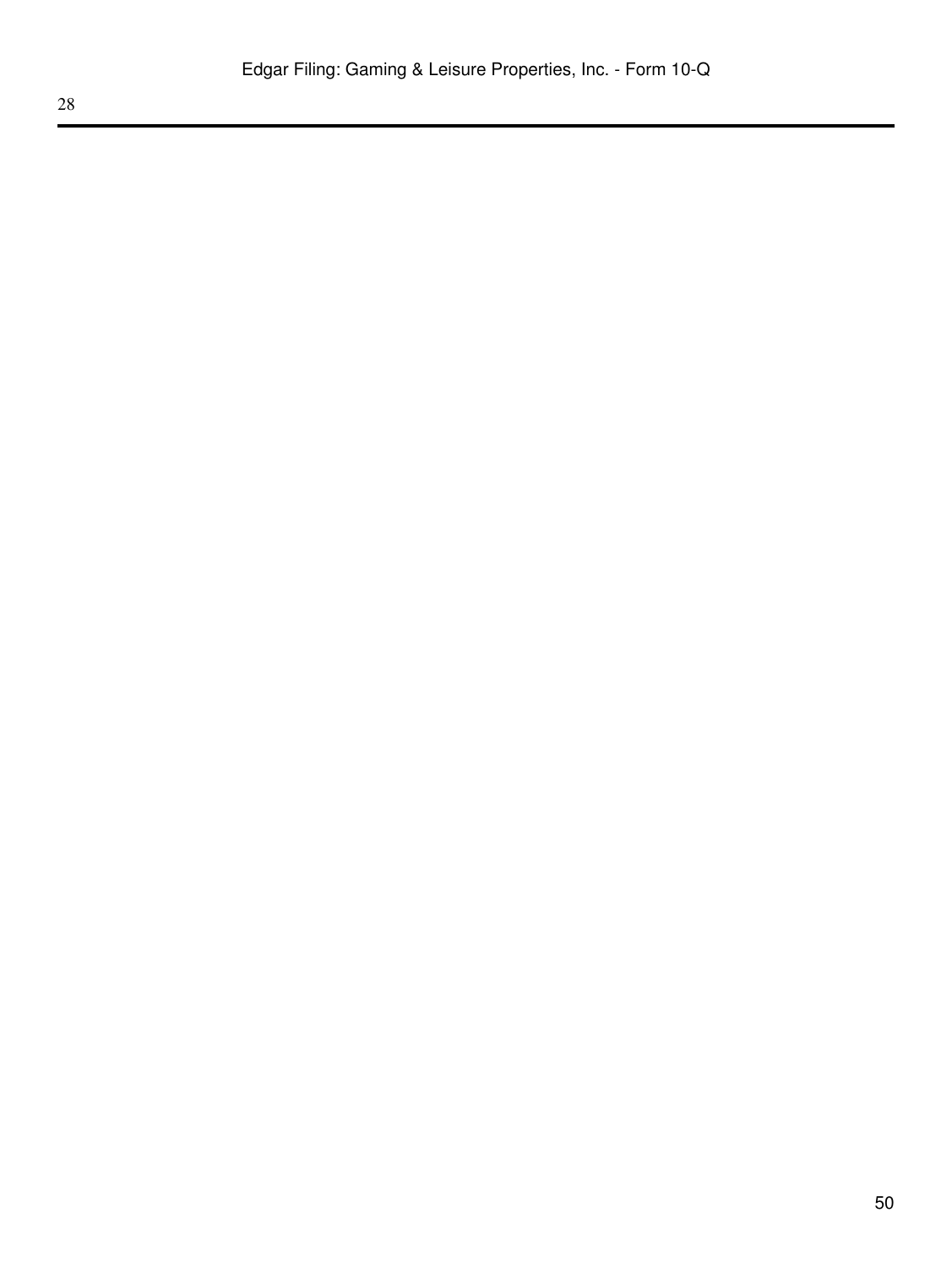#### 16. Subsequent Events

On April 25, 2018, the Company announced the retirement of William J. Clifford, Senior Vice President, Chief Financial Officer and Treasurer after 17 years with the Company and its predecessor, Penn National Gaming, Inc. In connection with Mr. Clifford's retirement, the Company and Mr. Clifford entered into a letter agreement, dated as of April 24, 2018 (the "Agreement"), providing for Mr. Clifford's retirement from the Company effective on or before August 31, 2018. Under the Agreement, Mr. Clifford will serve as senior advisor to the Company from May 4, 2018 until August 31, 2018, or such earlier retirement date specified by the Company (the "Continued Employment Period"). Effective May 4, 2018, Steven T. Snyder, Senior Vice President, Corporate Development of the Company, will assume the role of interim Chief Financial Officer of the Company pending completion of the search for a new Chief Financial Officer.

During the Continued Employment Period, Mr. Clifford will be entitled to continue to receive his current salary at the rate of \$1,166,990 per year and to participate in the employee benefit plans of the Company in which he currently participates (or to receive continuing coverage through COBRA, if Mr. Clifford is no longer eligible to participate in such employee benefit plans). In addition, in lieu of payments or benefits under any Company severance plan and in connection with the cancellation of Mr. Clifford's outstanding incentive equity awards upon his retirement, Mr. Clifford or his estate will be entitled to the following cash payments: \$4,210,400 on September 1, 2018; \$4,743,750 on January 2, 2019; \$2,529,990 on January 2, 2020; and \$1,265,012 on January 4, 2021, subject, in each case, to Mr. Clifford's continued service through the Continued Employment Period and compliance with the terms of the Agreement. In the Agreement, Mr. Clifford provided the Company with a general release of claims and agreed to be subject to certain restrictive and other covenants contained in the Agreement, including non-competition, non-solicitation, non-disparagement and confidentiality provisions.

On April 24, 2018, the Company declared its second quarter dividend of \$0.63 per common share, payable on June 29, 2018 to shareholders of record on June 15, 2018.

On April 16, 2018, the Company announced that it has entered into a definitive agreement to acquire the real estate assets of six casino properties from Tropicana Entertainment for \$1.21 billion, exclusive of taxes and transaction fees of approximately \$40.0 million. The assets to be acquired are Tropicana Atlantic City, Tropicana Evansville, Lumiere Place, Tropicana Laughlin, Trop Casino Greenville and The Belle of Baton Rouge. Concurrent with the closing of this transaction, Eldorado will acquire the operating assets of these properties and lease the real estate from the Company through a new master lease with a 15-year initial term and four 5-year renewal periods. Initial annual rent is expected to be \$110 million. Terms of the new lease with Eldorado are similar to the Company's existing Master Leases. The transaction is subject to regulatory approval and is expected to close by the end of 2018. The Company expects to fund the transaction with a combination of debt and equity, however, based on market conditions the entire transaction could be funded with debt.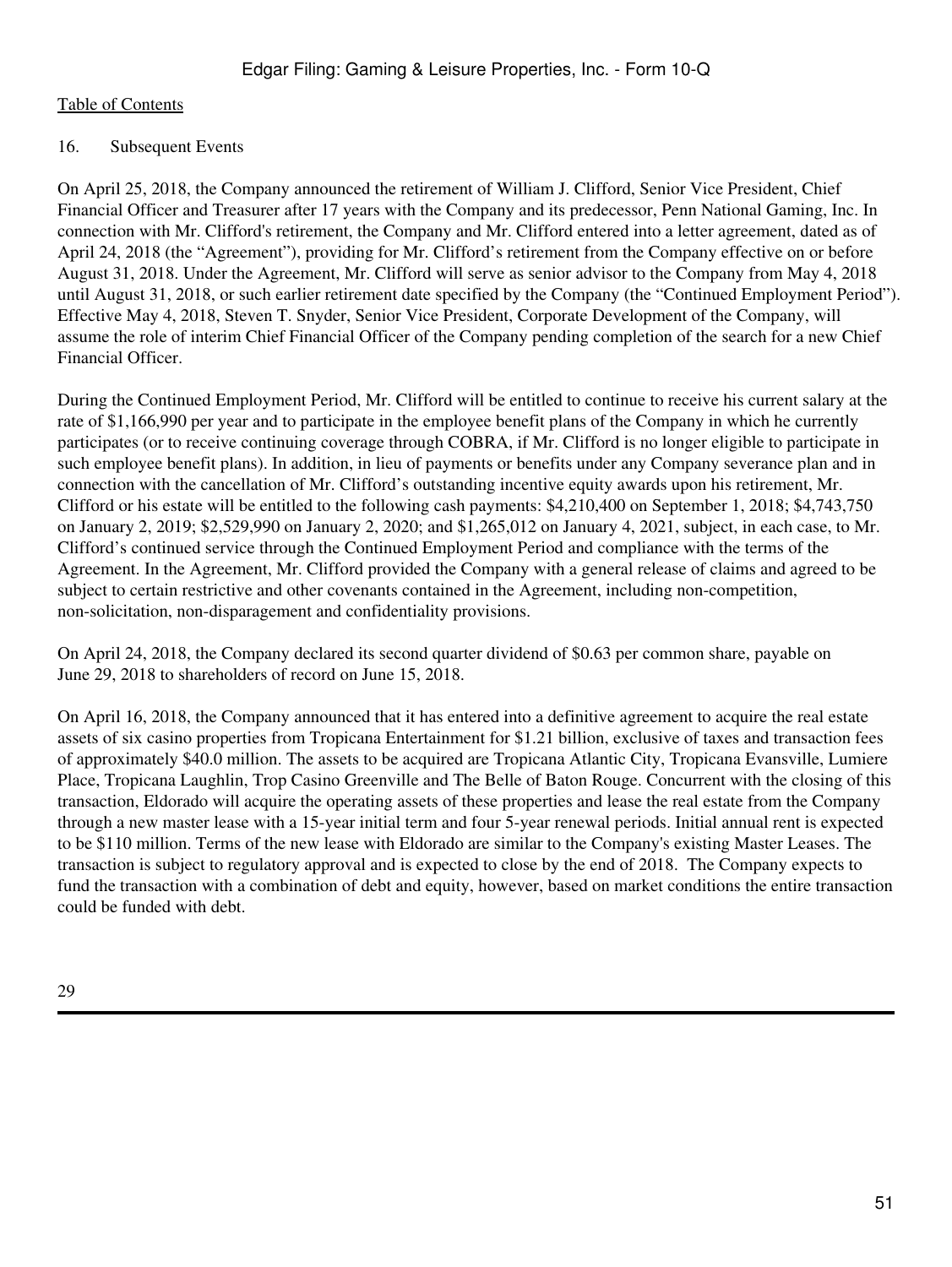#### ITEM 2. MANAGEMENT'S DISCUSSION AND ANALYSIS OF FINANCIAL CONDITION AND RESULTS OF OPERATIONS

#### Our Operations

GLPI is a self-administered and self-managed Pennsylvania REIT. GLPI was incorporated in Pennsylvania on February 13, 2013, as a wholly-owned subsidiary of Penn. On November 1, 2013, Penn contributed to GLPI, through a series of internal corporate restructurings, substantially all of the assets and liabilities associated with Penn's real property interests and real estate development business, as well as the assets and liabilities of Hollywood Casino Baton Rouge and Hollywood Casino Perryville, which are referred to as the "TRS Properties," and then spun-off GLPI to holders of Penn's common and preferred stock in a tax-free distribution. The Company elected on its U.S. federal income tax return for its taxable year beginning on January 1, 2014 to be treated as a REIT and the Company, together with an indirect wholly-owned subsidiary of the Company, GLP Holdings, Inc., jointly elected to treat each of GLP Holdings, Inc., Louisiana Casino Cruises, Inc. and Penn Cecil Maryland, Inc. as a "taxable REIT subsidiary" effective on the first day of the first taxable year of GLPI as a REIT. As a result of the Spin-Off, GLPI owns substantially all of Penn's former real property assets and leases back most of those assets to Penn for use by its subsidiaries, under the Penn Master Lease, and GLPI also owns and operates the TRS Properties through its indirect wholly-owned subsidiary, GLP Holdings, Inc. The assets and liabilities of GLPI were recorded at their respective historical carrying values at the time of the Spin-Off. In April 2016, the Company acquired substantially all of the real estate assets of Pinnacle for approximately \$4.8 billion. GLPI leases these assets back to Pinnacle, under a triple-net lease with an initial term of 10 years with no purchase option, followed by five 5-year renewal options (exercisable by Pinnacle) on the same terms and conditions.

GLPI's primary business consists of acquiring, financing, and owning real estate property to be leased to gaming operators in triple-net lease arrangements. As of March 31, 2018, GLPI's portfolio consisted of 38 gaming and related facilities, including the TRS Properties, the real property associated with 20 gaming and related facilities operated by Penn, the real property associated with 15 gaming and related facilities operated by Pinnacle and the real property associated with the Casino Queen in East St. Louis, Illinois. These facilities are geographically diversified across 14 states and were 100% occupied at March 31, 2018.

We expect to grow our portfolio by pursuing opportunities to acquire additional gaming facilities to lease to gaming operators under prudent terms. For example, on December 17, 2017, the Company entered into agreements to purchase two additional properties, Plainridge Park Casino and Belterra Park Gaming & Entertainment Center from Penn and Pinnacle, respectively. We will acquire these properties in connection with the proposed acquisition of Pinnacle by Penn pursuant to a definitive agreement and plan of merger between them, also dated December 17, 2017 (the "Merger"). Subject to and concurrently with the completion of the Merger, we have agreed to, among other things, amend our master lease with Pinnacle to allow for the sale by Pinnacle of the operating assets at Ameristar Casino Hotel Kansas City, Ameristar Casino Resort Spa St. Charles and Belterra Casino Resort to Boyd Gaming Corporation ("Boyd") and to enter into a new master lease agreement with Boyd on terms similar to the Company's existing leases for these properties and the real property underlying Belterra Park. The transaction which is subject to regulatory approval is expected to close in the second half of 2018.

Additionally, we believe we have the ability to leverage the expertise our management team has developed over the years to secure additional avenues for growth beyond the gaming industry. Accordingly, we anticipate we will be able to effect strategic acquisitions unrelated to the gaming industry as well as other acquisitions that may prove complementary to GLPI's gaming facilities.

As of March 31, 2018, the majority of our earnings are the result of the rental revenues we receive from our triple-net Master Leases with Penn and Pinnacle. Additionally, we have rental revenue from the Casino Queen property which is leased back to a third party operator on a triple-net basis and the Meadows property which is leased to Pinnacle under a triple-net lease separate from the Pinnacle Master Lease. In addition to rent, the tenants are required to pay the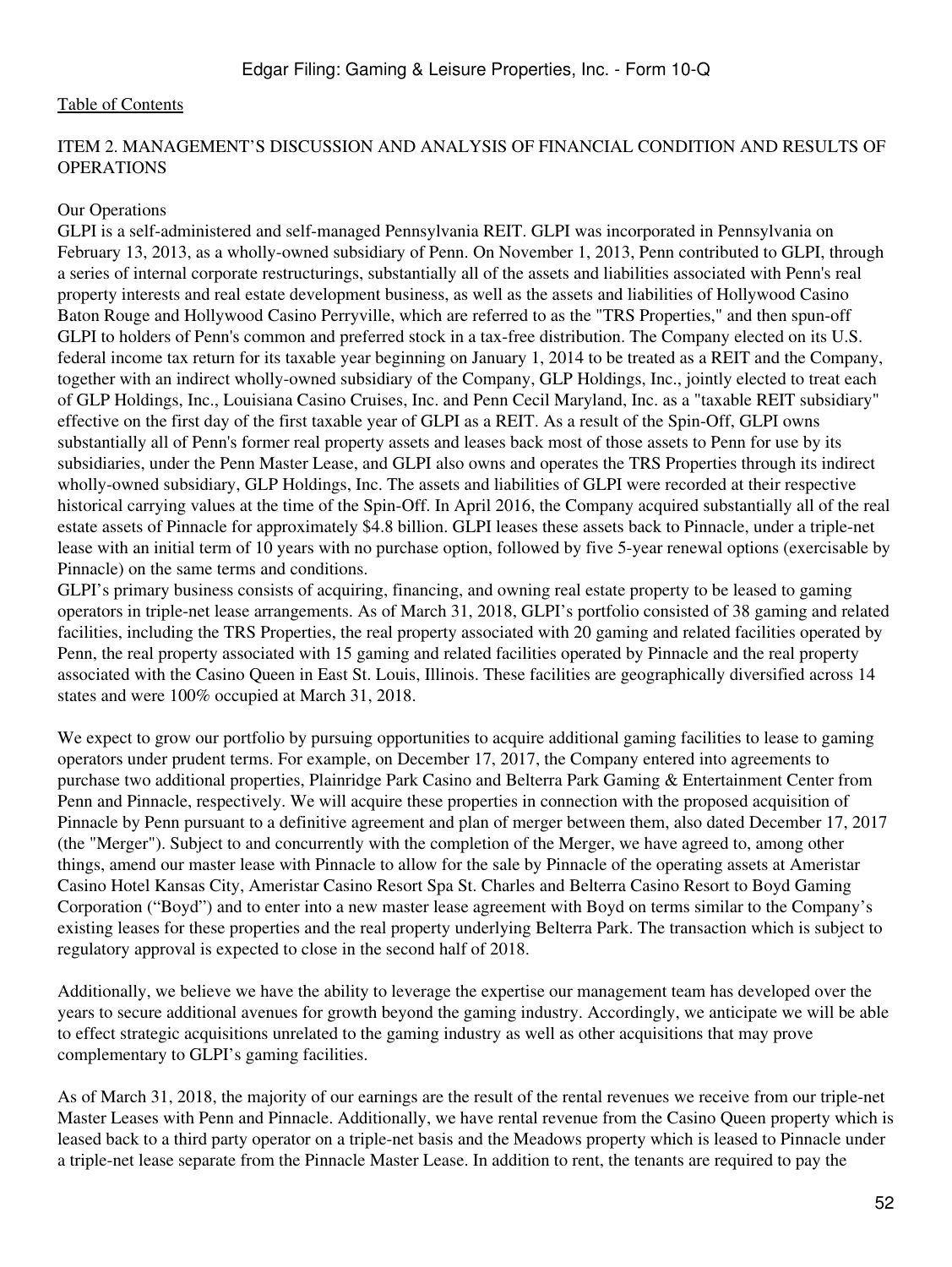## Edgar Filing: Gaming & Leisure Properties, Inc. - Form 10-Q

following executory costs: (1) all facility maintenance, (2) all insurance required in connection with the leased properties and the business conducted on the leased properties, including coverage of the landlord's interests, (3) taxes levied on or with respect to the leased properties (other than taxes on the income of the lessor) and (4) all utilities and other services necessary or appropriate for the leased properties and the business conducted on the leased properties.

Additionally, in accordance with ASC 606, we record revenue for the real estate taxes paid by our tenants on the leased properties with an offsetting expense in general and administrative expense within the condensed consolidated statement of income, as we believe we are the primary obligor. Similarly, we record revenue for the ground lease rent paid by our tenants with an offsetting expense in land rights and ground lease expense within the condensed consolidated statement of income as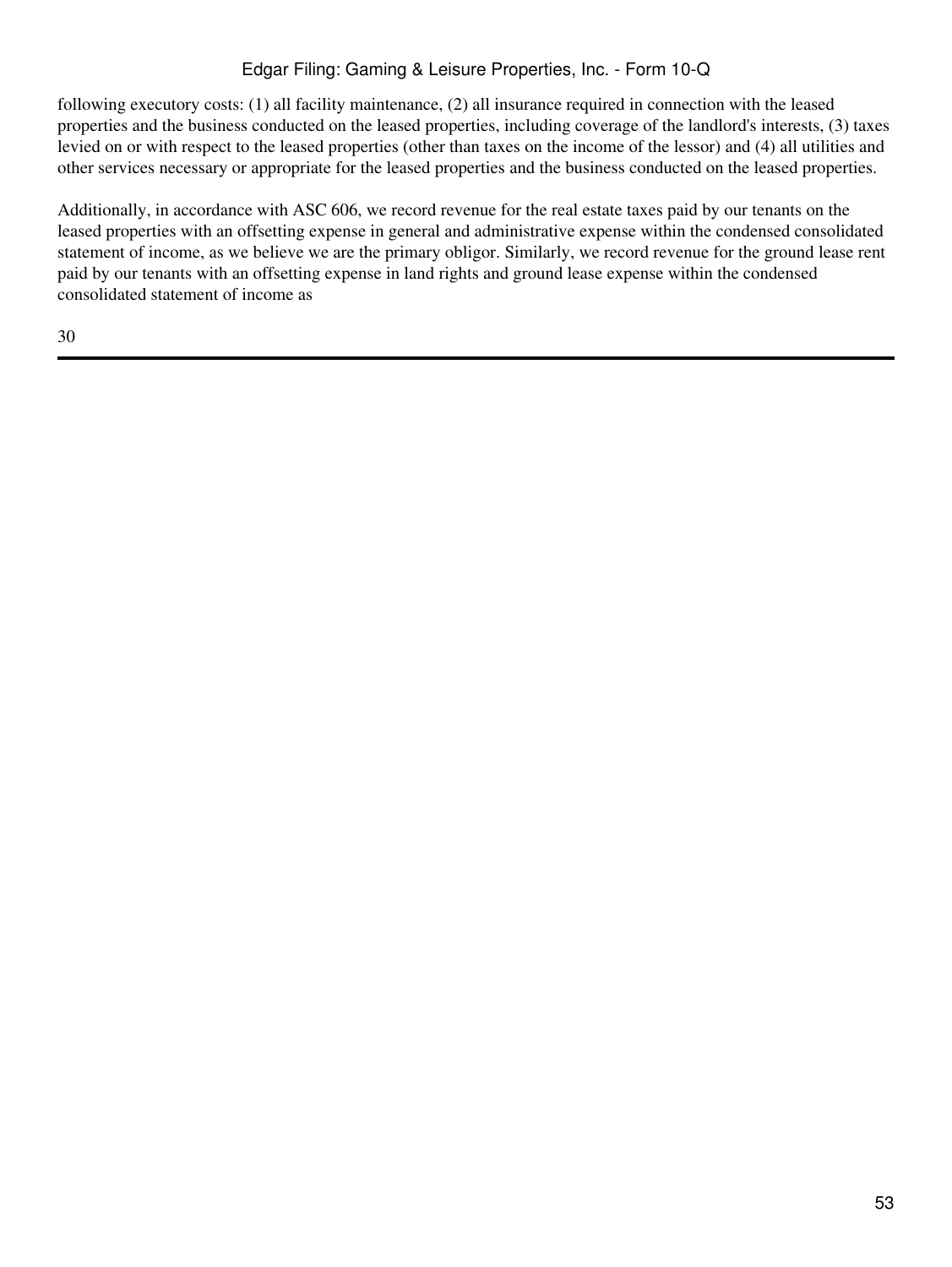we have concluded that as the lessee we are the primary obligor under the ground leases. We sublease these ground leases back to our tenants, who are responsible for payment directly to the landlord.

 Gaming revenue for our TRS Properties is derived primarily from gaming on slot machines and to a lesser extent, table game and poker revenue, which is highly dependent upon the volume and spending levels of customers at our TRS Properties. Other revenues at our TRS Properties are derived from our dining, retail, and certain other ancillary activities.

#### Segment Information

Consistent with how our Chief Operating Decision Maker reviews and assesses our financial performance, we have two reportable segments, GLP Capital and the TRS Properties. The GLP Capital reportable segment consists of the leased real property and represents the majority of our business. The TRS Properties reportable segment consists of Hollywood Casino Perryville and Hollywood Casino Baton Rouge.

#### Executive Summary

#### Financial Highlights

We reported total revenues and income from operations of \$244.1 million and \$151.9 million, respectively, for the three months ended March 31, 2018, compared to \$242.7 million and \$150.0 million, respectively, for the corresponding period in the prior year.

The major factors affecting our results for the three months ended March 31, 2018, as compared to the three months ended March 31, 2017, were:

Financing lease increased by  $\phi$ -rio infinition for the time months ended March 51, 2010, as compared to the Penn Master Rental revenue and income from the direct financing lease were \$209.3 million for the three months ended March 31, 2018 and \$204.7 million for the three months ended March 31, 2017. Rental revenue and income from the direct financing lease increased by \$4.6 million for the three months ended March 31, 2018, as compared to the Lease, improved results at our two Ohio properties with monthly variable rent, as well as, the rent escalators under both Master Leases.

• compared to the corresponding period in the prior year, primarily due to decreased gaming revenues at both Net revenues for our TRS Properties decreased by \$3.3 million for the three months ended March 31, 2018 as Hollywood Casino Baton Rouge and Hollywood Casino Perryville.

• corresponding period in the prior year. Total operating expenses decreased by \$0.5 million for the three months ended March 31, 2018, as compared to the

• corporate tax rate to 21%, effective for tax years including or commencing January 1, 2018, as well as lower income Income tax expense decreased by \$1.0 million, primarily due to the Tax Cuts and Job Act, which lowered the at our TRS Properties.

period in the prior year, primarily due to the variances explained above. Net income increased by \$2.8 million for the three months ended March 31, 2018, as compared to the corresponding

Segment Developments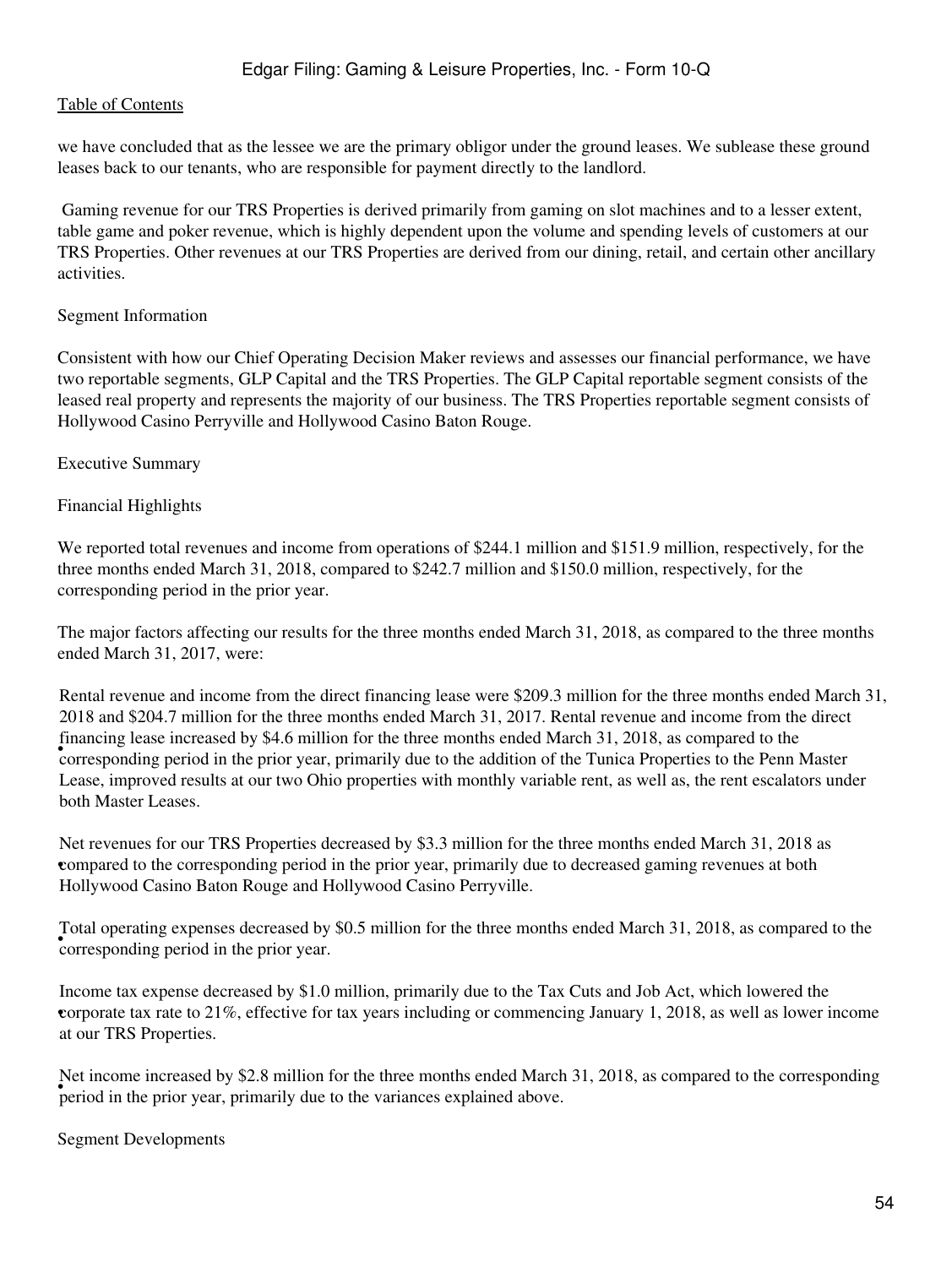## Edgar Filing: Gaming & Leisure Properties, Inc. - Form 10-Q

The following are recent developments that have had or are likely to have an impact on us by segment:

#### GLP Capital

• seller, operates both properties and leases the real property assets from the Company under the Penn Master Lease. On May 1, 2017 the Company purchased the real property assets of Bally's Casino Tunica and Resorts Casino Tunica ("Tunica Properties") for \$82.9 million. Penn purchased the operating assets of the Tunica Properties directly from the The initial annual cash rent of \$9.0 million for the Tunica Properties is subject to rent escalators and adjustments consistent with the other properties under the Penn Master Lease.

31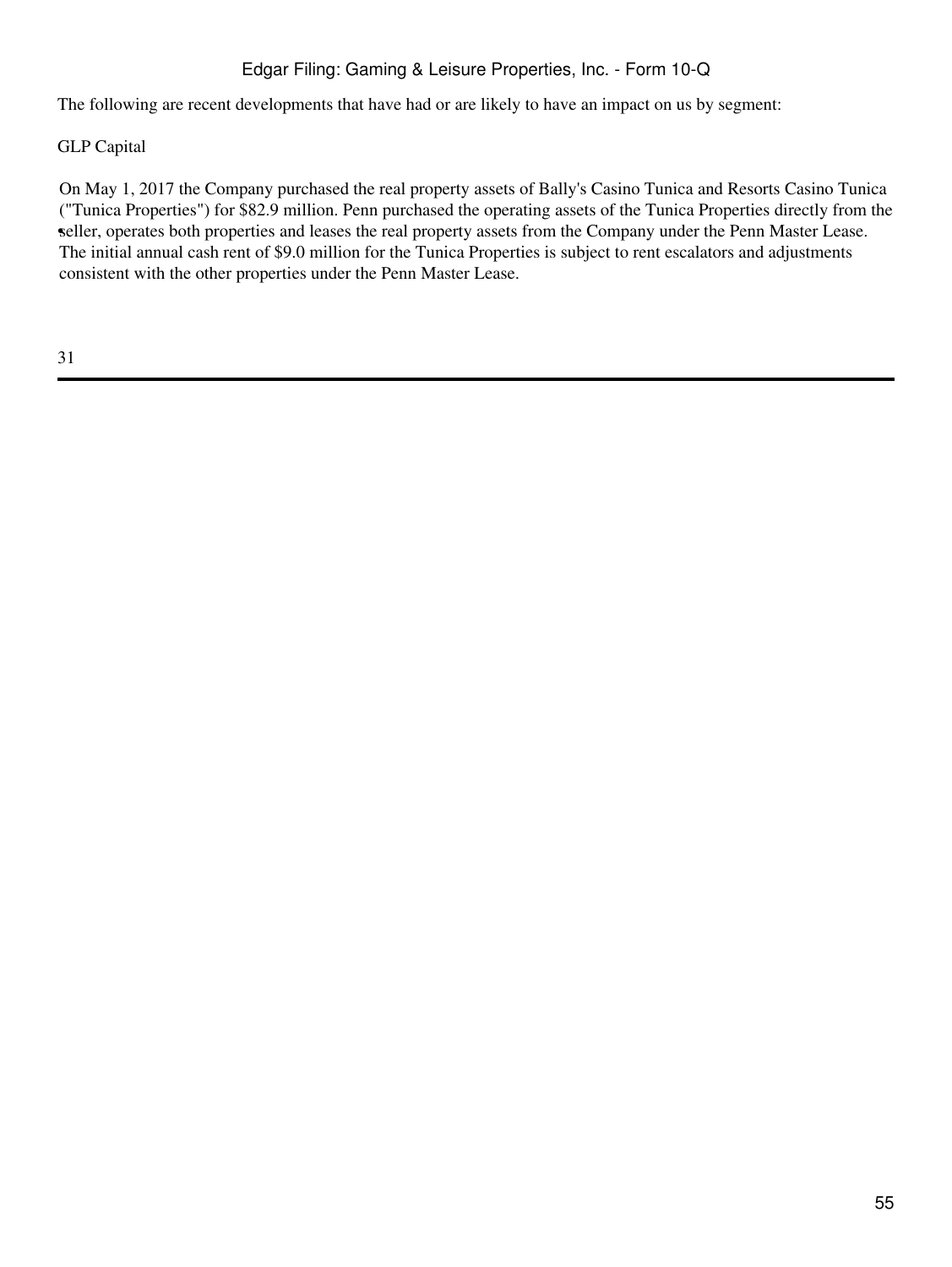#### Critical Accounting Estimates

We make certain judgments and use certain estimates and assumptions when applying accounting principles in the preparation of our consolidated financial statements. The nature of the estimates and assumptions are material due to the levels of subjectivity and judgment necessary to account for highly uncertain factors or the susceptibility of such factors to change. We have identified the accounting for income taxes, real estate investments, leases and goodwill and other intangible assets as critical accounting estimates, as they are the most important to our financial statement presentation and require difficult, subjective and complex judgments.

We believe the current assumptions and other considerations used to estimate amounts reflected in our condensed consolidated financial statements are appropriate. However, if actual experience differs from the assumptions and other considerations used in estimating amounts reflected in our consolidated financial statements, the resulting changes could have a material adverse effect on our consolidated results of operations and, in certain situations, could have a material adverse effect on our consolidated financial condition.

For further information on our critical accounting estimates, see Item 7. "Management's Discussion and Analysis of Financial Condition and Results of Operations" and the Notes to our audited consolidated financial statements included in our Annual Report on Form 10-K. There has been no material change to these estimates for the three months ended March 31, 2018.

#### Results of Operations

The following are the most important factors and trends that contribute or will contribute to our operating performance:

our properties, pursuant to their respective Master Leases, and account for a significant portion of our revenue and The fact that a wholly-owned subsidiary of Penn and a wholly-owned subsidiary of Pinnacle lease substantially all of Penn has entered into an agreement to acquire Pinnacle, which will further increase our tenant concentration.

IRS and the U.S. Department of the Treasury. Changes to the tax laws or interpretations thereof, with or without The fact that the rules and regulations of U.S. federal income taxation are constantly under review by legislators, the retroactive application, could materially and adversely affect GLPI's investors or GLPI.

and the risks related to economic conditions and the errect or such conditions on constanting gaming activities, which may negatively impact our gaming tenants and operators. The risks related to economic conditions and the effect of such conditions on consumer spending for leisure and

The consolidated results of operations for the three months ended March 31, 2018 and 2017 are summarized below:

|                                                             | Three Months    |                     |  |
|-------------------------------------------------------------|-----------------|---------------------|--|
|                                                             | Ended March 31, |                     |  |
|                                                             | 2018            | 2017                |  |
|                                                             | (in thousands)  |                     |  |
| Revenues                                                    |                 |                     |  |
| Rental income                                               |                 | \$169,405 \$165,161 |  |
| Income from direct financing lease                          | 18,621          | 17,824              |  |
| Real estate taxes paid by tenants                           | 21,278          | 21,720              |  |
| Total rental revenue and income from direct financing lease | 209,304         | 204,705             |  |
| Gaming, food, beverage and other, net                       | 34,746          | 38,008              |  |
| Total revenues                                              | 244,050         | 242,713             |  |
|                                                             |                 |                     |  |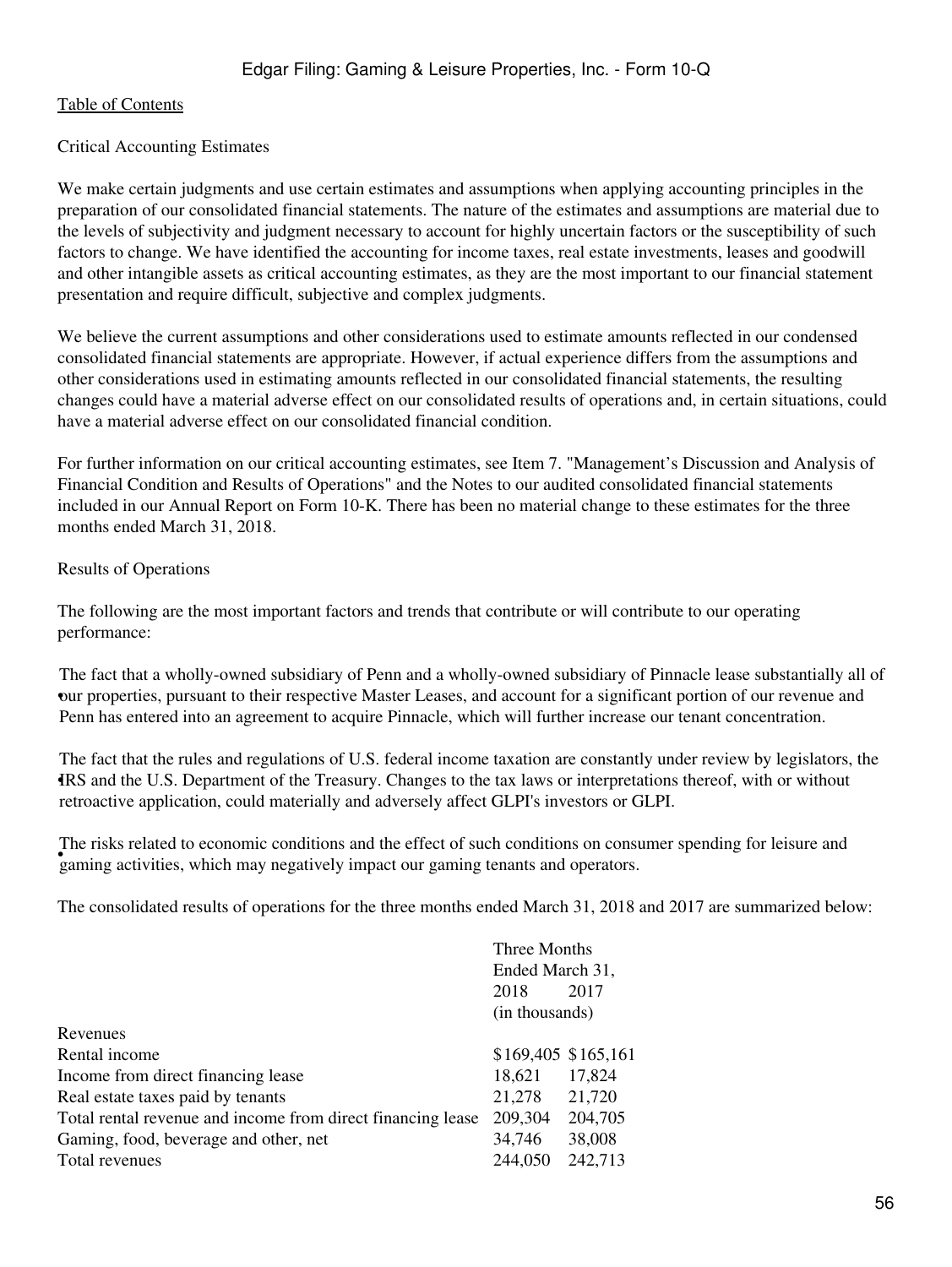# Edgar Filing: Gaming & Leisure Properties, Inc. - Form 10-Q

| Operating expenses                   |                     |        |
|--------------------------------------|---------------------|--------|
| Gaming, food, beverage and other     | 19,658              | 21,076 |
| Real estate taxes                    | 21,595              | 22,143 |
| Land rights and ground lease expense | 6,532               | 5,175  |
| General and administrative           | 16,460              | 16,056 |
| Depreciation                         | 27,954              | 28,257 |
| Total operating expenses             | 92,199              | 92,707 |
| Income from operations               | \$151,851 \$150,006 |        |
|                                      |                     |        |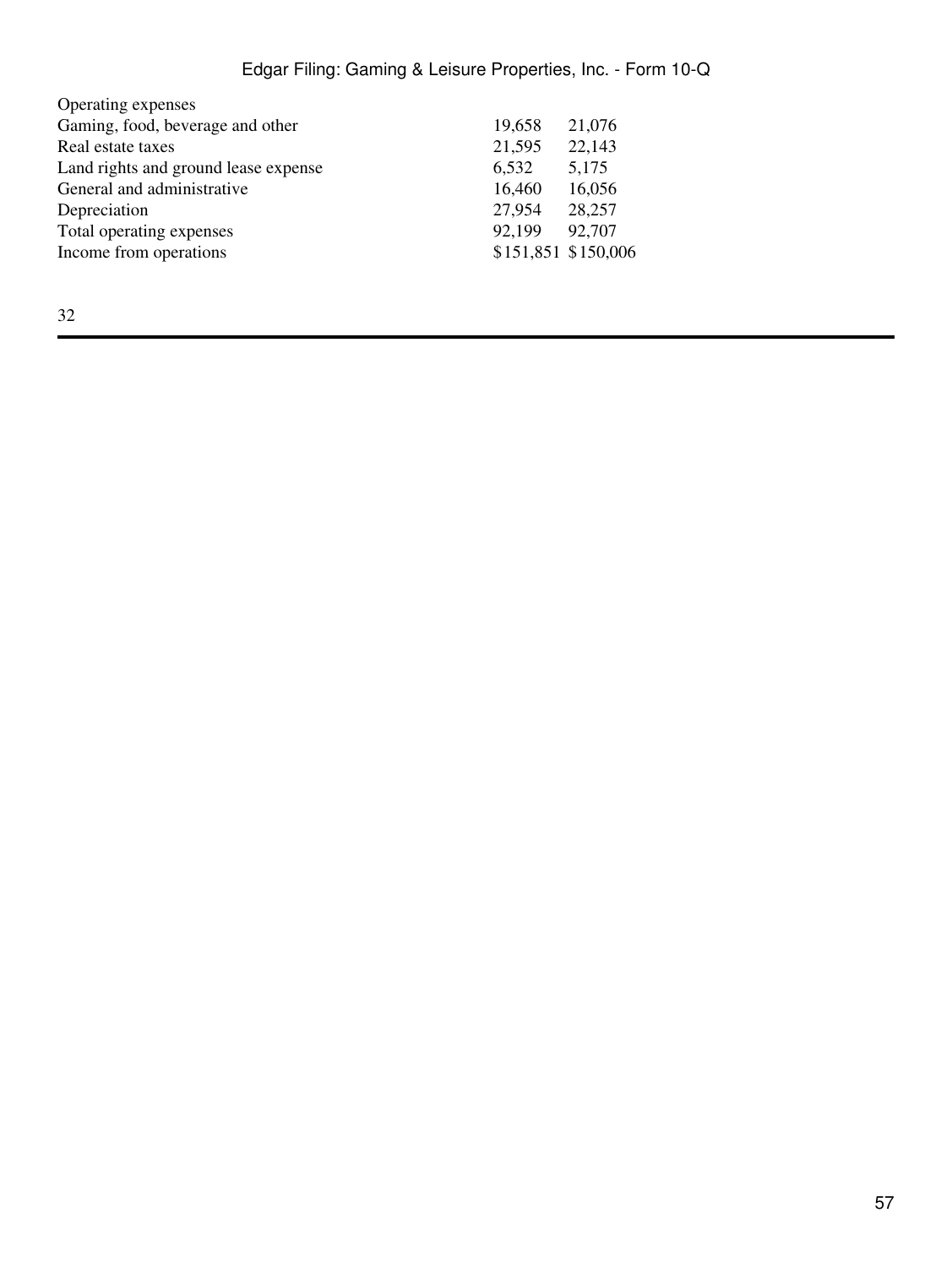Certain information regarding our results of operations by segment for the three months ended March 31, 2018 and 2017 is summarized below:

| Three Months Ended March 31,              |                       |      |                               |           |  |  |
|-------------------------------------------|-----------------------|------|-------------------------------|-----------|--|--|
|                                           | 2018                  | 2017 | 2018                          | 2017      |  |  |
|                                           | <b>Total Revenues</b> |      | Income from Operations        |           |  |  |
|                                           | (in thousands)        |      |                               |           |  |  |
| GLP Capital \$209,304 \$204,705 \$144,874 |                       |      |                               | \$142,034 |  |  |
| TRS Properties 34,746 38,008              |                       |      | 6.977                         | 7,972     |  |  |
| Total                                     |                       |      | \$244,050 \$242,713 \$151,851 | \$150,006 |  |  |

FFO, AFFO and Adjusted EBITDA,

Funds From Operations ("FFO"), Adjusted Funds From Operations ("AFFO") and Adjusted EBITDA are non-GAAP financial measures used by the Company as performance measures for benchmarking against the Company's peers and as internal measures of business operating performance which is used as a bonus metric. The Company believes FFO, AFFO and Adjusted EBITDA provide a meaningful perspective of the underlying operating performance of the Company's current business. This is especially true since these measures exclude real estate depreciation and we believe that real estate values fluctuate based on market conditions rather than depreciating in value ratably on a straight-line basis over time. In addition, in order for the Company to qualify as a REIT, it must distribute 90% of its REIT taxable income annually. The Company adjusts AFFO accordingly to provide our investors an estimate of the taxable income available for this distribution requirement.

FFO is a non-GAAP financial measure that is considered a supplemental measure for the real estate industry and a supplement to GAAP measures. The National Association of Real Estate Investment Trusts defines FFO as net income (computed in accordance with GAAP), excluding (gains) or losses from sales of property and real estate depreciation. We define AFFO as FFO excluding stock based compensation expense, debt issuance costs amortization, other depreciation, amortization of land rights, straight-line rent adjustments and direct financing lease adjustments, reduced by maintenance capital expenditures. Finally, we define Adjusted EBITDA as net income excluding interest, taxes on income, depreciation, (gains) or losses from sales of property, stock based compensation expense, straight-line rent adjustments, direct financing lease adjustments and the amortization of land rights.

FFO, AFFO and Adjusted EBITDA are not recognized terms under GAAP. Because certain companies do not calculate FFO, AFFO and Adjusted EBITDA in the same way and certain other companies may not perform such calculations, those measures as used by other companies may not be consistent with the way the Company calculates such measures and should not be considered as alternative measures of operating profit or net income. The Company's presentation of these measures does not replace the presentation of the Company's financial results in accordance with GAAP.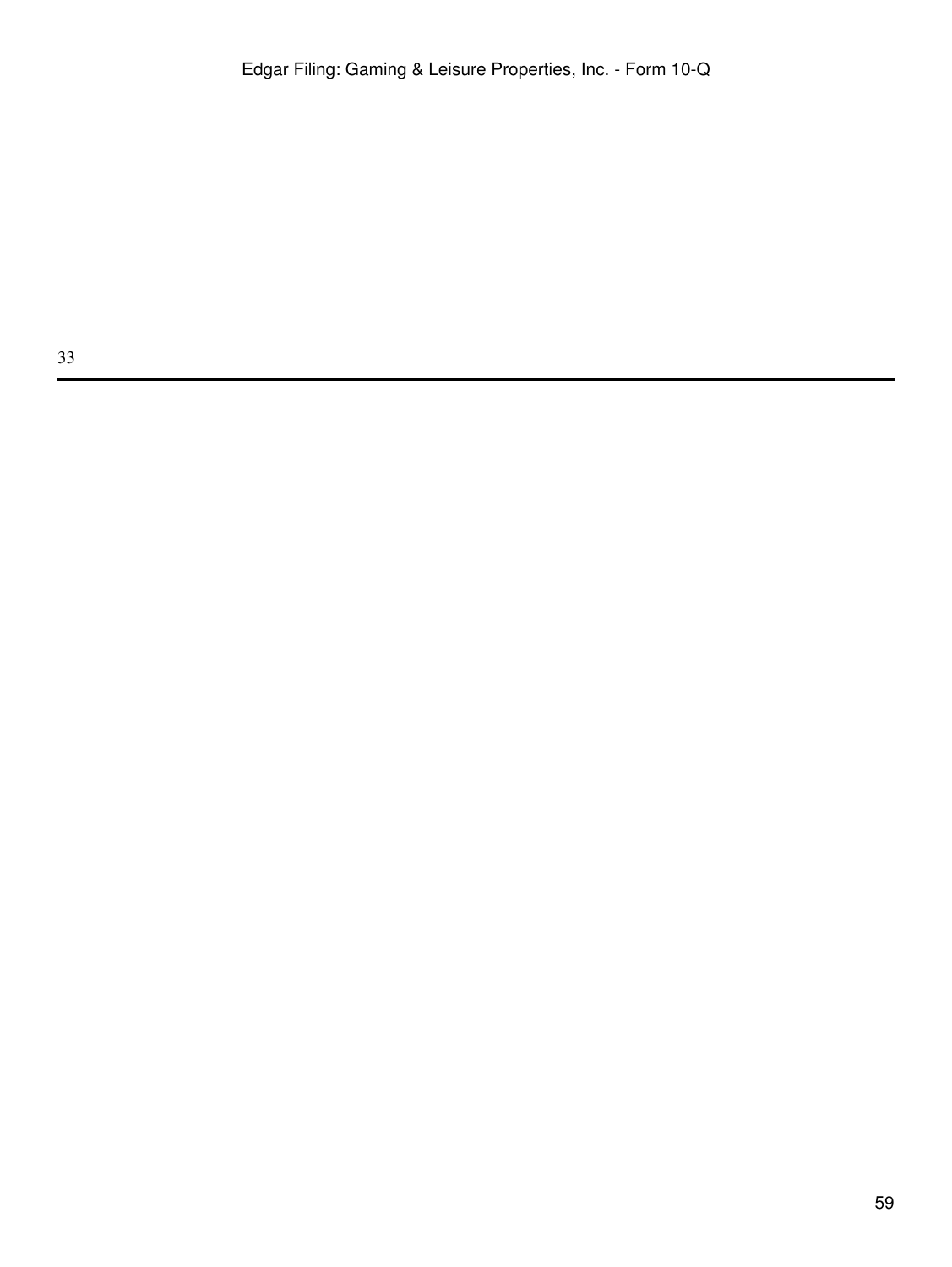The reconciliation of the Company's net income per GAAP to FFO, AFFO, and Adjusted EBITDA for the three months ended March 31, 2018 and 2017 is as follows:

|                                      | Three Months Ended |                          |  |  |
|--------------------------------------|--------------------|--------------------------|--|--|
|                                      | March 31,          |                          |  |  |
|                                      | 2018               | 2017                     |  |  |
|                                      | (in thousands)     |                          |  |  |
| Net income                           | \$96,772           | \$93,991                 |  |  |
| Losses from dispositions of property |                    | 105                      |  |  |
| Real estate depreciation             | 25,098             | 24,903                   |  |  |
| Funds from operations                | \$121,870          | \$118,999                |  |  |
| Straight-line rent adjustments       | 16,617             | 16,245                   |  |  |
| Direct financing lease adjustments   | 18,209             | 17,613                   |  |  |
| Other depreciation                   | 2,856              | 3,354                    |  |  |
| Amortization of land rights          | 2,727              | 2,311                    |  |  |
| Amortization of debt issuance costs  | 3,257              | 3,257                    |  |  |
| Stock based compensation             | 3,987              | 4,483                    |  |  |
| <b>Maintenance CAPEX</b>             | (822)              | (482)                    |  |  |
| Adjusted funds from operations       | \$168,701          | \$165,780                |  |  |
| Interest, net                        | 53,587             | 53,485                   |  |  |
| Income tax expense                   | 1,492              | 2,530                    |  |  |
| Maintenance CAPEX                    | 822                | 482                      |  |  |
| Amortization of debt issuance costs  | (3,257)            | (3,257)<br>$\rightarrow$ |  |  |
| <b>Adjusted EBITDA</b>               | \$221,345          | \$219,020                |  |  |
|                                      |                    |                          |  |  |

The reconciliation of each segment's net income per GAAP to FFO, AFFO, and Adjusted EBITDA for the three months ended March 31, 2018 and 2017 is as follows:

|                                      | <b>GLP</b> Capital |           | <b>TRS</b> Properties |          |  |
|--------------------------------------|--------------------|-----------|-----------------------|----------|--|
| Three Months Ended March 31,         | 2018               | 2017      | 2018                  | 2017     |  |
|                                      | (in thousands)     |           |                       |          |  |
| Net income                           | \$93,716           | \$90,779  | \$3,056               | \$3,212  |  |
| Losses from dispositions of property |                    |           |                       | 105      |  |
| Real estate depreciation             | 25,098             | 24,903    |                       |          |  |
| Funds from operations                | \$118,814          | \$115,682 | \$3,056               | \$3,317  |  |
| Straight-line rent adjustments       | 16,617             | 16,245    |                       |          |  |
| Direct financing lease adjustments   | 18,209             | 17,613    |                       |          |  |
| Other depreciation                   | 517                | 521       | 2,339                 | 2,833    |  |
| Amortization of land rights          | 2,727              | 2,311     |                       |          |  |
| Debt issuance costs amortization     | 3,257              | 3,257     |                       |          |  |
| Stock based compensation             | 3,987              | 4,483     |                       |          |  |
| Maintenance CAPEX                    | (48                |           | (774)                 | (482)    |  |
| Adjusted funds from operations       | \$164,080          | \$160,112 | \$4,621               | \$5,668  |  |
| Interest, net $(1)$                  | 50,987             | 50,885    | 2,600                 | 2,600    |  |
| Income tax expense                   | 171                | 370       | 1,321                 | 2,160    |  |
| Maintenance CAPEX                    | 48                 |           | 774                   | 482      |  |
| Debt issuance costs amortization     | (3,257)            | (3,257)   |                       |          |  |
| <b>Adjusted EBITDA</b>               | \$212,029          | \$208,110 | \$9,316               | \$10,910 |  |
|                                      |                    |           |                       |          |  |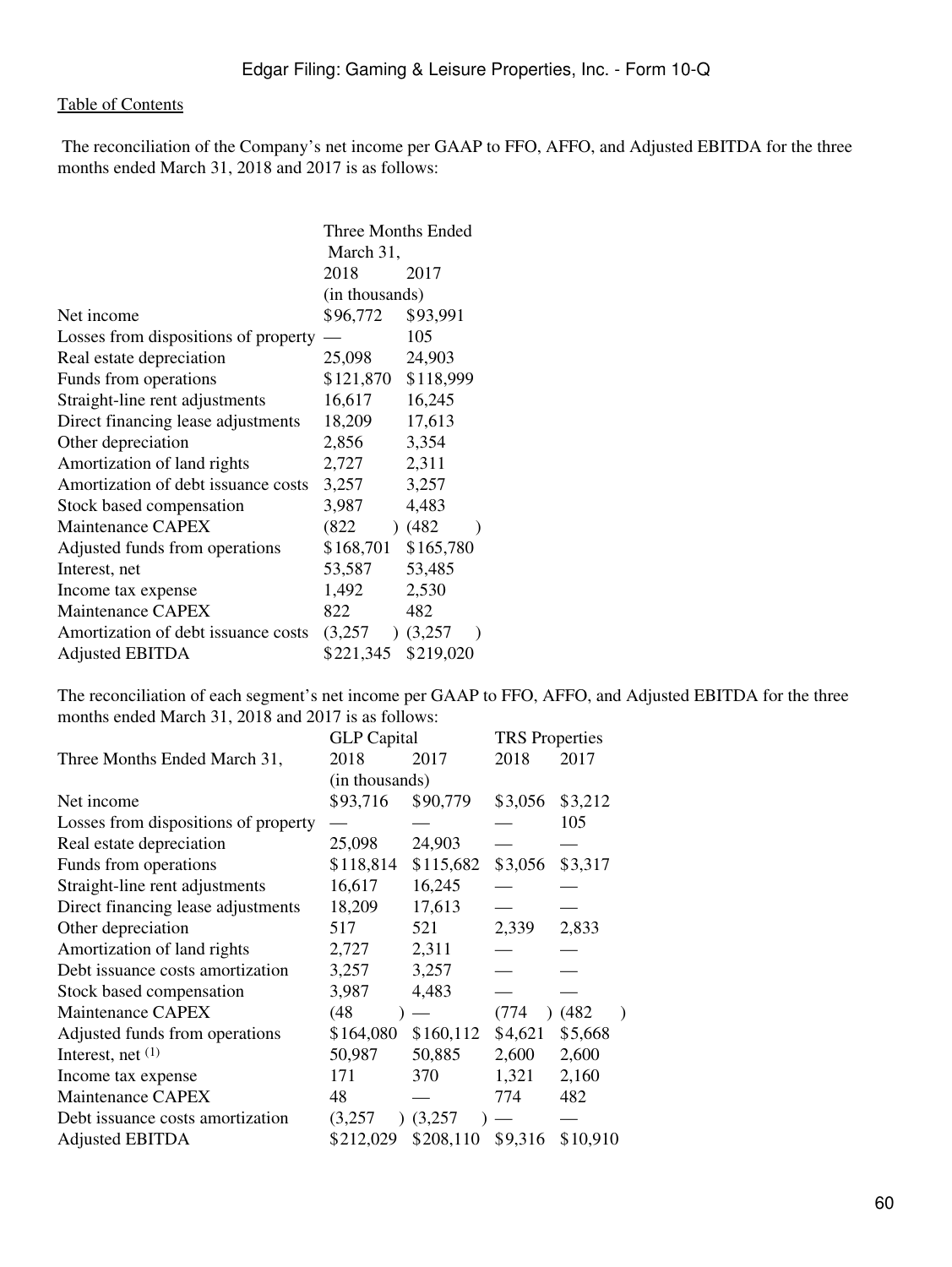$_{(1)}$  Interest expense, net for the GLP Capital segment is net of intercompany interest eliminations of \$2.6 million for the three months ended March 31, 2018 and 2017.

34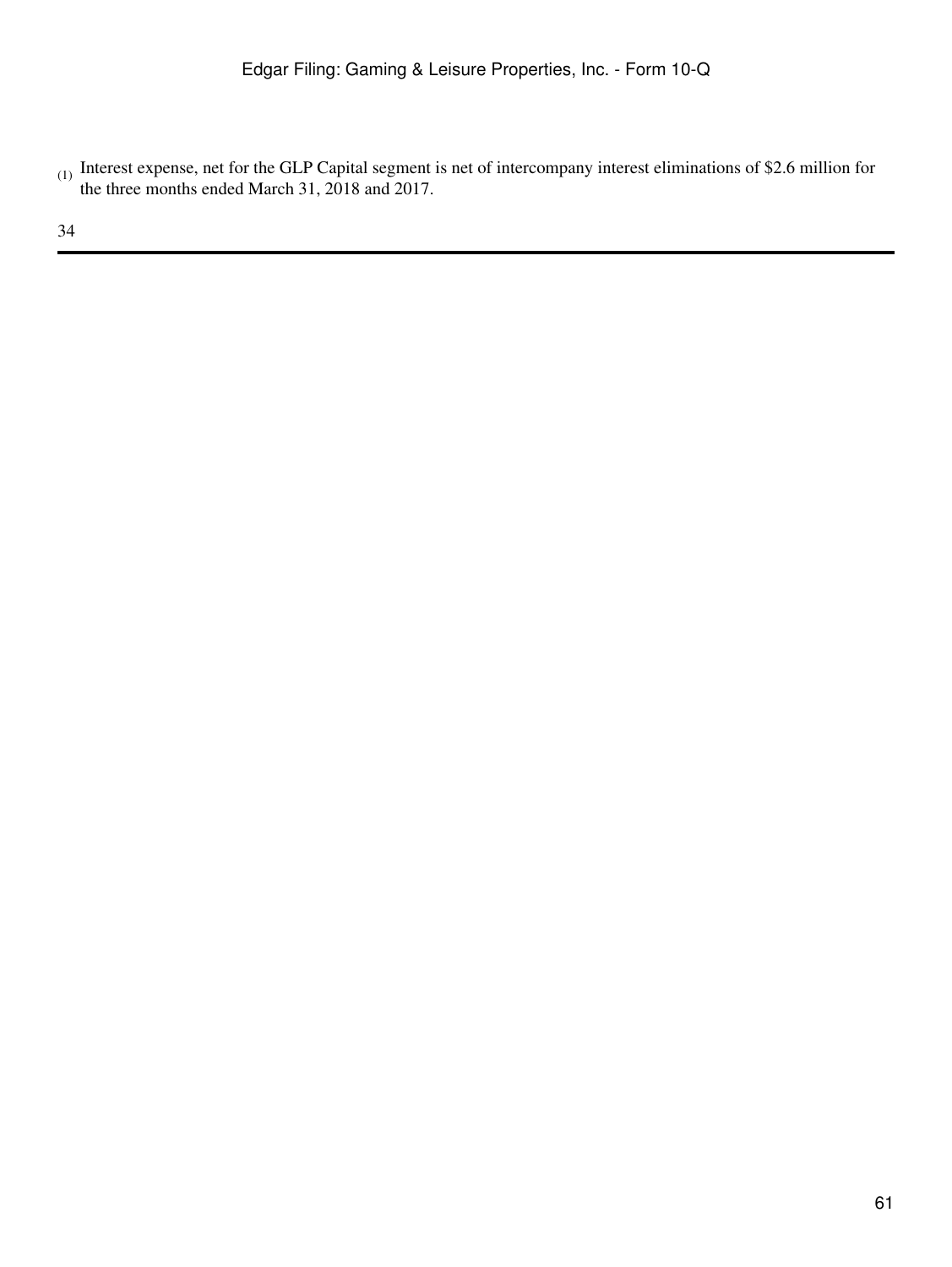Net income for our GLP Capital segment was \$93.7 million for the three months ended March 31, 2018 and \$90.8 million for the three months ended March 31, 2017. FFO, AFFO, and Adjusted EBITDA for our GLP Capital segment were \$118.8 million, \$164.1 million and \$212.0 million, respectively, for the three months ended March 31, 2018. FFO, AFFO, and Adjusted EBITDA for our GLP Capital segment were \$115.7 million, \$160.1 million and \$208.1 million, respectively, for the three months ended March 31, 2017. The increase in net income for our GLP Capital segment for the three months ended March 31, 2018, as compared to the three months ended March 31, 2017, was primarily driven by a \$4.6 million increase in total revenues, partially offset by a \$1.8 million increase in operating expenses. The increase in total revenues in our GLP Capital segment was primarily due to the addition of the Tunica Properties to the Penn Master Lease, improved results at our two Ohio properties that have monthly variable rent, as well as the rent escalators under both the Master Leases. Operating expenses in our GLP Capital segment primarily increased due to an increase in land rights and ground lease expense, related to the acquisition of the Tunica Properties. The changes described above also led to higher FFO for the three months ended March 31, 2018, as compared to the three months ended March 31, 2017. The increases in AFFO and Adjusted EBITDA for our GLP Capital segment was primarily driven by the changes described above as well as increases in adjustments for our direct financing lease, increased amortization of land rights related to the ground leases acquired in the Tunica Properties acquisition, partially offset by lower stock based compensation, all of which are added back for purposes of calculating AFFO. Direct financing lease adjustments represent the portion of cash rent we receive from tenants that is applied against our lease receivable and thus not recorded as revenue and the amortization of land rights represents the non-cash amortization of the value assigned to the Company's acquired ground leases. These adjustments are added back to arrive at AFFO because they represent, in the case of the direct financing lease adjustments, cash we have received and recorded in taxable income and in the case of the amortization of land rights, non-cash charges which are non-deductible for tax purposes. Therefore, these adjustments help our investors better understand the components of our taxable income which must be distributed to our shareholders.

Net income and FFO decreased by \$0.2 million and \$0.3 million, respectively, for our TRS Properties segment for the three months ended March 31, 2018, as compared to the three months ended March 31, 2017, while AFFO decreased by \$1.0 million for the three months ended March 31, 2018, as compared to the three months ended March 31, 2017 for our TRS Properties segment. Adjusted EBITDA decreased by \$1.6 million for the three months ended March 31, 2018, as compared to the three months ended March 31, 2017 for our TRS Properties segment. Declining revenues at both TRS Properties were the primary driver behind these decreases.

#### Revenues

Revenues for the three months ended March 31, 2018 and 2017 were as follows (in thousands):

|                                                             |                                  |                              |                   | Percentage |      |
|-------------------------------------------------------------|----------------------------------|------------------------------|-------------------|------------|------|
| Three Months Ended March 31,                                | 2018                             | 2017                         | Variance Variance |            |      |
| Total rental revenue and income from direct financing lease | $$209,304$ \$204,705 \$4,599 2.2 |                              |                   |            | $\%$ |
| Gaming, food, beverage and other, net                       | 34.746                           | $38.008$ $(3.262)$ $(8.6)$ % |                   |            |      |
| Total revenues                                              | \$244,050 \$242,713 \$1,337      |                              |                   | 0.6        | $\%$ |

Total rental revenue and income from direct financing lease

For the three months ended March 31, 2018 and 2017, rental revenue and income from the direct financing lease were \$209.3 million and \$204.7 million, respectively, for our GLP Capital segment, which included \$21.3 million and \$21.7 million, respectively, of revenue for the real estate taxes paid by our tenants on the leased properties. During April 2016, we acquired the real estate assets of Pinnacle and immediately leased these assets back to Pinnacle under a long-term triple-net master lease. Under ASC 840, the Pinnacle lease is bifurcated between an operating and direct financing lease, resulting in the recognition of rental revenue for the land portion of the lease and interest income from the direct financing lease, relating to the leased building assets. Additionally, during September 2016, we acquired the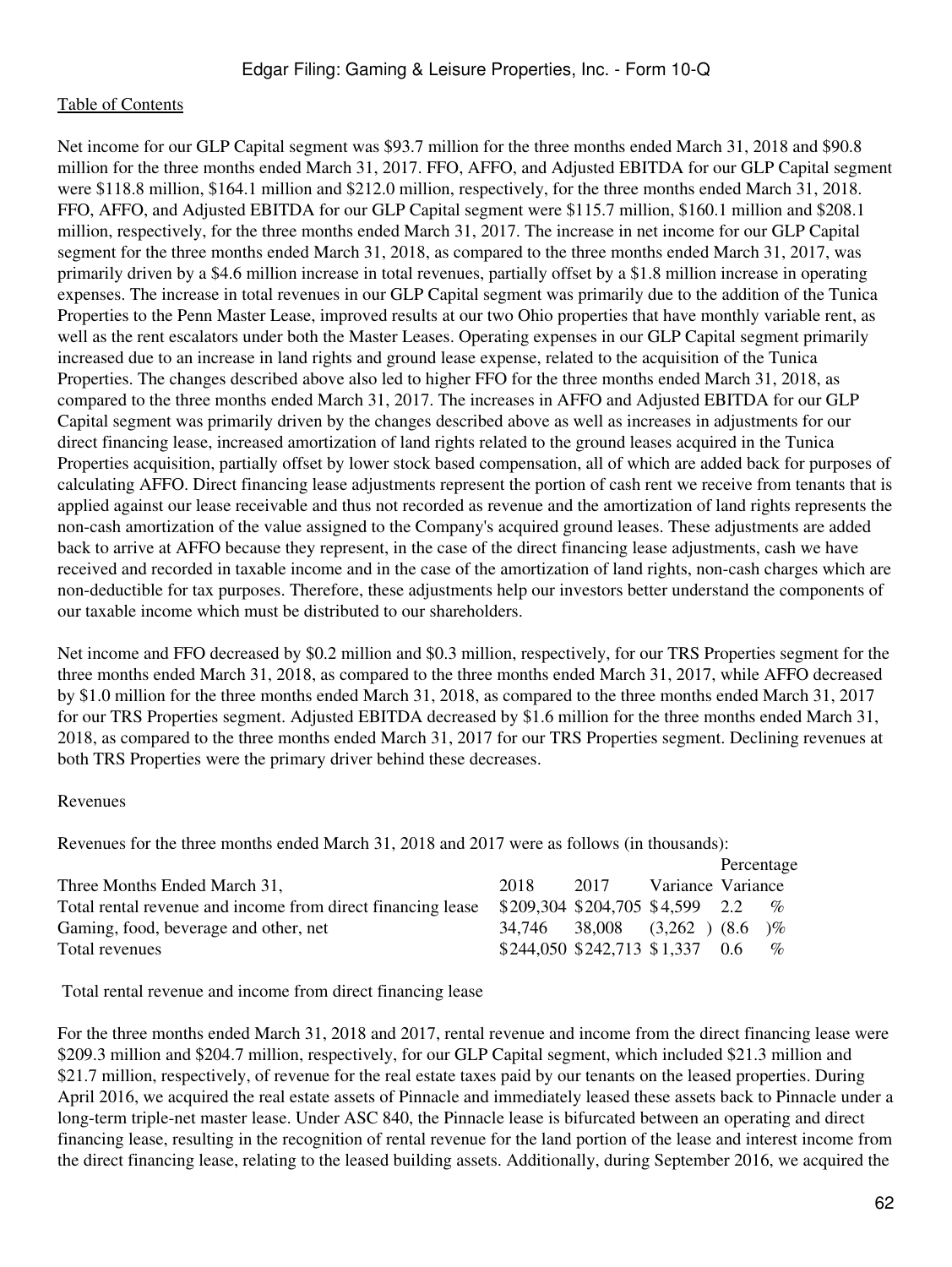## Edgar Filing: Gaming & Leisure Properties, Inc. - Form 10-Q

real estate assets of the Meadows and leased these assets to Pinnacle under a single property triple-net lease and during May 2017, we acquired the real estate assets of the Tunica Properties and leased these assets to Penn under the Penn Master Lease.

In accordance with ASC 606, the Company is required to present the real estate taxes paid by its tenants on the leased properties as revenue with an offsetting expense on its condensed consolidated statement of income, as the Company believes it is the primary obligor. Similarly, the Company records revenue for the ground lease rent paid by its tenants with an offsetting expense in general and administrative expense within the condensed consolidated statement of income as the Company has concluded that as the lessee it is the primary obligor under the ground leases. The Company subleases these ground leases back to its tenants, who are responsible for payment directly to the landlord.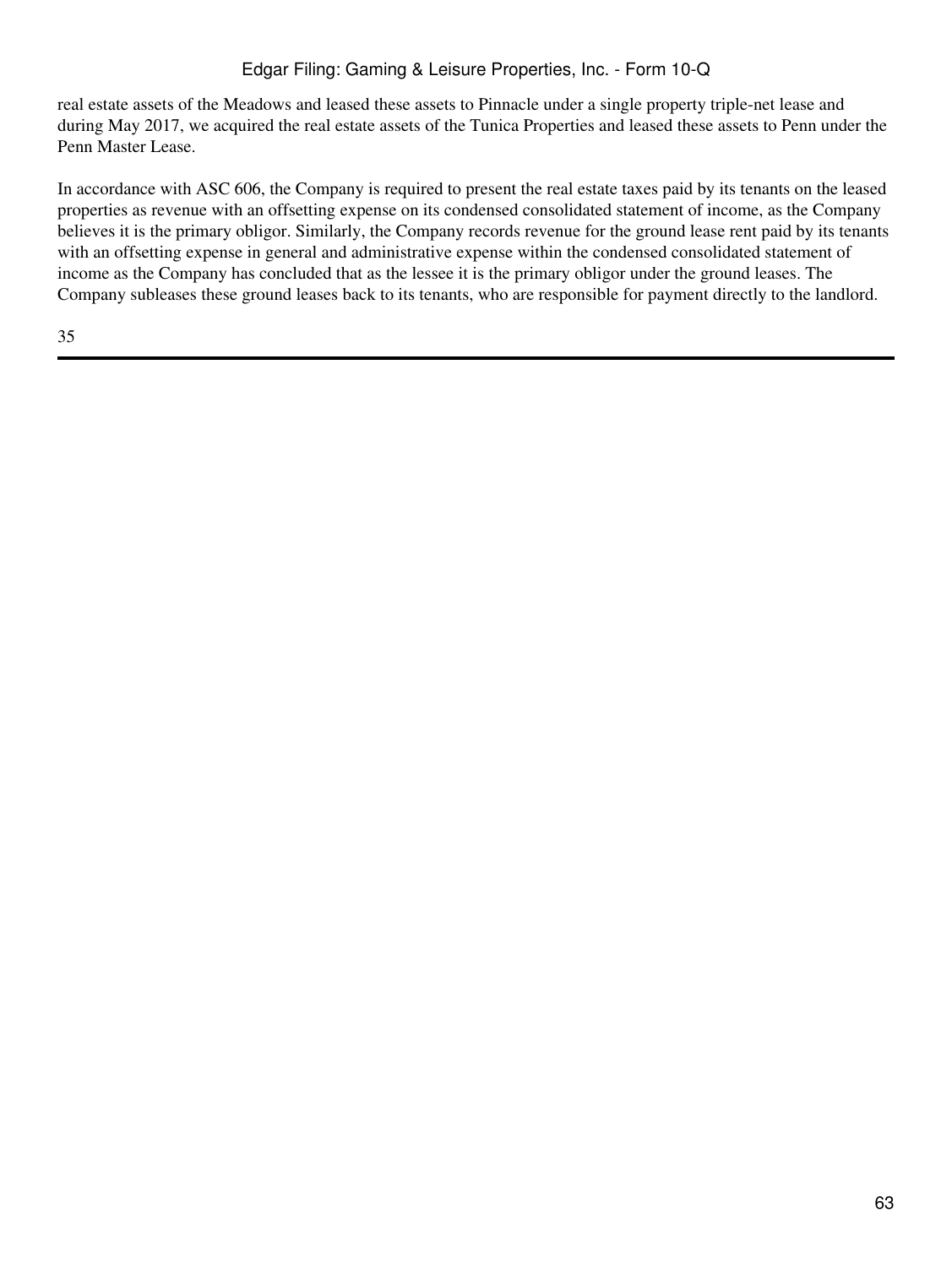Rental revenue and income from the direct financing lease increased \$4.6 million, or 2.2%, for the three months ended March 31, 2018, as compared to the three months ended March 31, 2017, primarily due to the addition of the Tunica Properties to the Penn Master Lease, improved results at our two Ohio properties that have monthly variable rent, as well as the rent escalators under both the Master Leases. Specifically, the Penn properties contributed \$4.1 million to the increase in total revenues for three months ended March 31, 2018, as compared to the three months ended March 31, 2017, driven by the addition of the Tunica Properties, the impact of the rent escalator and performance at the Ohio properties. Pinnacle contributed \$0.8 million of rental revenue and income from the direct financing lease to the increase in total revenues for the three months ended March 31, 2018, as compared to the prior year period, primarily resulting from the activation of the full rent escalator in May 2017, while decreases in real estate taxes of \$0.4 million, partially offset these increases.

Gaming, food, beverage and other revenue, net

Gaming, food, beverage and other revenue for our TRS Properties segment decreased by \$3.3 million, or 8.6%, for the three months ended March 31, 2018, as compared to the three months ended March 31, 2017, primarily due to a \$2.8 million decrease in revenues at Hollywood Casino Baton Rouge resulting from decreased patronage and a \$0.4 million decrease in revenues at Hollywood Casino Perryville also resulting from lower patronage.

#### Operating expenses

Operating expenses for the three months ended March 31, 2018 and 2017 were as follows (in thousands):

|                                      |        |              |                                          | Percentage |            |
|--------------------------------------|--------|--------------|------------------------------------------|------------|------------|
| Three Months Ended March 31,         | 2018   | 2017         | Variance Variance                        |            |            |
| Gaming, food, beverage and other     |        |              | $$19,658$ $$21,076$ $$(1,418)$ $(6.7)$ % |            |            |
| Real estate taxes                    | 21.595 | 22,143 (548) |                                          | (2.5)      | $\gamma$ % |
| Land rights and ground lease expense | 6,532  | 5.175        | 1,357                                    | 26.2       | $\%$       |
| General and administrative           | 16,460 | 16,056       | - 404                                    | 2.5        | $\%$       |
| Depreciation                         | 27.954 | 28,257       | (303)                                    | (1.1)      | $\gamma$   |
| Total operating expenses             |        |              | \$92,199 \$92,707 \$(508) (0.5           |            | $\%$       |

Gaming, food, beverage and other expense

Gaming, food, beverage and other expense decreased by \$1.4 million, or 6.7%, primarily due to lower gaming and admissions taxes at our TRS Properties, related to the declining revenues described above.

#### Land rights and ground lease expense

Land rights and ground lease expense includes the amortization of land rights and rent expense related to the Company's long-term ground leases. Land rights and ground lease expense increased by \$1.4 million, or 26.2%, due to the acquisition of the Tunica Properties in May 2017. In connection with this acquisition, we acquired land rights to long-term leases which are recorded on our consolidated balance sheet as land right assets and amortized over the term of the leases, including renewal options. We also record rent expense related to these ground leases with offsetting revenue recorded within the condensed consolidated statements of income as we have concluded that as the lessee we are the primary obligor under the ground leases. We sublease these ground leases back to our tenants, who are responsible for payment directly to the landlord.

Other income (expenses)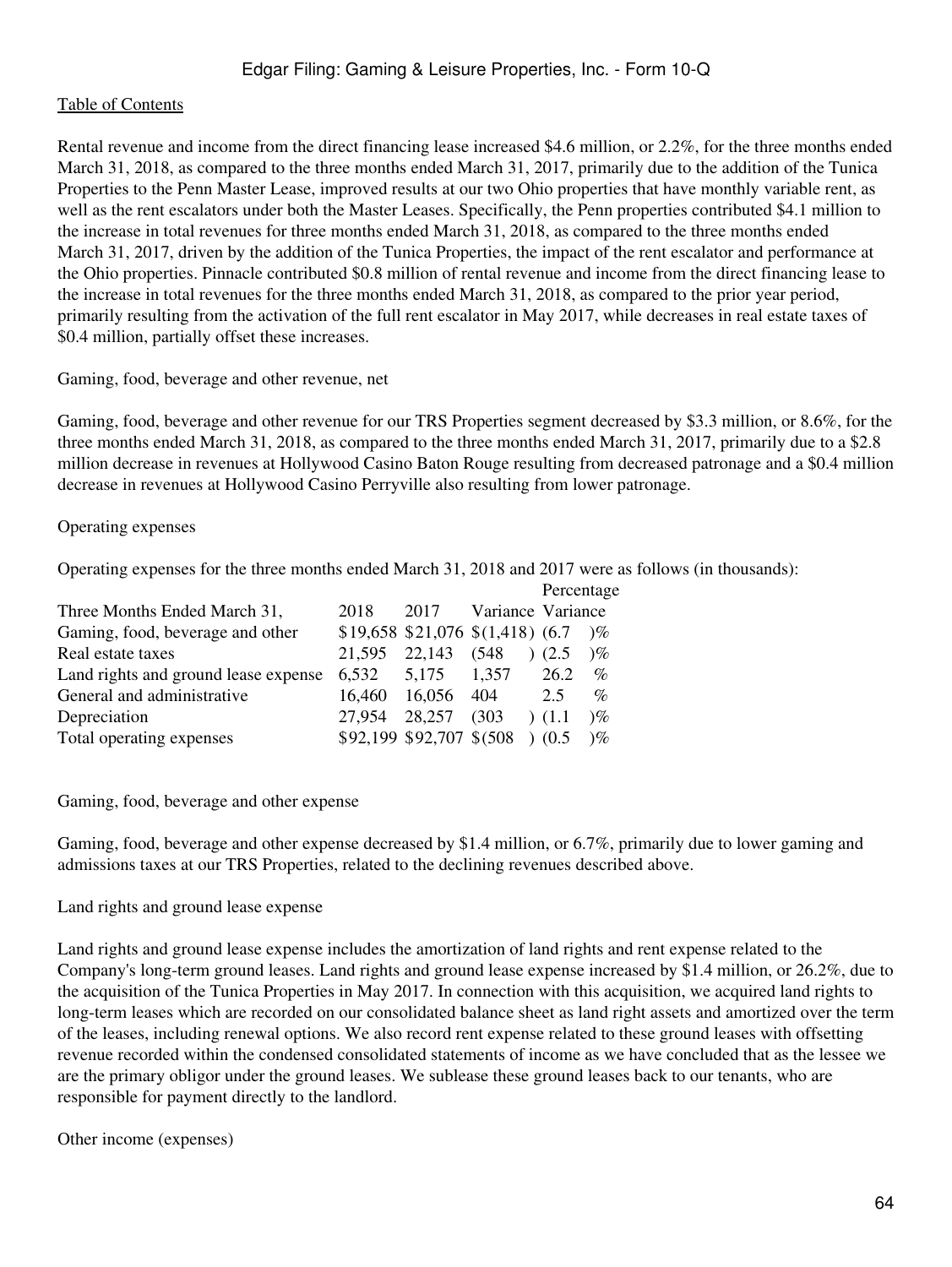Other income (expenses) for the three months ended March 31, 2018 and 2017 were as follows (in thousands):

|                                   |     |                                     |                   | Percentage |                             |
|-----------------------------------|-----|-------------------------------------|-------------------|------------|-----------------------------|
| Three Months Ended March 31, 2018 |     | 2017                                | Variance Variance |            |                             |
| Interest expense                  |     | \$(54,068) \$(53,949) \$(119) (0.2) |                   |            | $\gamma$ %                  |
| Interest income                   | 481 | 464                                 | 17                | 37         | $\mathcal{O}_{\mathcal{D}}$ |
| Total other expenses              |     | \$(53,587) \$(53,485) \$(102) (0.2) |                   |            | $\sqrt{\%}$                 |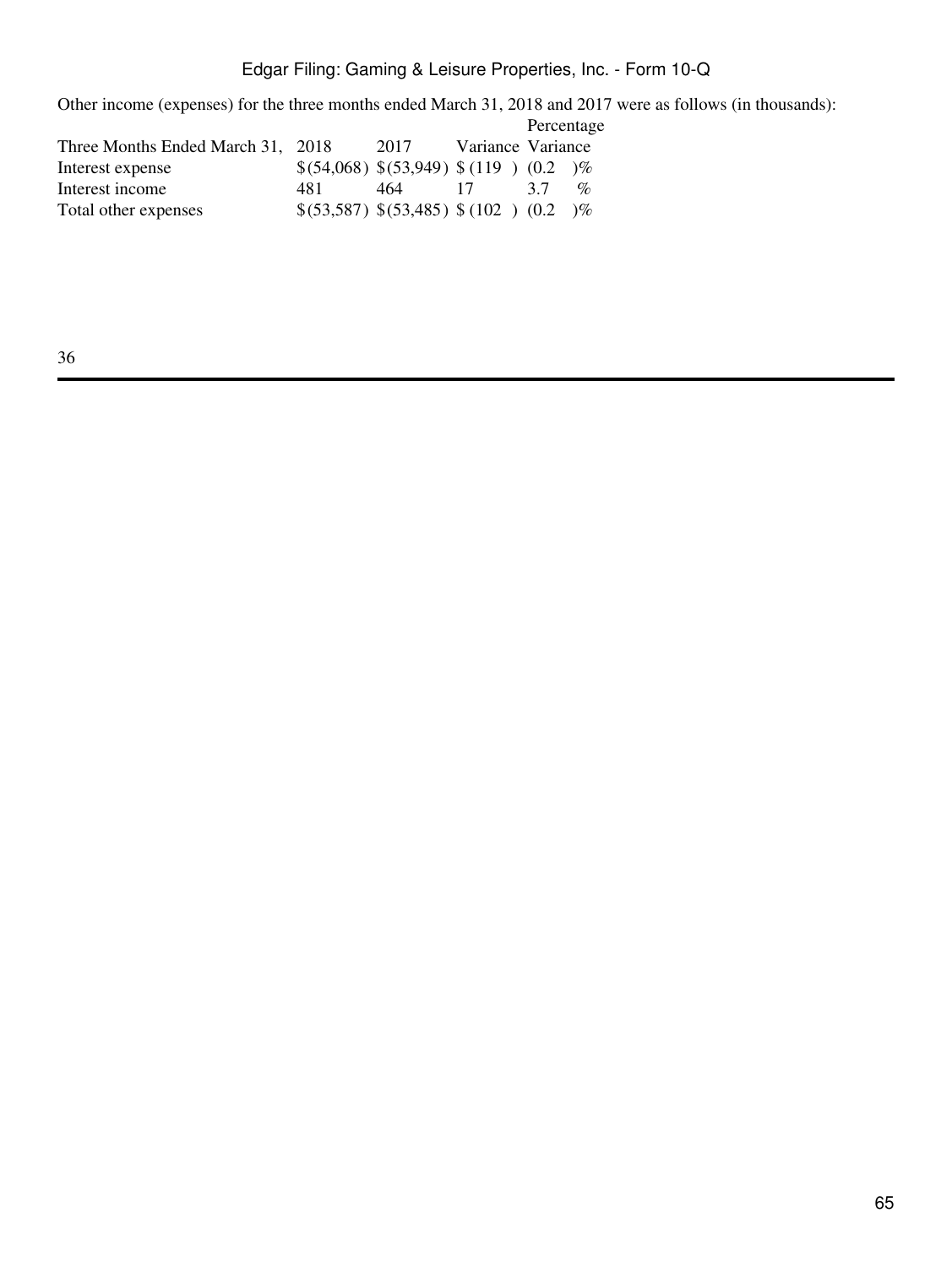#### Taxes

During the three months ended March 31, 2018 and 2017, income tax expense was approximately \$1.5 million and \$2.5 million, respectively. Our effective tax rate (income taxes as a percentage of income before income taxes) was 1.5% for the three months ended March 31, 2018, as compared to 2.6% for the three months ended March 31, 2017. Our income tax expense is primarily driven from the operations of the TRS Properties, which are taxed at the corporate rate. The decrease in our effective tax rate for the three months ended March 31, 2018 is primarily due to the Tax Cuts and Job Act, which lowered the corporate tax rate to 21%, effective for tax years including or commencing January 1, 2018, as well as lower income at our TRS Properties.

#### Liquidity and Capital Resources

Our primary sources of liquidity and capital resources are cash flow from operations, borrowings from banks, and proceeds from the issuance of debt and equity securities.

Net cash provided by operating activities was \$185.8 million and \$184.7 million, respectively, during the three months ended March 31, 2018 and 2017. The increase in net cash provided by operating activities of \$1.1 million for the three months ended March 31, 2018 compared to the corresponding period in the prior year was primarily comprised of an increase in cash receipts from customers/tenants of \$1.0 million (excluding the cash received from Pinnacle and classified as an investing activity). The increase in cash receipts collected from our customers and tenants for the three months ended March 31, 2018 as compared to the corresponding period in the prior year was primarily due to the additional rent received under the Penn Master Lease related to the new Tunica Properties, the performance of the Ohio properties and the impact of the rent escalators under both Master Leases.

Investing activities provided cash of \$17.4 million and \$22.1 million, respectively, during the three months ended March 31, 2018 and 2017. Net cash provided by investing activities during the three months ended March 31, 2018 consisted of rental payments received from tenants and applied against the lease receivable on our balance sheet of \$18.2 million, partially offset by capital expenditures of \$0.8 million. Net cash provided by investing activities during the three months ended March 31, 2017 consisted of a net payment of \$13.2 million from Casino Queen to retire their five-year term loan and borrow an additional \$13.0 million under a new 5.5 year unsecured term loan at 15%, as well as rental payments received from tenants and applied against the lease receivable on our balance sheet of \$17.6 million, partially offset by an \$8.2 million cash deposit related to the then pending acquisition of the Tunica Properties real estate assets and capital expenditures of \$0.5 million.

Financing activities used cash of \$186.8 million and \$220.0 million during the three months ended March 31, 2018 and 2017, respectively. Net cash used by financing activities during the three months ended March 31, 2018 included dividend payments of \$134.7 million, repayments of long-term debt of \$45.0 million, and taxes paid related to shares withheld for tax purposes on restricted stock award vestings, net of stock option exercises of \$7.0 million. Net cash used by financing activities for the three months ended March 31, 2017 included dividend payments of \$129.3 million and repayments of long-term debt of \$95.0 million, partially offset by proceeds from stock option exercises, net of taxes paid related to shares withheld for tax purposes on restricted stock award vestings of \$4.5 million.

## Capital Expenditures

Capital expenditures are accounted for as either capital project or capital maintenance (replacement) expenditures. Capital project expenditures are for fixed asset additions that expand an existing facility or create a new facility. The cost of properties developed by the Company include costs of construction, property taxes, interest and other miscellaneous costs incurred during the development period until the project is substantially complete and available for occupancy. Capital maintenance expenditures are expenditures to replace existing fixed assets with a useful life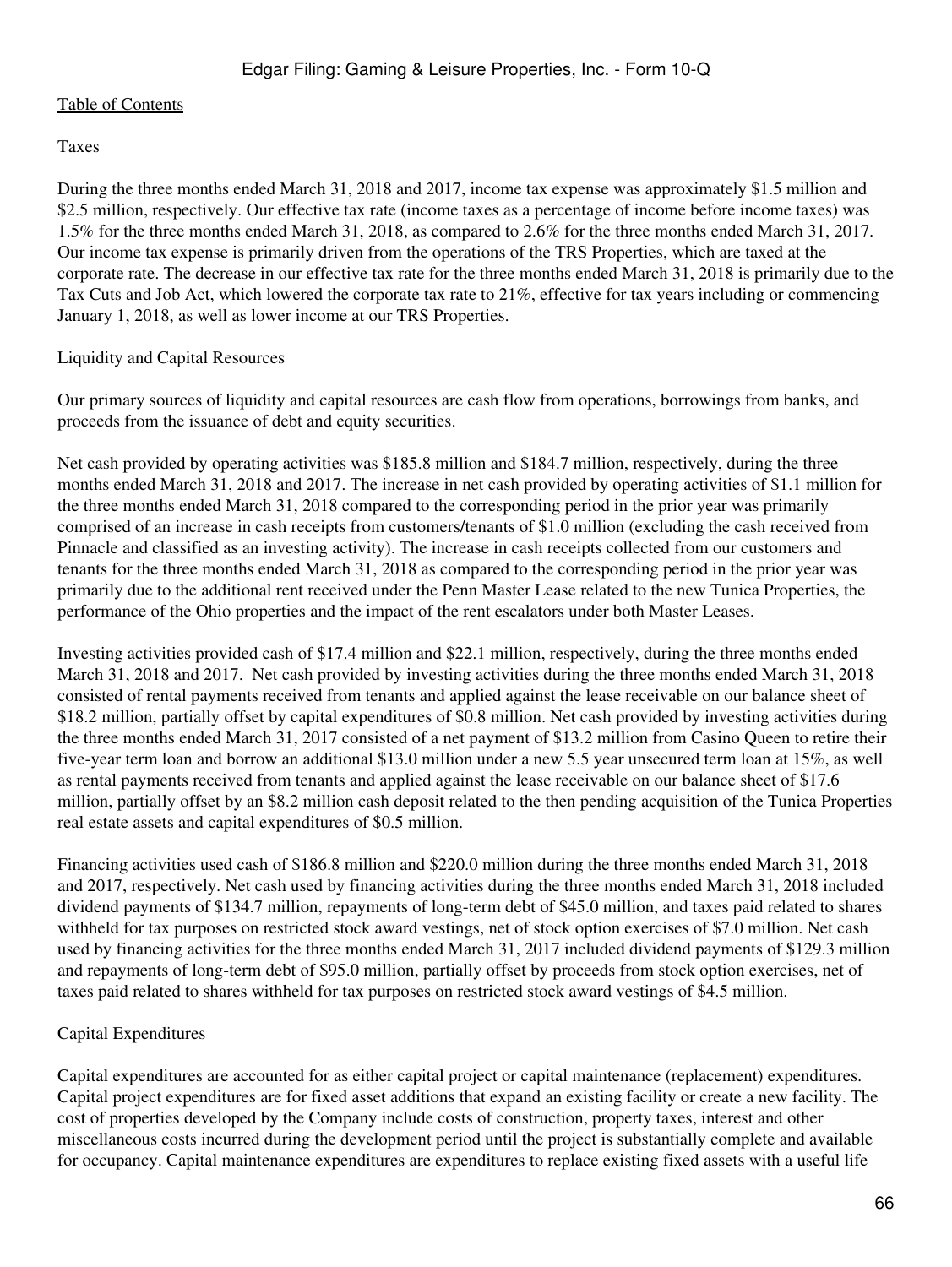## Edgar Filing: Gaming & Leisure Properties, Inc. - Form 10-Q

greater than one year that are obsolete, worn out or no longer cost effective to repair.

During the three months ended March 31, 2018 and 2017, the TRS Properties spent approximately \$0.8 million and \$0.5 million, respectively, for capital maintenance expenditures. The majority of the capital maintenance expenditures were for slot machines and slot machine equipment. Under the triple-net lease structure, our tenants are responsible for capital maintenance expenditures at our leased properties.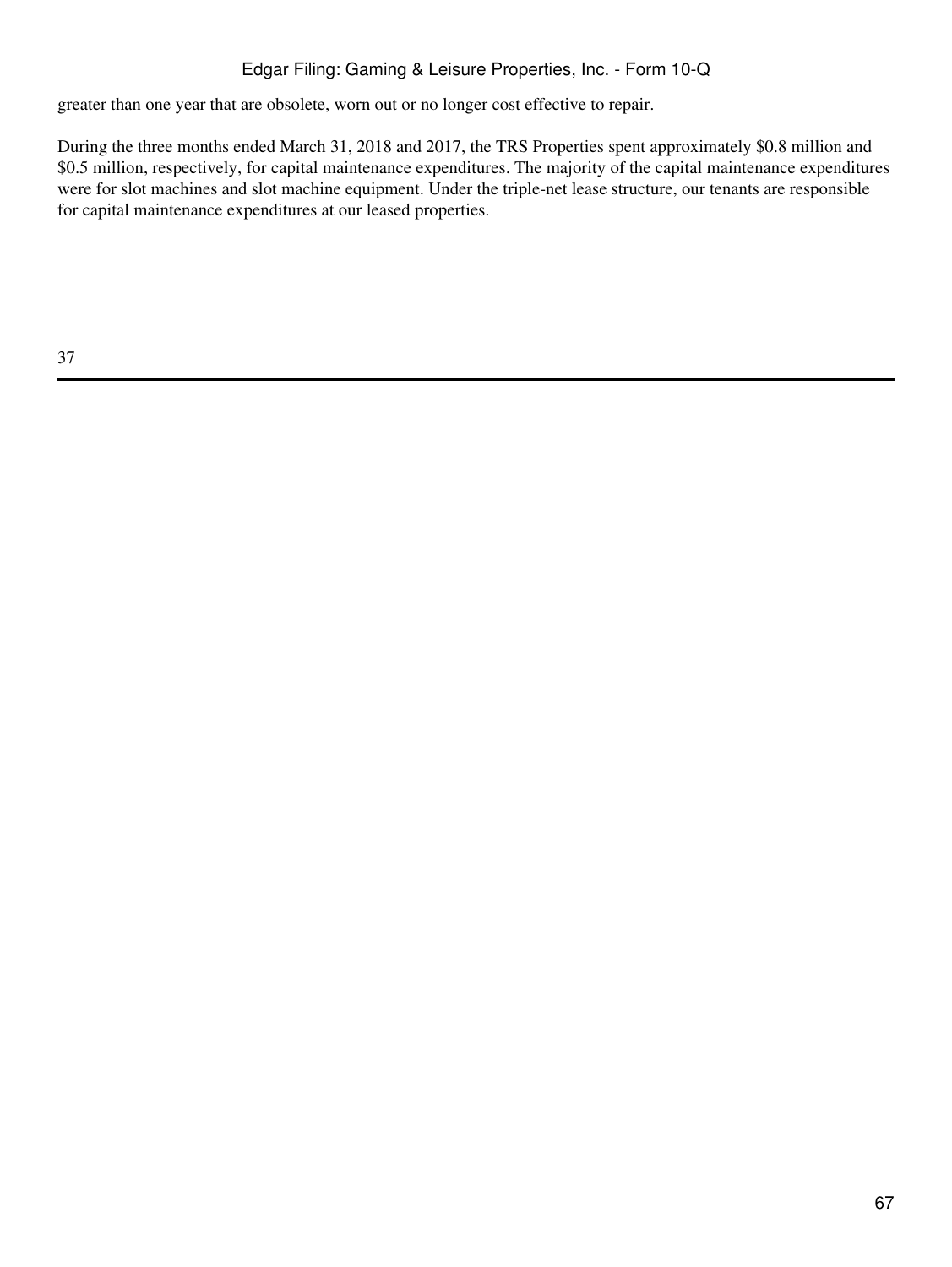Debt

#### Senior Unsecured Credit Facility

The Company has a \$1,825 million Credit Facility, consisting of a \$700 million revolving credit facility, a \$300 million Term Loan A facility, and an \$825 million Term Loan A-1 facility. At March 31, 2018, the Credit Facility had a gross outstanding balance of \$1,010 million, consisting of the \$1,010 million Term Loan A and A-1 facilities. No borrowings were outstanding under the revolving credit facility at March 31, 2018. Additionally, at March 31, 2018, the Company was contingently obligated under letters of credit issued pursuant to the senior unsecured credit facility with face amounts aggregating approximately \$0.4 million, resulting in \$699.6 million of available borrowing capacity under the revolving credit facility as of March 31, 2018. The revolving credit facility and the Term Loan A facility mature on October 28, 2018 and the Term Loan A-1 facility matures on April 28, 2021.

The Credit Facility contains customary covenants that, among other things, restrict, subject to certain exceptions, the ability of GLPI and its subsidiaries to grant liens on their assets, incur indebtedness, sell assets, make investments, engage in acquisitions, mergers or consolidations or pay certain dividends and other restricted payments. The Credit Facility contains the following financial covenants, which are measured quarterly on a trailing four-quarter basis: a maximum total debt to total asset value ratio, a maximum senior secured debt to total asset value ratio, a maximum ratio of certain recourse debt to unencumbered asset value and a minimum fixed charge coverage ratio. In addition, GLPI is required to maintain a minimum tangible net worth and its status as a REIT. GLPI is permitted to pay dividends to its shareholders as may be required in order to maintain REIT status, subject to the absence of payment or bankruptcy defaults. GLPI is also permitted to make other dividends and distributions subject to pro forma compliance with the financial covenants and the absence of defaults. The Credit Facility also contains certain customary affirmative covenants and events of default, including the occurrence of a change of control and termination of the Penn Master Lease (subject to certain replacement rights). The occurrence and continuance of an event of default under the Credit Facility will enable the lenders under the Credit Facility to accelerate the loans and terminate the commitments thereunder. At March 31, 2018, the Company was in compliance with all required financial covenants under the Credit Facility.

#### Senior Unsecured Notes

The Notes contain covenants limiting the Company's ability to: incur additional debt and use its assets to secure debt; merge or consolidate with another company; and make certain amendments to the Penn Master Lease. The Notes also require the Company to maintain a specified ratio of unencumbered assets to unsecured debt. These covenants are subject to a number of important and significant limitations, qualifications and exceptions.

At March 31, 2018, the Company was in compliance with all required financial covenants under the Notes.

#### Capital Lease

The Company assumed the capital lease obligation related to certain assets at its Aurora, Illinois property. GLPI recorded the asset and liability associated with the capital lease on its balance sheet. The original term of the capital lease was 30 years and it will terminate in 2026.

#### ITEM 3. QUANTITATIVE AND QUALITATIVE DISCLOSURES ABOUT MARKET RISK

We face market risk exposure in the form of interest rate risk. These market risks arise from our debt obligations. We have no international operations. Our exposure to foreign currency fluctuations is not significant to our financial condition or results of operations.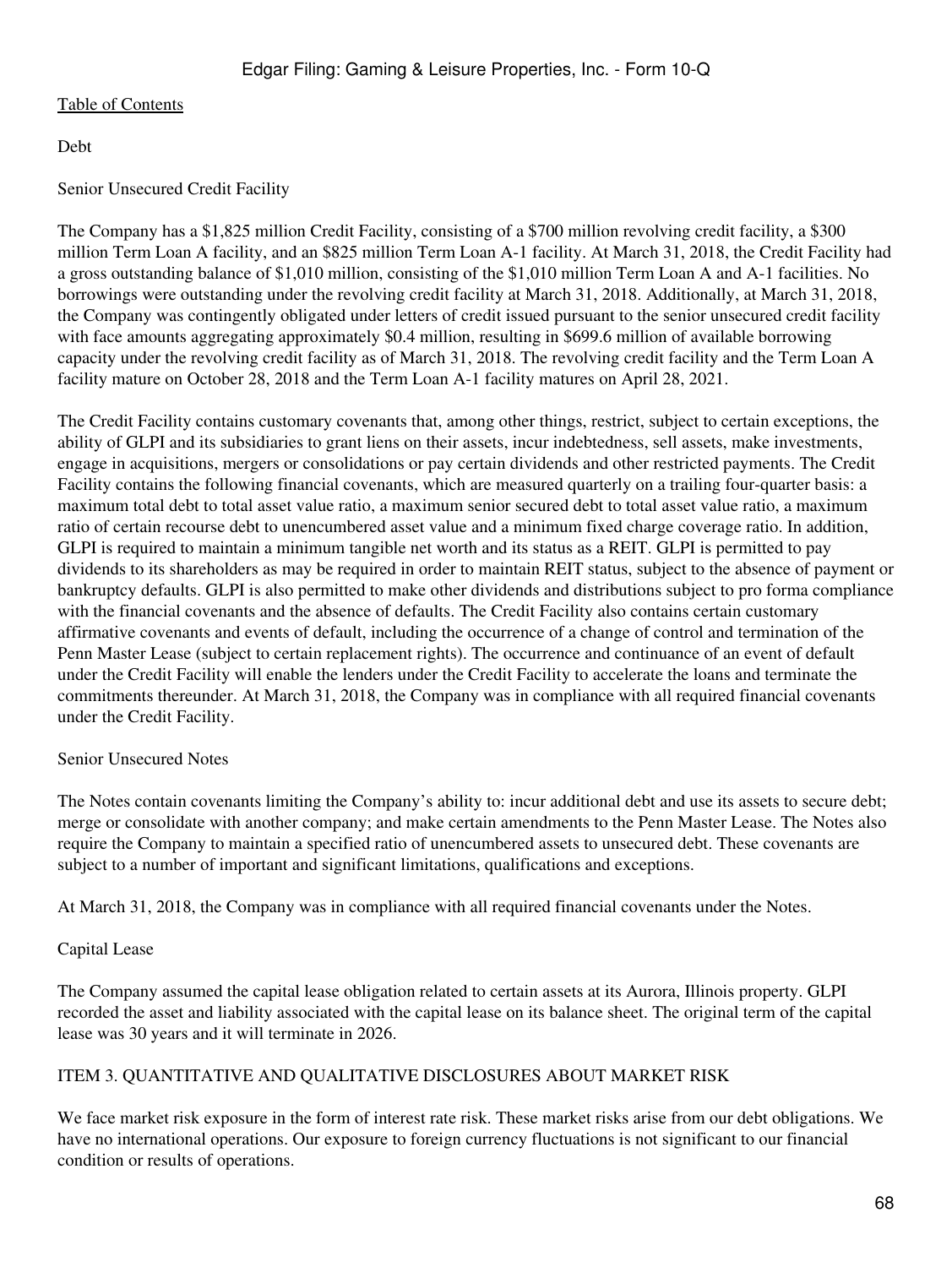GLPI's primary market risk exposure is interest rate risk with respect to its indebtedness of \$4,436.2 million at March 31, 2018. Furthermore, \$3,425.0 million of our obligations at March 31, 2018, are the senior unsecured notes that have fixed interest rates with maturity dates ranging from less than one year to eight years. An increase in interest rates could make the financing of any acquisition by GLPI more costly, as well as increase the costs of its variable rate debt obligations. Rising interest rates could also limit GLPI's ability to refinance its debt when it matures or cause GLPI to pay higher interest rates upon refinancing and increase interest expense on refinanced indebtedness. GLPI may manage, or hedge, interest rate risks related to its borrowings by means of interest rate swap agreements. However, the provisions of the Code applicable to REITs limit GLPI's ability to hedge its assets and liabilities. GLPI also expects to manage its exposure to interest rate risk by maintaining a mix of fixed and variable rates for its indebtedness.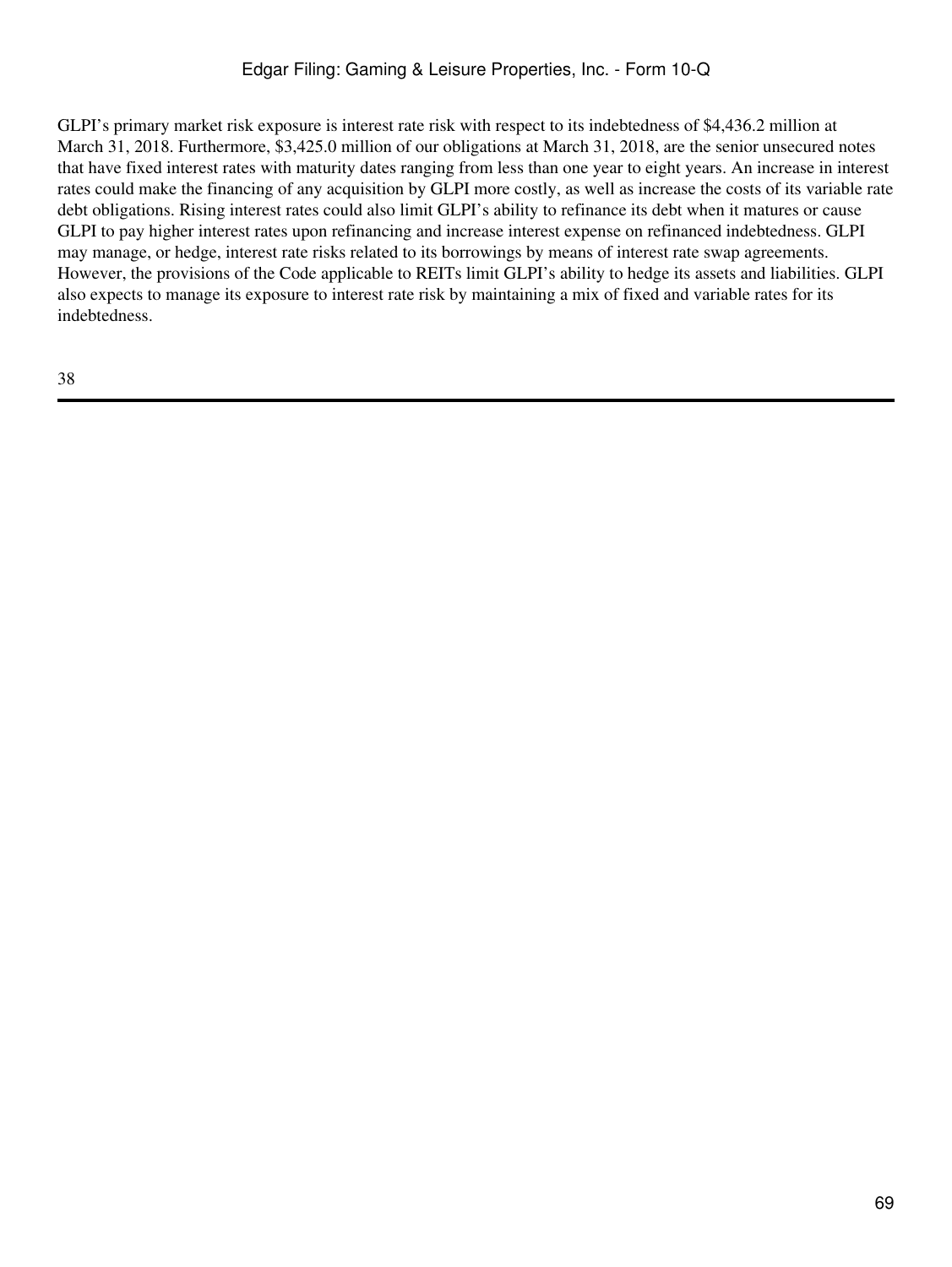#### Edgar Filing: Gaming & Leisure Properties, Inc. - Form 10-Q

#### [Table of Contents](#page-5-0)

The table below provides information at March 31, 2018 about our financial instruments that are sensitive to changes in interest rates. For debt obligations, the table presents notional amounts maturing in each fiscal year and the related weighted-average interest rates by maturity dates. Notional amounts are used to calculate the contractual payments to be exchanged by maturity date and the weighted-average interest rates are based on implied forward LIBOR rates at March 31, 2018.

|                                                        | $4/01/18$ -<br>12/31/18   | $1/01/19 - 1/01/20$<br>12/31/19 12/31/20 | $1/01/21-$<br>12/31/21    | $1/01/22$ -<br>12/31/22 | Thereafter Total                                 |                         | Fair Value<br>at<br>3/31/2018 |
|--------------------------------------------------------|---------------------------|------------------------------------------|---------------------------|-------------------------|--------------------------------------------------|-------------------------|-------------------------------|
|                                                        | (in thousands)            |                                          |                           |                         |                                                  |                         |                               |
| Long-term debt:<br>Fixed rate<br>Average interest rate | \$550,000<br>4.38%        | \$<br>$-$ \$1,000,000 \$400,000<br>4.88% | 4.38%                     | $\mathbb{S}$            | $-$ \$1,475,000 \$3,425,000 \$3,477,528<br>5.38% |                         |                               |
| Variable rate<br>Average interest rate<br>(1)          | \$185,000<br>3.81<br>$\%$ | \$<br>$-$ \$ $-$                         | \$825,000<br>$\%$<br>4.23 | $\mathbb{S}$            | $-$ \$ $-$<br>0                                  | \$1,010,000 \$1,000,141 |                               |

(1) Estimated rate, reflective of forward LIBOR plus the spread over LIBOR applicable to variable-rate borrowing.

39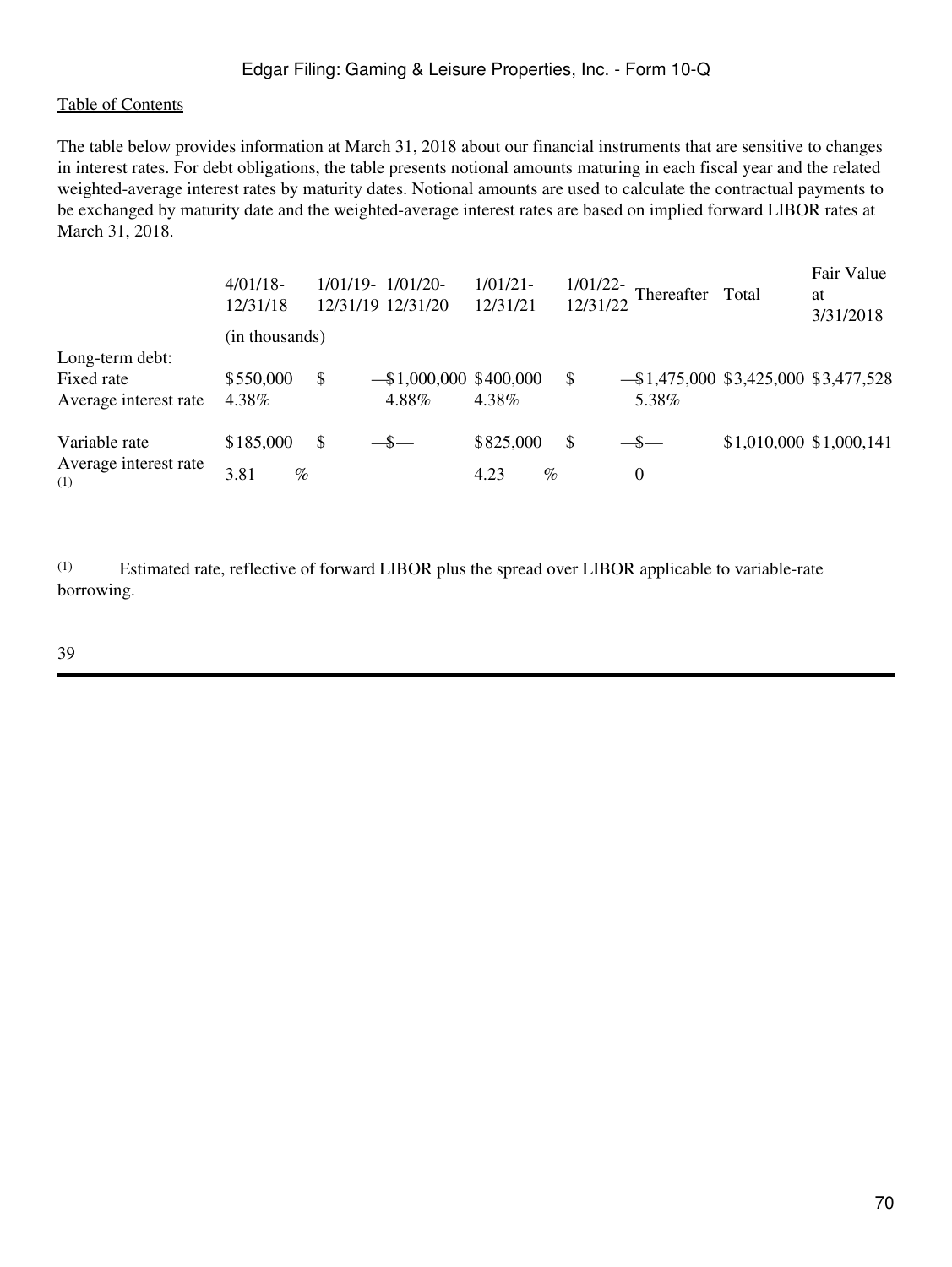## ITEM 4. CONTROLS AND PROCEDURES

### Evaluation of Controls and Procedures

The Company's management, under the supervision and with the participation of our principal executive officer and principal financial officer, has evaluated the effectiveness of the Company's disclosure controls and procedures, as such term is defined under Rule 13a-15(e) promulgated under the Securities Exchange Act of 1934, as amended (the "Exchange Act"), as of March 31, 2018, which is the end of the period covered by this Quarterly Report on Form 10-Q. In designing and evaluating the disclosure controls and procedures, management recognized that any controls and procedures, no matter how well-designed and operated, can provide only reasonable assurance of achieving the desired control objectives, and management was required to apply its judgment in evaluating the cost-benefit relationship of possible controls and procedures. Based on this evaluation, our principal executive officer and principal financial officer concluded that the Company's disclosure controls and procedures were effective as of March 31, 2018 to ensure that information required to be disclosed by the Company in reports we file or submit under the Exchange Act is (i) recorded, processed, summarized, evaluated and reported, as applicable, within the time periods specified in the United States Securities and Exchange Commission's rules and forms and (ii) accumulated and communicated to the Company's management, including the Company's principal executive officer and principal financial officer, as appropriate to allow timely decisions regarding required disclosures.

## Changes in Internal Control over Financial Reporting

There were no changes that occurred during the fiscal quarter covered by this Quarterly Report on Form 10-Q that have materially affected, or are reasonably likely to materially affect, our internal controls over financial reporting. We implemented controls to ensure we had adequately evaluated our contracts with customers and properly assessed the impact of ASU 2014-09 on our financial statements to facilitate the adoption of this new guidance on January 1, 2018. However, there were no significant changes to our internal control over financial reporting as a result of adopting ASU 2014-09.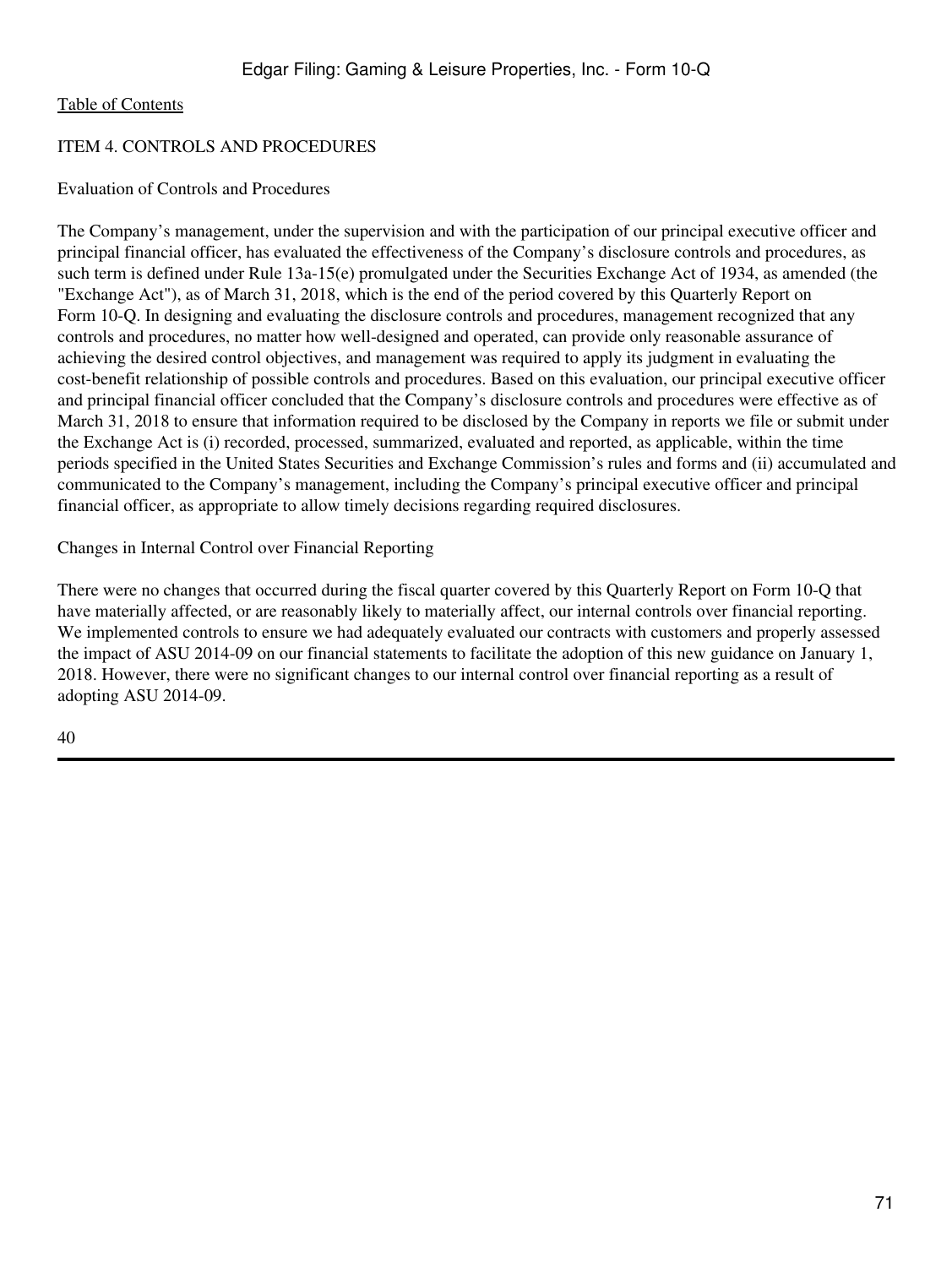#### PART II. OTHER INFORMATION

#### ITEM 1. LEGAL PROCEEDINGS

Information in response to this Item is incorporated by reference to the information set forth in "Note 10: Commitments and Contingencies" in the Notes to the condensed consolidated financial statements in Part I of this Quarterly Report on Form 10-Q.

#### ITEM 1A. RISK FACTORS

Risk factors that affect our business and financial results are discussed in Part I, "Item 1A. Risk Factors," of our Annual Report on Form 10-K. There have been no material changes in our risk factors from those previously disclosed in our Annual Report other than as set forth below. You should carefully consider the risks described in our Annual Report and below, which could materially affect our business, financial condition or future results. The risks described in our Annual Report and below are not the only risks we face. Additional risks and uncertainties not currently known to us or that we currently deem immaterial also may materially adversely affect our business, financial condition, and/or operating results. If any of the risks actually occur, our business, financial condition, and/or results of operations could be negatively affected.

Risks Related to the Acquisition of Certain Real Property Assets from Tropicana Entertainment, Inc.

The consummation of the Company's acquisition of certain real property assets of Tropicana Entertainment, Inc. ("Tropicana"), the proposed acquisition of the operating business of Tropicana by Eldorado Resorts, Inc. ("Eldorado") and the Company's entry into a master lease agreement with Eldorado (together the "Tropicana Transactions") is subject to a number of closing conditions, some of which are out of our control.

We currently expect to consummate the Tropicana Transactions by the end of 2018. The consummation of the Tropicana Transactions, however, is subject to certain customary regulatory and other closing conditions (some of which are beyond our control), which make the completion and timing of the Tropicana Transactions uncertain, and, accordingly, there can be no assurance that such conditions will be satisfied on the anticipated schedule or at all. Such conditions include, among other things, (i) the absence of any injunction or order preventing the Tropicana Transactions, (ii) receipt of regulatory approvals, including applicable gaming regulatory approvals, (iii) accuracy of the respective parties' representations and warranties, and (iv) compliance by the parties with their respective covenants and obligations. Consummation of the transactions is also subject to the delivery by American Entertainment Properties Corp., an 83.9% stockholder of Tropicana, of its irrevocable and unconditional consent no later than the 30 days following the date of the Agreement and Plan of Merger, dated April 15, 2018, by and among GLP Capital, L.P., Eldorado, Delta Merger Sub, Inc., a wholly owned subsidiary of Eldorado, and Tropicana (the "Merger Agreement").

In the event that the Tropicana Transactions are not consummated, we will have spent considerable time and resources and incurred substantial costs, such as legal and accounting fees, which must be paid even if the Tropicana Transactions are not completed. In addition, if the Merger Agreement is terminated as a result of the failure to receive regulatory approvals or due to a material breach by GLP Capital, L.P. or Eldorado, then the Company and Eldorado will be jointly and severally required to pay Tropicana an aggregate termination fee of \$92.5 million (and parties will also be entitled to seek all remedies available at law or in equity against the other, including specific performance). The completion of the Tropicana Transactions is subject to the receipt of approvals, consents or clearances from regulatory authorities and third parties that may impose conditions that could have an adverse effect on us or, if not obtained, could prevent completion of the Tropicana Transactions.

Completion of the Tropicana Transactions is conditioned upon the receipt of certain governmental approvals, including, without limitation, gaming regulatory approvals. Although the parties have agreed to use reasonable best efforts to obtain the requisite governmental approvals, there can be no assurance that these approvals will be obtained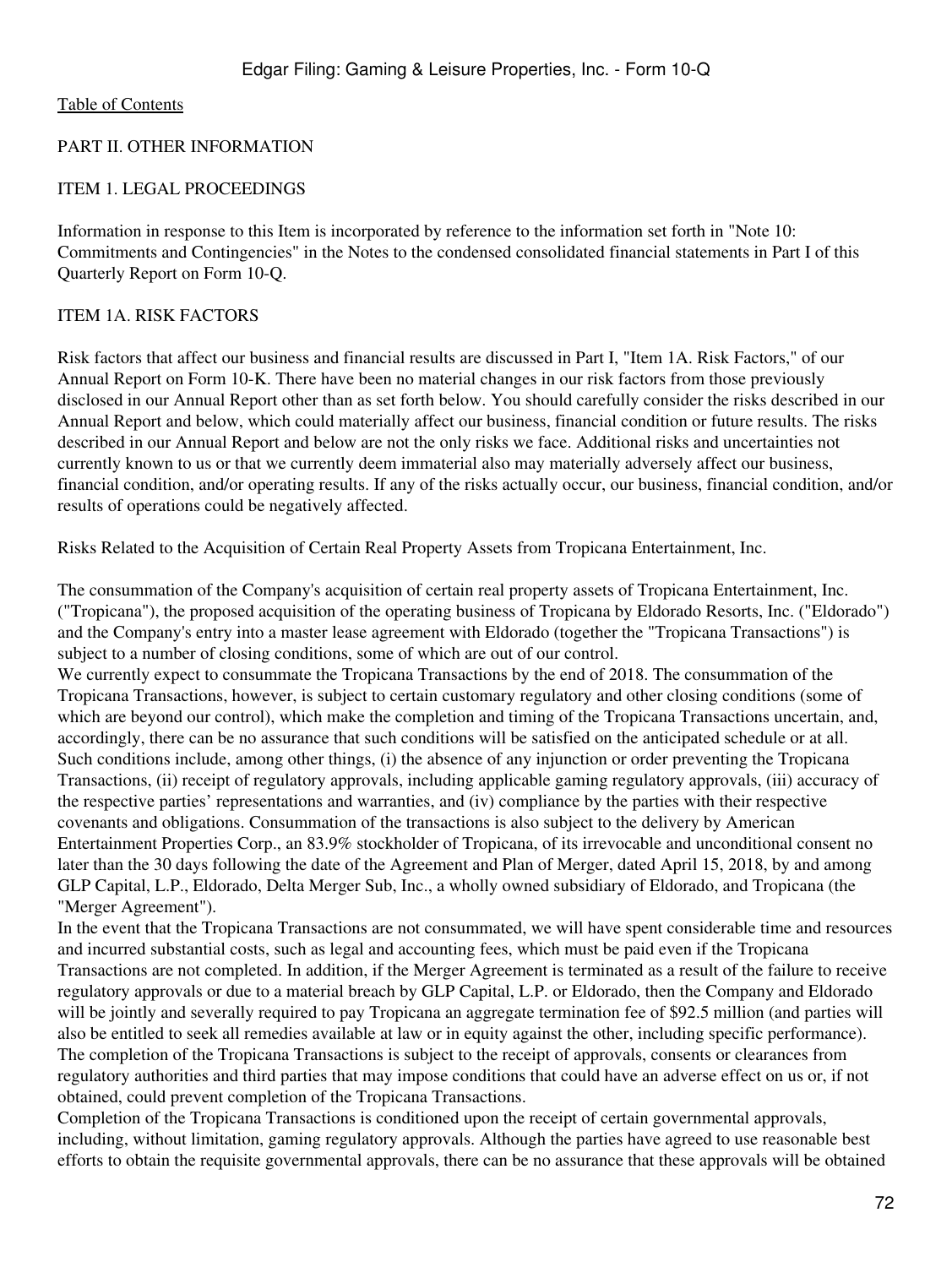### Edgar Filing: Gaming & Leisure Properties, Inc. - Form 10-Q

and that the other conditions to completing the Tropicana Transactions will be satisfied. In addition, the governmental authorities from which the regulatory approvals are required may impose conditions on the completion of the proposed acquisition of certain real property assets of Tropicana by the Company (the "Acquisition") or the other Tropicana Transactions or require changes to the terms of the Purchase and Sale Agreement, dated April 15, 2018, by and between GLP Capital, L.P. and Tropicana (the "Real Estate Purchase Agreement") or the Merger Agreement or other agreements to be entered into in connection with the Real Estate Purchase Agreement or the Merger Agreement. Such conditions or changes and the process of obtaining regulatory approvals could have the effect of delaying or impeding consummation of the Tropicana Transactions or of imposing additional costs or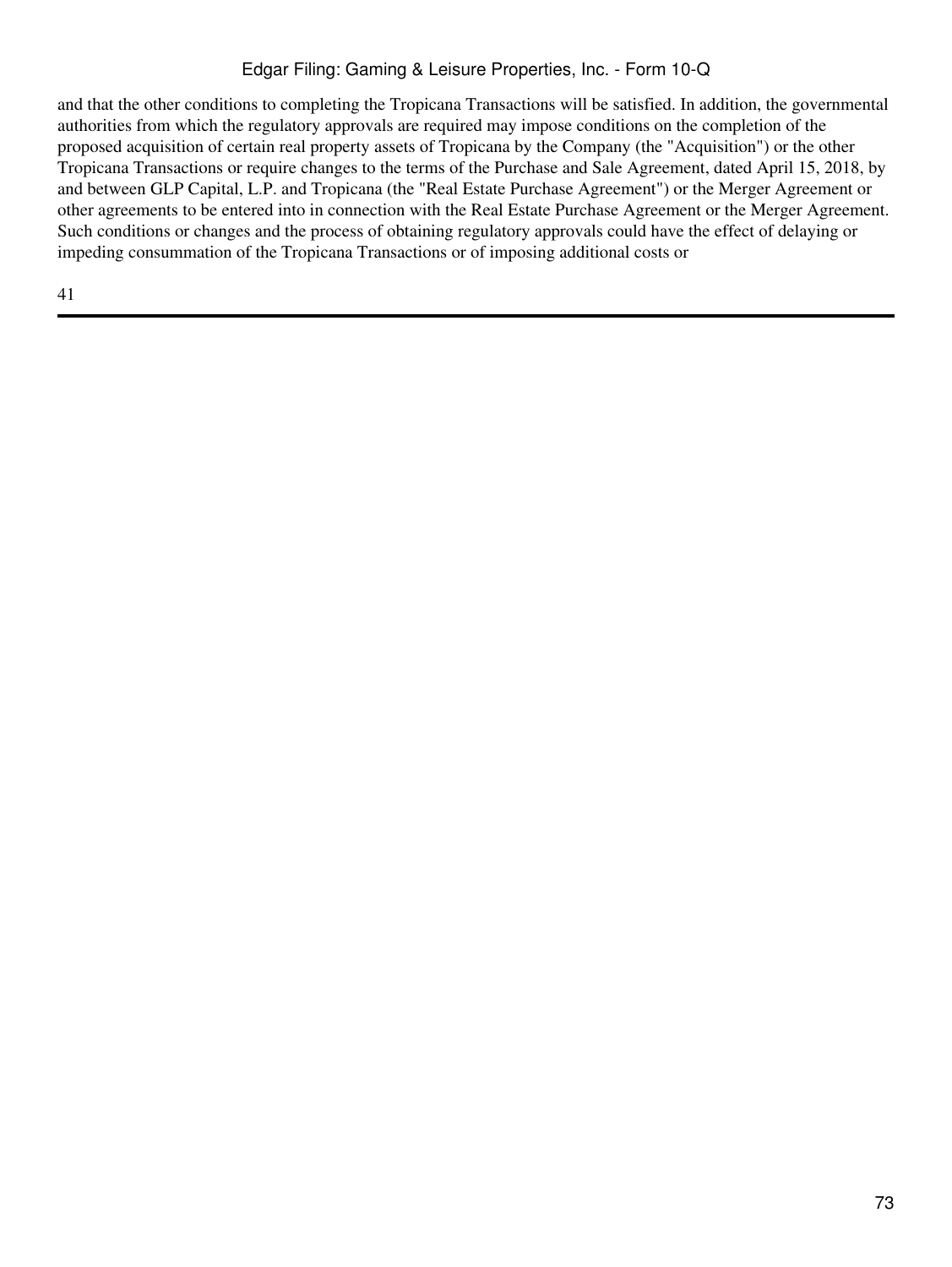limitations on us following completion of, or in order to complete, the Tropicana Transactions, any of which might have an adverse effect on us. Similarly, the completion of the Tropicana Transactions may require the consent or assignment of certain contracts, permits or approvals from third parties over whom we have no control. If we are, or if Eldorado or Tropicana is, unable to negotiate waivers of those provisions, or otherwise obtain such consent or assignment, in a timely manner or at all, the counterparties may exercise their rights and remedies under those agreements, potentially terminating the agreements or seeking monetary damages. We may not be able to obtain financing on acceptable terms to complete the Tropicana Transactions, in which case we

could also be liable for substantial damages

The cash purchase price payable by us in connection with the Tropicana Transactions is expected to be \$1.21 billion (plus approximately \$40 million in taxes and fees), in addition to the approximately \$315 million cash purchase price payable by us for the properties we will acquire in connection with the proposed Penn-Pinnacle Merger. We expect to fund these transactions with borrowings under the Credit Facility and, subject to market conditions, further sales of debt or equity securities, or combinations thereof. Our ability to successfully satisfy our payment obligations in connection with the Tropicana Transactions will be dependent on, among other things, business conditions, our financial performance and the general condition of the financial markets and we cannot provide any assurance that we will be able to consummate any necessary financing transactions on acceptable terms.

If the Tropicana Transactions are completed, we may not achieve the intended benefits, and the Acquisition and other Tropicana Transactions may disrupt our current plans or operations.

There can be no assurance that we will be able to successfully realize the expected benefits of the Tropicana Transactions. Following the completion of the Tropicana Transactions, we will have significant financial exposure to Eldorado's performance of its contractual obligations to us, and adverse changes in Eldorado's business or finances, over which we will have no control other than the limited contractual protections afforded to us as a landlord, could adversely affect us. In addition, our business may be negatively impacted following the Tropicana Transactions if we are unable to effectively manage our expanded operations.

Risks Relating to the Company after Completion of the Tropicana Transactions

Our future results will suffer if we do not effectively manage our expanded portfolio of properties following the Tropicana Transactions and any failure by us to effectively manage our portfolio could have a material and adverse effect on our business and our ability to make distributions to shareholders, as required for us to continue to qualify as a REIT.

Following the completion of Tropicana Transactions, the size of our business will materially increase beyond its current size. Our future success depends, in part, upon our ability to manage this expanded business, which will pose challenges for management, including challenges related to acting as landlord to a larger portfolio of properties and associated increased costs and complexity. There can be no assurances that we will be successful.

In addition, we depend on our tenants to operate the properties that we own in a manner that generates revenues sufficient to allow the tenants to meet their obligations to us, including their obligations to pay rent, maintain certain insurance coverage, pay real estate taxes and maintain the properties in a manner so as not to jeopardize their operating licenses or regulatory status. The ability of our tenants to fulfill their obligations may depend, in part, upon the overall profitability of their operations. Our financial position could be materially weakened if any of our tenants were unable to meet their obligations to us or failed to renew or extend any lease as such lease expires, or if we were unable to lease or re-lease our properties on economically favorable terms.

Although Eldorado's subsidiary Tropicana will be our tenant if and after the Tropicana Transactions are consummated, our recourse against Tropicana, including for any breaches under the Merger Agreement or the Real Estate Purchase Agreement is limited.

As is customary for a public company target in a merger and acquisition transaction, Tropicana has no obligation to indemnify us for any breaches of its representations and warranties or covenants included in the Merger Agreement and the Real Estate Purchase Agreement, or for any pre-closing liabilities or claims. While we have certain arrangements in place with Eldorado in connection with certain limited pre-closing liabilities, if any issues arise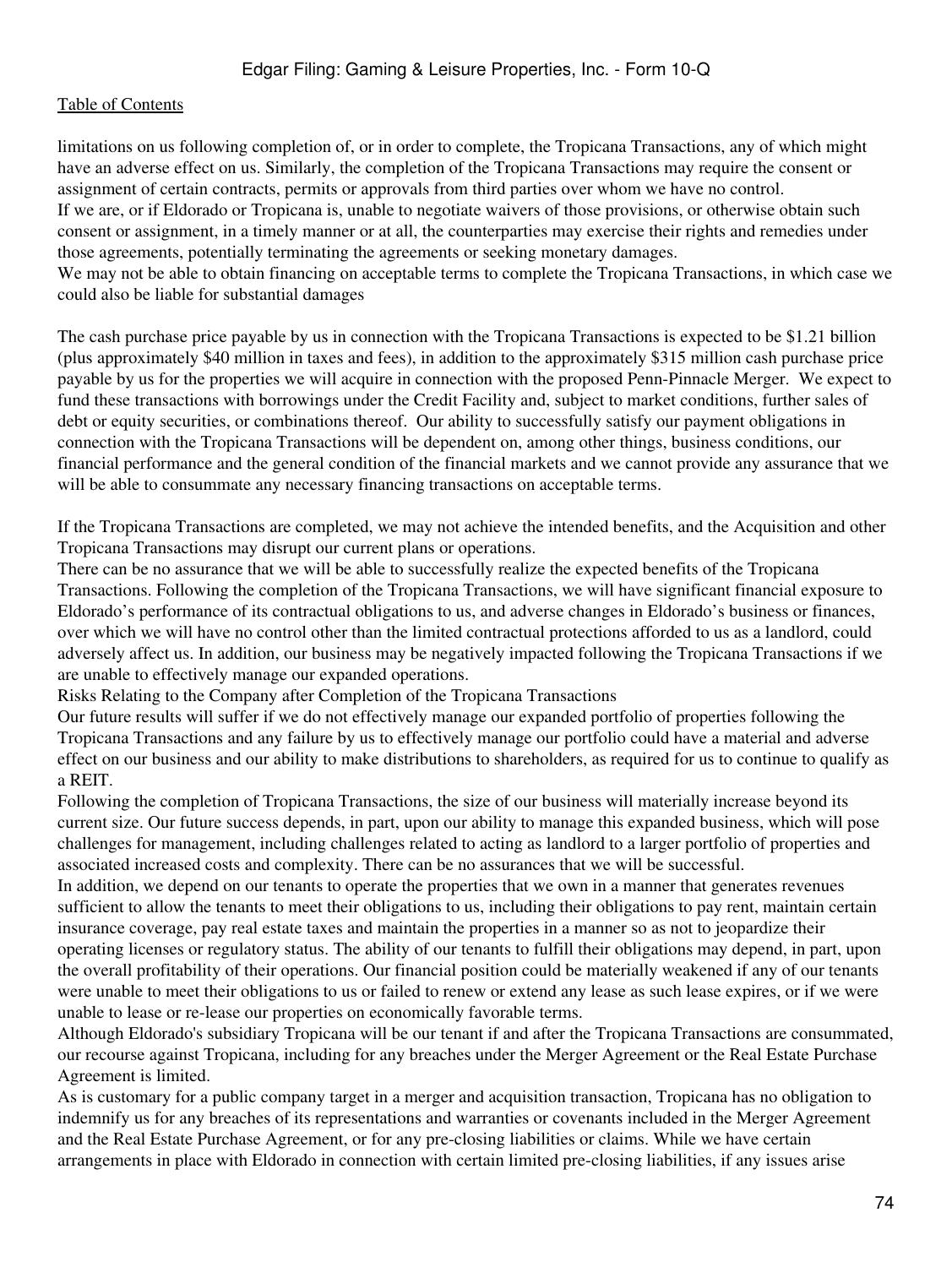post-closing (other than as provided for in the master lease), we may not be entitled to sufficient, or any, indemnification or recourse from Tropicana or Eldorado, which could have a materially adverse impact on our business and results of operations.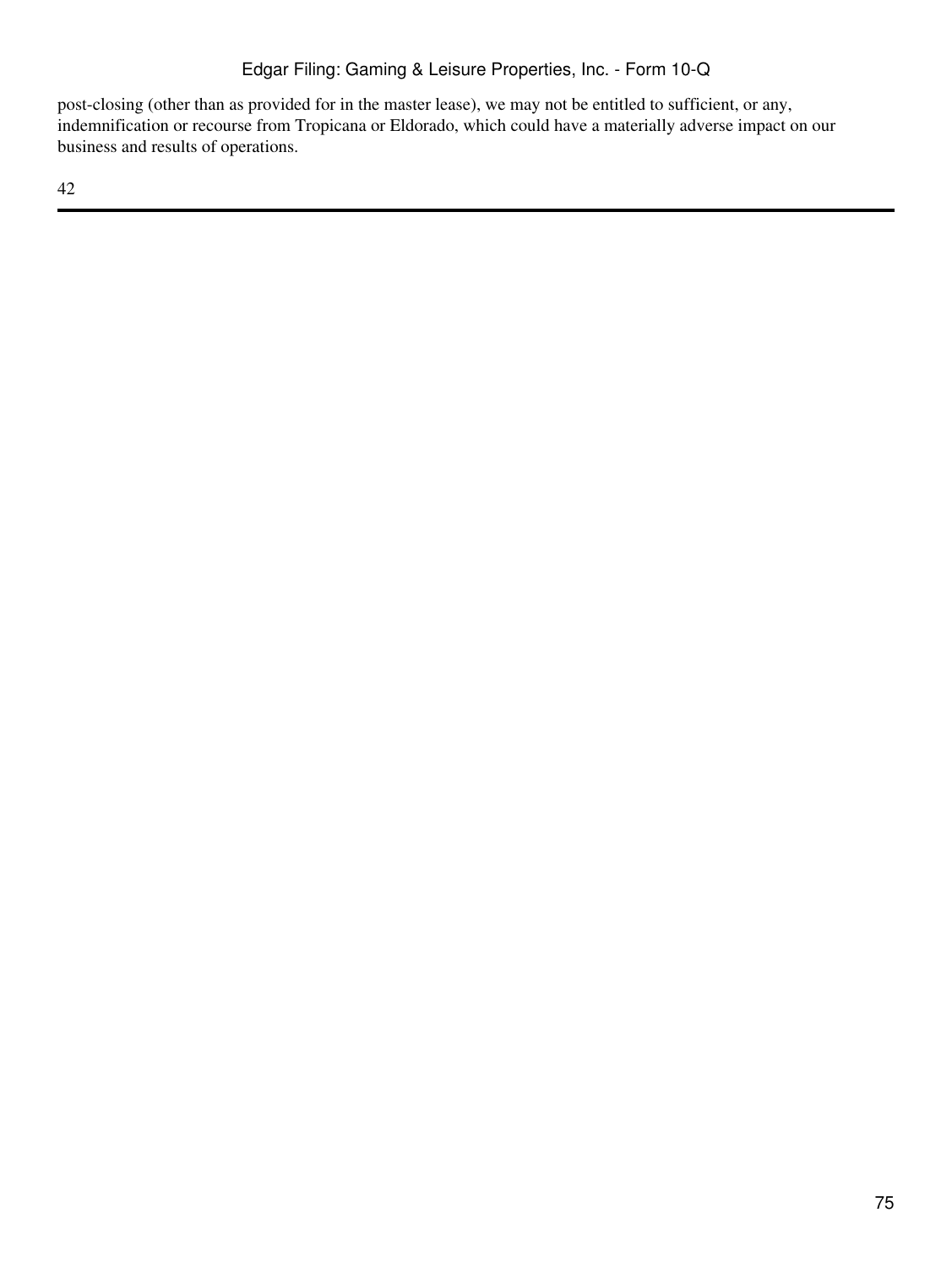We could be subject to tax on any unrealized net built-in gains in the assets we expect to acquire from Tropicana. The assets we expect to acquire from Tropicana are expected to have significant built-in-gains. Because Tropicana is, and prior to the Acquisition will be, a C corporation, if we dispose of any such appreciated assets during the five-year period following the Acquisition, we will be subject to tax at the highest corporate tax rates on any gain from such assets to the extent of the built-in-gain in such assets at the time of the Acquisition. We would be subject to this tax liability even if we continue to qualify and maintains our status as a REIT. Any recognized built-in gain will retain its character as ordinary income or capital gain and will be taken into account in determining REIT taxable income and our distribution requirement. Any tax on the recognized built-in gain will reduce REIT taxable income. We may choose not to sell in a taxable transaction appreciated assets we might otherwise sell during the five-year period in which the built-in gain tax applies in order to avoid the built-in gain tax. However, there can be no assurances that such a taxable transaction will not occur. If we sell such assets in a taxable transaction, the amount of corporate tax that we will pay will vary depending on the actual amount of net built-in gain or loss present in those assets as of the time we became a REIT. The amount of tax could be significant.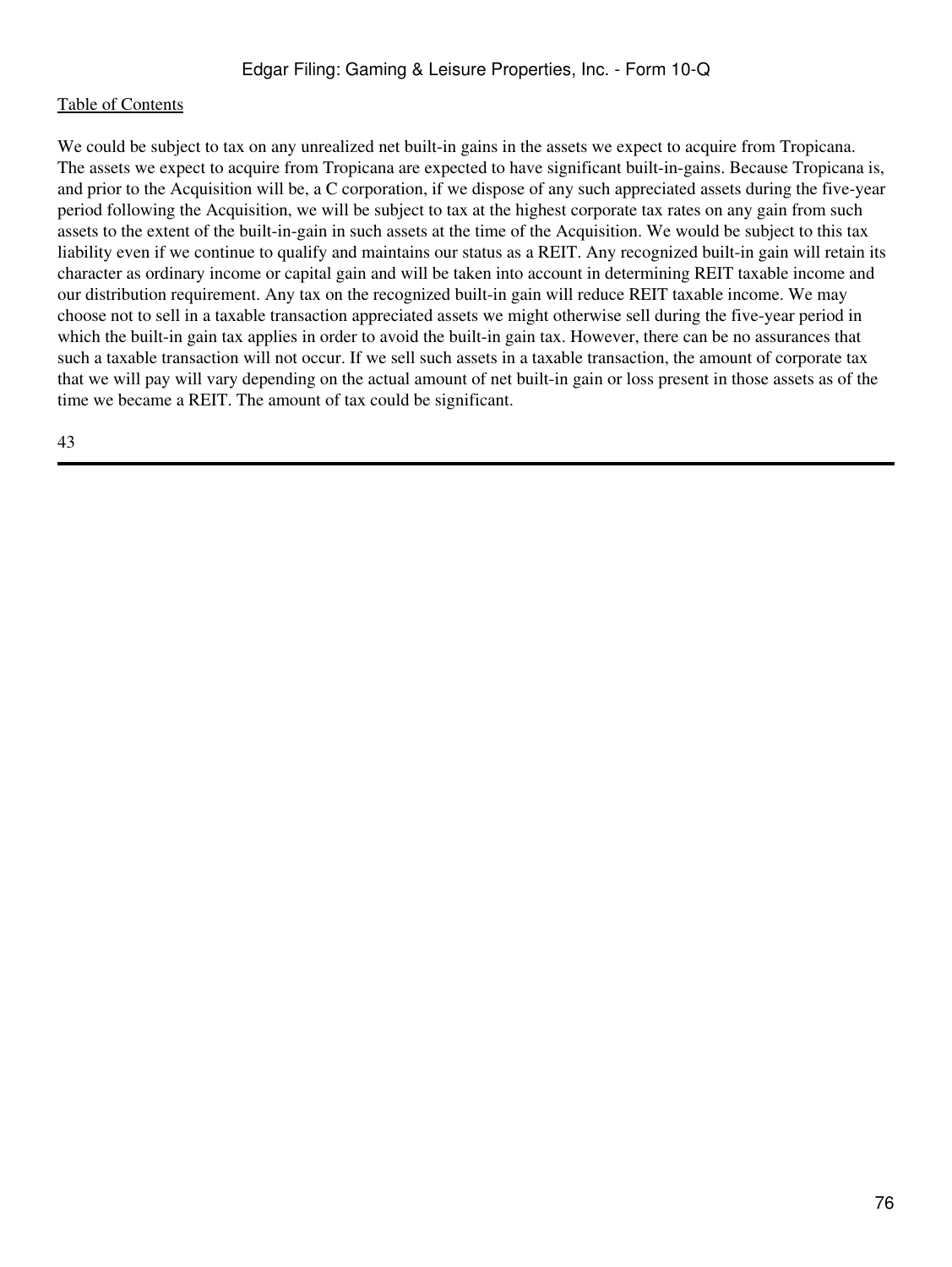## ITEM 2. UNREGISTERED SALES OF EQUITY SECURITIES AND USE OF PROCEEDS

The Company did not repurchase any shares of common stock or sell any unregistered securities during the three months ended March 31, 2018.

ITEM 3. DEFAULTS UPON SENIOR SECURITIES

None.

ITEM 4. MINE SAFETY DISCLOSURES

Not applicable.

ITEM 5. OTHER INFORMATION

Not applicable.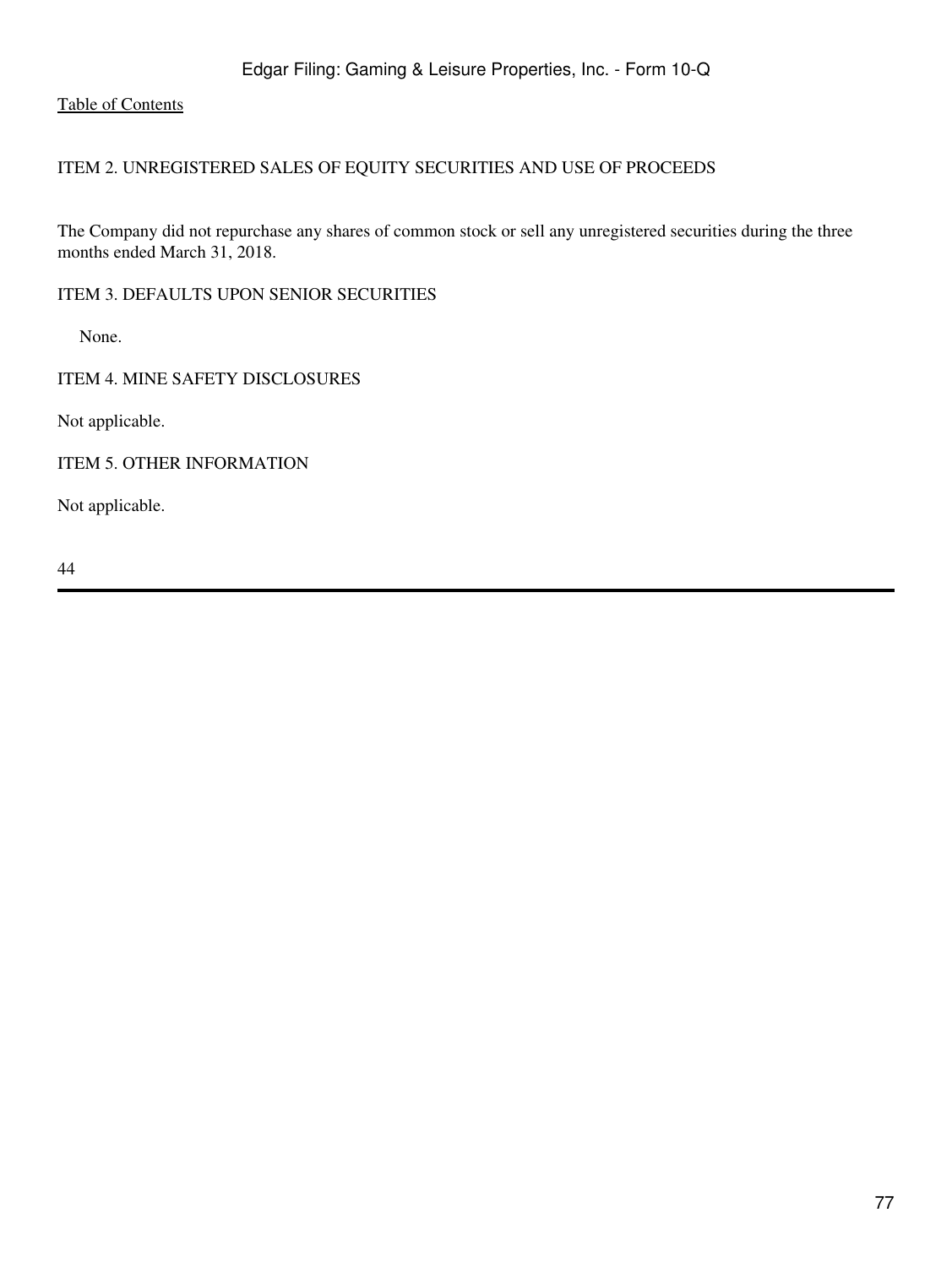| <b>ITEM 6. EXHIBITS</b><br>Exhibit | Description of Exhibit                                                                                                                                                                                                                                                                                                                                                                                                                                                                                                                                                                         |
|------------------------------------|------------------------------------------------------------------------------------------------------------------------------------------------------------------------------------------------------------------------------------------------------------------------------------------------------------------------------------------------------------------------------------------------------------------------------------------------------------------------------------------------------------------------------------------------------------------------------------------------|
| 2.1                                | Agreement and Plan of Merger, dated as of April 15, 2018, by and among Eldorado Resorts,<br>Inc., Delta Merger Sub, Inc., GLP Capital, L.P. and Tropicana Entertainment Inc.<br>(Incorporated by reference to Exhibit 2.1 to the Company's current report on Form 8-K, filed<br>on April 16, 2018).                                                                                                                                                                                                                                                                                            |
| 2.2                                | Real Estate Purchase and Sale Agreement, dated as of April 15, 2018, by and between<br>Tropicana Entertainment Inc. and GLP Capital, L.P. (Incorporated by reference to Exhibit 2.2)<br>to the Company's current report on Form 8-K, filed on April 16, 2018).                                                                                                                                                                                                                                                                                                                                 |
| 10.1#                              | Gaming and Leisure Properties, Inc. Amended and Restated 2013 Long Term Incentive<br>Compensation Plan.                                                                                                                                                                                                                                                                                                                                                                                                                                                                                        |
| 10.2#                              | Letter Agreement, dated as of April 24, 2018, by and between between William J. Clifford and<br>Gaming and Leisure Properties, Inc. (Incorporated by reference to Exhibit 10.1 to the<br>Company's current report on Form 8-K, filed on April 30, 2018).                                                                                                                                                                                                                                                                                                                                       |
| $31.1*$                            | CEO Certification pursuant to rule $13a-14(a)$ or $15d-14(a)$ of the Securities Exchange Act of<br>1934.                                                                                                                                                                                                                                                                                                                                                                                                                                                                                       |
| $31.2*$                            | CFO Certification pursuant to rule $13a-14(a)$ or $15d-14(a)$ of the Securities Exchange Act of<br><u>1934.</u>                                                                                                                                                                                                                                                                                                                                                                                                                                                                                |
| $32.1*$                            | CEO Certification pursuant to 18 U.S.C. Section 1350, as adopted pursuant to Section 906 of<br>the Sarbanes-Oxley Act of 2002.                                                                                                                                                                                                                                                                                                                                                                                                                                                                 |
| $32.2*$                            | CFO Certification pursuant to 18 U.S.C. Section 1350, as adopted pursuant to Section 906 of<br>the Sarbanes-Oxley Act of 2002.                                                                                                                                                                                                                                                                                                                                                                                                                                                                 |
| $101*$                             | Interactive data files pursuant to Rule 405 of Regulation S-T: (i) the Condensed Consolidated<br>Balance Sheets at March 31, 2018 and December 31, 2017, (ii) the Condensed Consolidated<br>Statements of Income for the three months ended March 31, 2018 and 2017, (iii) the<br>Condensed Consolidated Statement of Changes in Shareholders' Equity for the three months<br>ended March 31, 2018, (iv) the Condensed Consolidated Statements of Cash Flows for three<br>months ended March 31, 2018 and 2017 and (v) the notes to the Condensed Consolidated<br><b>Financial Statements.</b> |

# Compensation plans and arrangements for executives and others.

\*Filed or furnished, as applicable, herewith